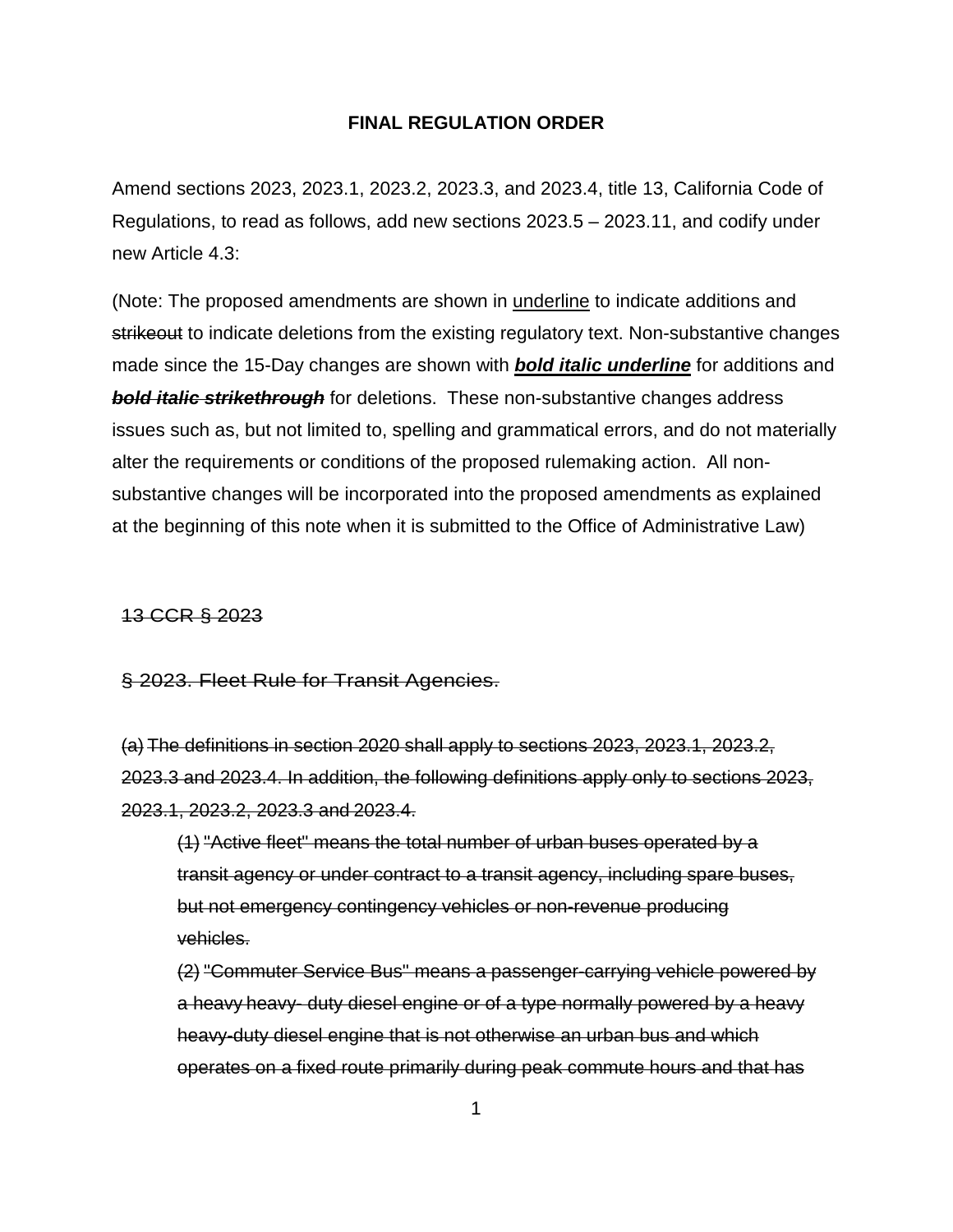no more than ten scheduled stops per day, excluding park-and- ride lots. A commuter service bus is a transit fleet vehicle.

(3) "Diesel PM emission total," for the purposes of sections 2023.1 and 2023.2, means the sum of the particulate matter (PM) value, based on the engine certification standard, of each diesel fuel, dual-fuel, bi-fuel (except for heavy-duty pilot ignition engines), and diesel hybrid- electric engine in a transit agency's active fleet or transit fleet vehicle fleet in g/bhp-hr. For 1987 and earlier engines, the PM exhaust emission value shall be presumed to be 1.0 g/bhp- hr.

(4) "Emergency contingency vehicle" means an urban bus placed in an inactive contingency fleet for energy or other local emergencies, after the urban bus has reached the end of its normal minimum useful life.

(5) "Hybrid-electric bus" (HEB) means an urban bus equipped with at least two sources of energy on board; this energy is converted to motive power using electric drive motors and an auxiliary power unit, which converts consumable fuel energy into mechanical or electrical energy. The electric drive motors must be used partially or fully to drive the vehicle's wheels. (6) "Low Usage Vehicle" means a non-revenue-generating transit fleet vehicle that operates for no more than 1000 miles per year.

(7) "New Transit Agency" means,

- (A)For the purposes of section 2023.1, a transit agency formed after January 1, 2002;
- (B)For the purposes of section 2023.2, a transit agency formed after January 1, 2005.

(8) "NOx Fleet Average" for the purposes of sections 2023.1 and 2023.2 means the average of the oxides of nitrogen (NOx) emissions for all transit fleet vehicles or urban buses, owned, operated, or leased by a transit agency, based on the engine certification standard of each engine. The NOx fleet average is calculated by summing the NOx engine certification standards in g/bhp-hr, of each engine in an active fleet or transit fleet vehicle fleet, and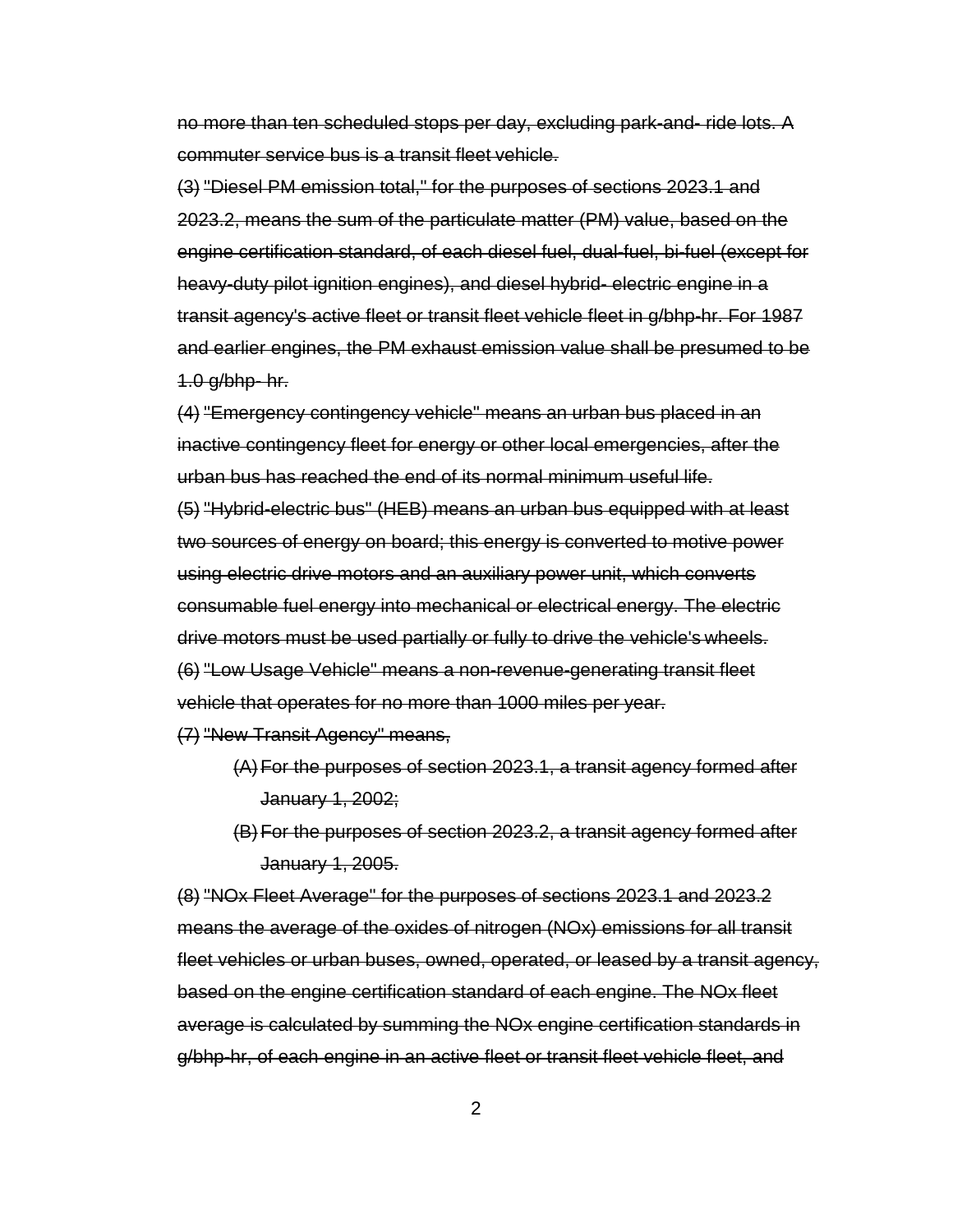dividing by the total number of vehicles in that fleet.

(9) "Retirement" or "Retire" means an engine will be withdrawn from a transit vehicle fleet in California. The engine may be sold outside of California, scrapped or used in an emergency contingency vehicle or low usage vehicle. (10) "Spare bus" means an urban bus that is used to accommodate routine maintenance and repair operations, and to replace a bus in scheduled service that breaks down or is involved in an accident.

(11) "Transit Fleet" means a transit agency's urban buses and transit fleet vehicles, excluding emergency contingency vehicles and low usage vehicles. (12) "Transit Fleet Vehicle" means an on-road vehicle greater than 8,500 pounds gross vehicle weight rating (GVWR) powered by a heavy-duty engine fueled by diesel or alternative fuel, owned or operated by a transit agency, and which is not an urban bus.

(13) "Urban bus" means a passenger-carrying vehicle powered by a heavy heavy-duty diesel engine, or of a type normally powered by a heavy heavyduty diesel engine, with a load capacity of fifteen (15) or more passengers and intended primarily for intra-city operation, i.e., within the confines of a city or greater metropolitan area. Urban bus operation is characterized by short rides and frequent stops. To facilitate this type of operation, more than one set of quick-operating entrance and exit doors would normally be installed. Since fares are usually paid in cash or token, rather than purchased in advance in the form of tickets, urban buses would normally have equipment installed for the collection of fares. Urban buses are also typically characterized by the absence of equipment and facilities for long distance travel, e.g., restrooms, large luggage compartments, and facilities for stowing carry-on luggage.

(b) A new transit agency shall:

(1) Notify the Executive Officer in writing of its existence and submit reports to the Executive Officer as required in section 2023.4(j);

(2) Choose a compliance path for its active fleet and notify the Executive Officer within 120 days of formation of its intent to follow either the diesel path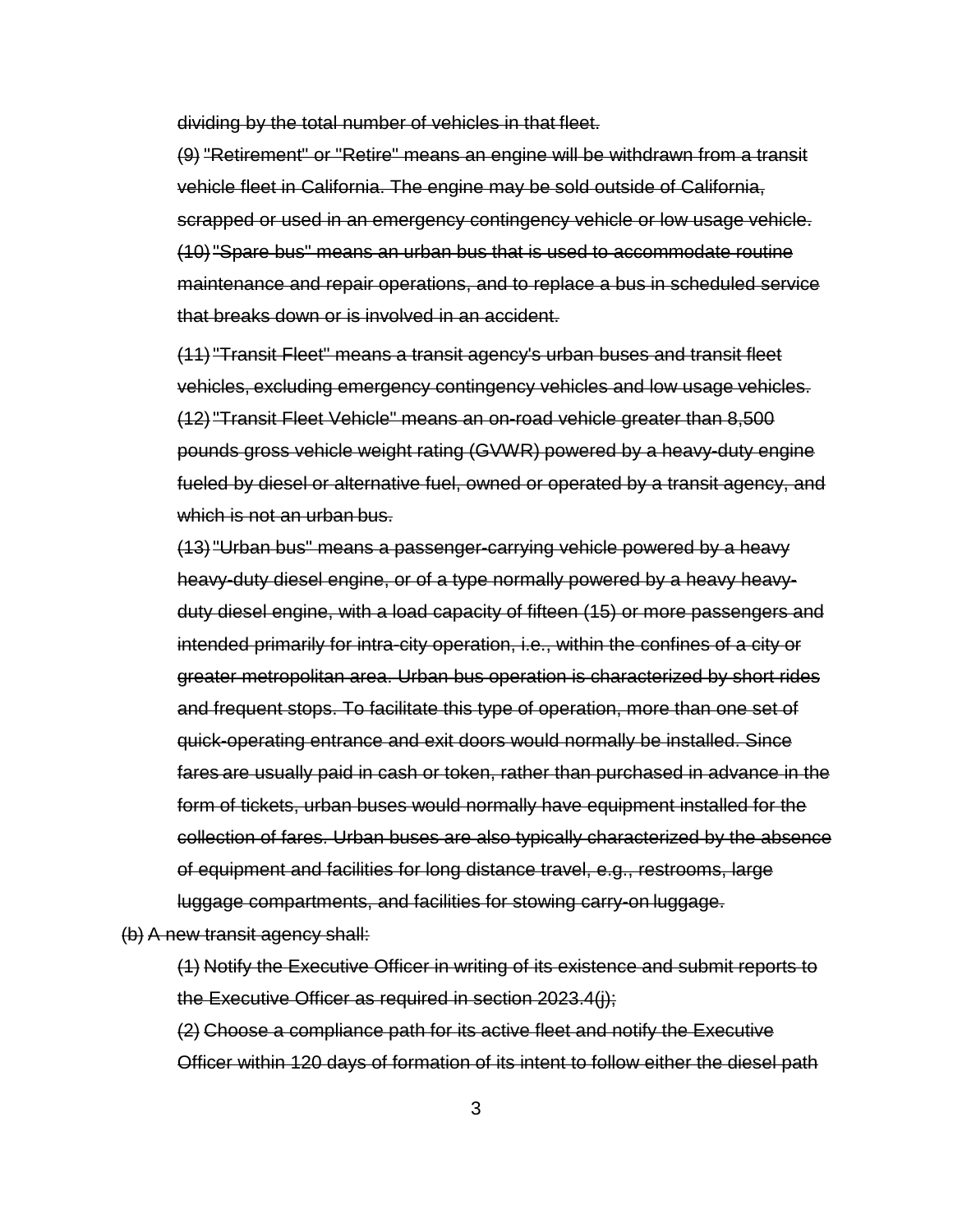or alternative path, as described in section 2023.1(a), except that a new transit agency that is a successor to an existing transit agency shall follow the compliance path of the transit agency out of which it has been formed; (3) Meet the NOx fleet average and the diesel PM total of the urban buses or transit fleet vehicles

(A) used in the transit operations of the existing transit agency out of which the new transit agency is formed or,

(B)if not formed from an existing transit agency, meet the requirements set forth in 2023.1(d)(4), 2023.1(e)(5) for urban buses and 2023.2(a)(1)(B), 2023.2(a)(2)(B) 2023.2(b)(3) for transit fleet vehicles; and,

(4) Comply with all applicable requirements of section 2023, section 2023.1, 2023.2 and 2023.4.

(c) A transit agency that installs a diesel emission control strategy to reduce diesel PM shall use a diesel emission control strategy that is verified by the Executive Officer in accordance with section 2700 et seq., title 13, CCR, or an urban bus retrofit device that has been exempted under Vehicle Code section 27156 as an engine rebuild kit and that reduces PM to 0.10 g/bhp-hr when used on an engine model 6V92TA DDEC for the model years specified for that engine.

(d) A transit agency that installs a diesel emission control strategy on an engine shall use the following percentage reductions from the engine certification standard value when calculating its total diesel PM emissions: 25 percent for a Level 1, 50 percent for a Level 2, and 85 percent for a Level 3 diesel emission control strategy.

(e) A transit agency with fewer than 30 buses in its transit fleet may apply for an extension to comply with the provisions of section 2023.1 and section 2023.2 by submitting documentation of financial hardship to the Executive Officer, in writing, at least thirty (30) days before the requirement becomes applicable for approval by the Executive Officer. Documentation of financial hardship shall include, but is not limited to, an analysis of the cost of compliance, the sources of available funds, and the shortfall between funds available and the cost of compliance. The transit agency must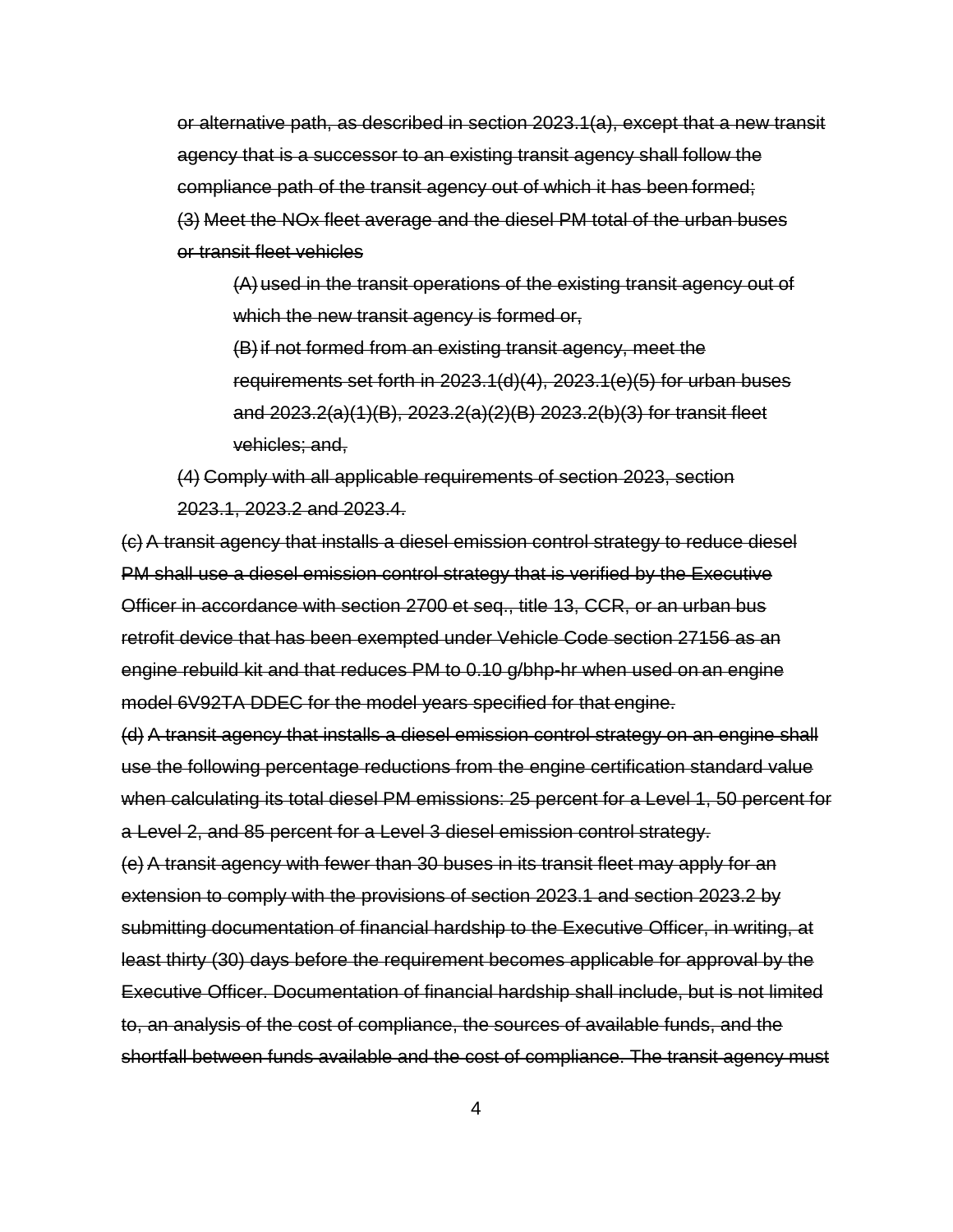also specify the date and means by which compliance will be achieved in the request for a delay.

(f) A transit agency that is unable to comply with an implementation deadline specified in section 2023.1 paragraph (e)(1), (2), (3), or (4) or section 2023.2(b)(1) or (2) because of the unavailability of technology may apply in writing to the Executive Officer for an extension of the compliance deadline. The application to the Executive Officer must be made in writing and at least ninety (90) days before the applicable implementation deadline. The Executive Officer may grant an extension of up to one year, provided that the applicant:

(1) Demonstrates that the technology is unavailable;

- (2) Explains why the transit agency cannot comply by retiring older buses; and
- (3) Provides a schedule for compliance.

(g) A transit agency that owns, operates, or leases fewer than 20 diesel-fueled, dualfuel, bi-fuel, or diesel hybrid-electric buses in its transit fleet and that operates in a federal one-hour ozone attainment area may delay implementation of the intermediate total diesel PM emission reduction requirements provided the transit agency complies with the implementation deadlines set forth in Section 2023.1 paragraphs (e)(3)(A) or (e)(4) and section 2023.2 paragraph (b)(2). (h) Non-Compliance. Any violations of sections 2023, 2023.1, 2023.2, 2023.3, or 2023.4 may be subject to civil penalties as specified in state law and regulations.

Note: Authority cited: Sections 39600, 39601, 39667, 43013, 43018 and 43701(b), Health and Safety Code.

Reference: Sections 39002, 39003, 39017, 39500, 39650, 39667, 40000, 43000, 43000.5, 43013, 43018, 43701(b), 43801 and 43806, Health and Safety Code; and Sections 233 and 28114, Vehicle Code.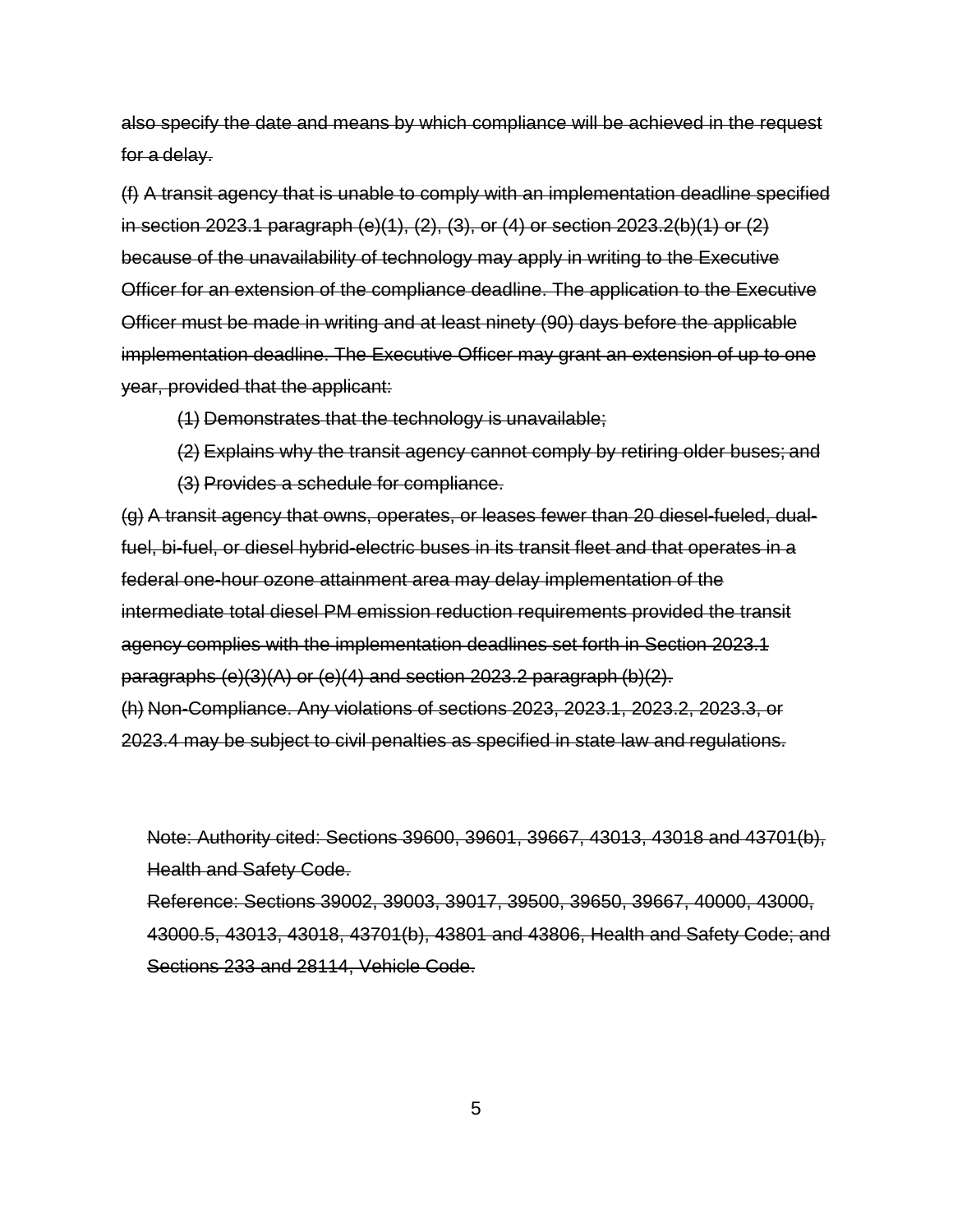#### 13 CCR § 2023.1

§ 2023.1. Fleet Rule for Transit Agencies - Urban Bus Requirements.

(a) To encourage transit agencies that operate urban bus fleets to purchase or lease lower emission alternative-fuel buses, while also providing flexibility to such fleet operators to determine their optimal fleet mix in consideration of such factors as air quality benefits, service availability, cost, efficiency, safety, and convenience, two paths to compliance with this fleet rule are available: the alternative-fuel path and the diesel path.

(1) Transit agencies must choose their compliance path, and shall notify ARB of their intent to follow either the diesel or the alternative-fuel path, by January 31, 2001. Reporting requirements for that notification are set forth in subdivisions (a) and (b) of section 2023.4, title 13, CCR.

(2) A transit agency within the jurisdiction of the South Coast Air Quality Management District may elect to change its compliance path from the diesel path to the alternative-fuel path, provided that the transit agency notifies the Executive Officer of the change by January 31, 2004, and provided that the transit agency is in compliance with all requirements of section 2023.1, including specific requirements of the diesel path, on or before January 1, 2004. Reporting requirements for this notification are set forth in paragraph (b)(3) of section 2023.4, title 13, CCR.

(3) A new transit agency that is a successor to an existing transit agency or that has been created from a merger of two or more transit agencies or parts of two or more transit agencies must have the same compliance path as the transit agency or agencies out of which it is formed.

(4) A transit agency within the jurisdiction of the South Coast Air Quality Management District shall follow the alternative-fuel path. If the transit agency had previously stated its intent to follow the diesel path, the change to the alternative-fuel path shall be effective on October 7, 2006.

(5) Transit agencies on the diesel path with more than 30 buses in their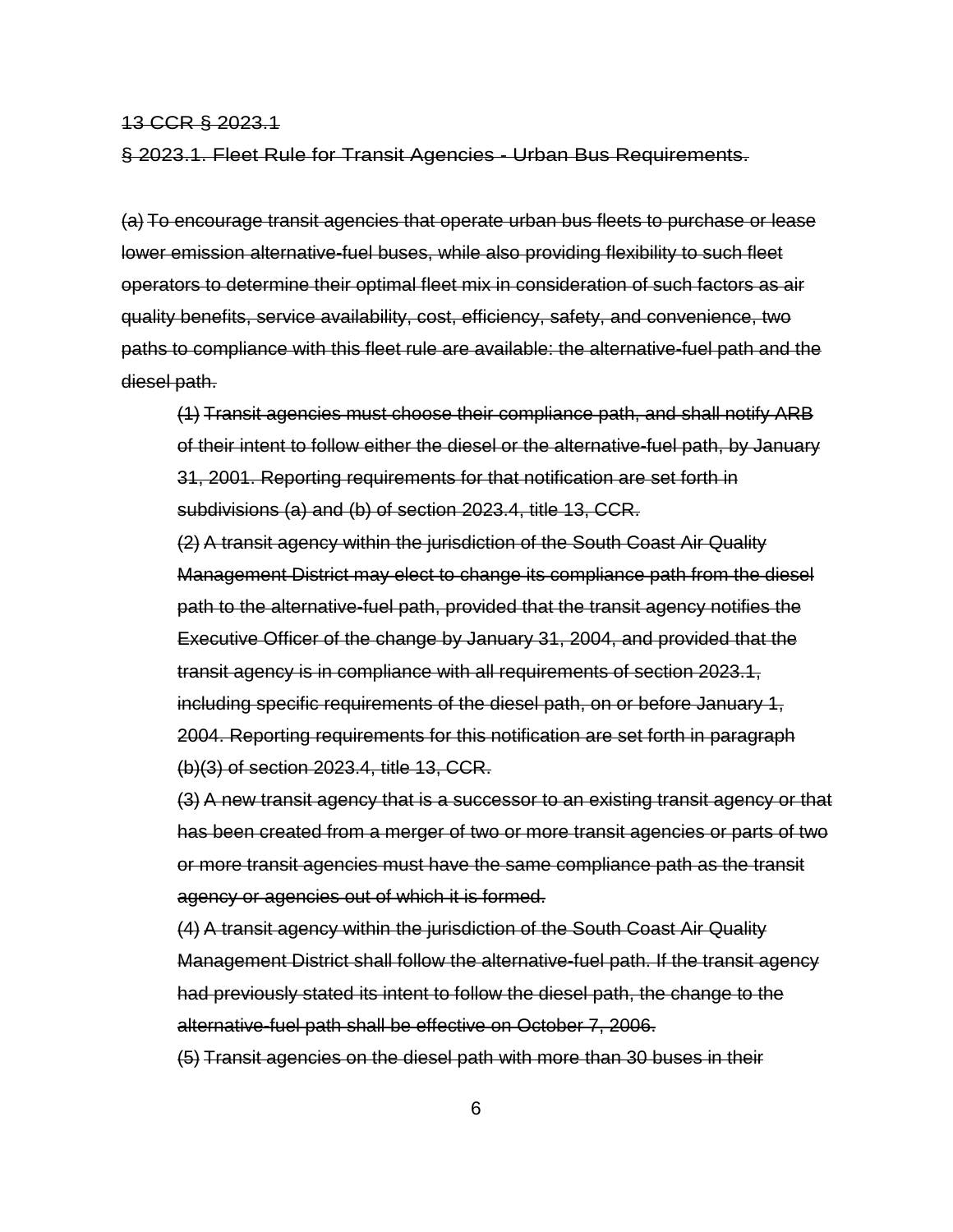fleets purchasing model year 2007 through 2009 urban buses that are not certified at or below 0.2 g/bhp-hr NOx emission level shall:

(A) Mitigate the increased NOx emissions for each urban bus purchased by retrofitting an existing urban bus or transit fleet vehicle within the fleet with a level 3 particulate matter (PM) verified diesel emission control strategy with an oxides of nitrogen (NOx) reduction efficiency of at least 40 percent, if available, otherwise, with a NOx reduction efficiency of at least 25 percent. This retrofit requirement applies on a one-to-one basis until all diesel urban buses and transit fleet vehicles within the transit agency's fleet are either retrofitted or are determined to be unable to be retrofitted as specified in (B) below.

(B)Obtain Executive Officer approval for purchasing a 2007 through 2009 model year urban bus not subject to (A) above by submitting to the Executive Officer a report 90 days prior to the delivery of the urban bus. The report shall provide information that demonstrates that all vehicles in the transit agency's fleet have been retrofitted or are determined to be unable to be retrofitted including when the inability to retrofit occurs for reasons other than a device not verified for the specific urban bus or transit fleet vehicle engine family. (C)Submit annual reports that meet the requirements in section 2023.4(b)(4).

(b) Transit agencies on the alternative-fuel path shall meet the following requirements: (1) Upon approval of the regulation, and through Model Year 2015, at least 85 percent of all urban buses purchased or leased each year must be alternative-fuel buses or buses with engines purchased under paragraph  $(b)(9)$ .

(2) NOx fleet average requirements as set forth in subdivision (d), below. (3) Beginning October 1, 2002, only engines certified to an optional PM standard of 0.03 g/bhp-hr or lower shall be purchased when making new bus purchases.

7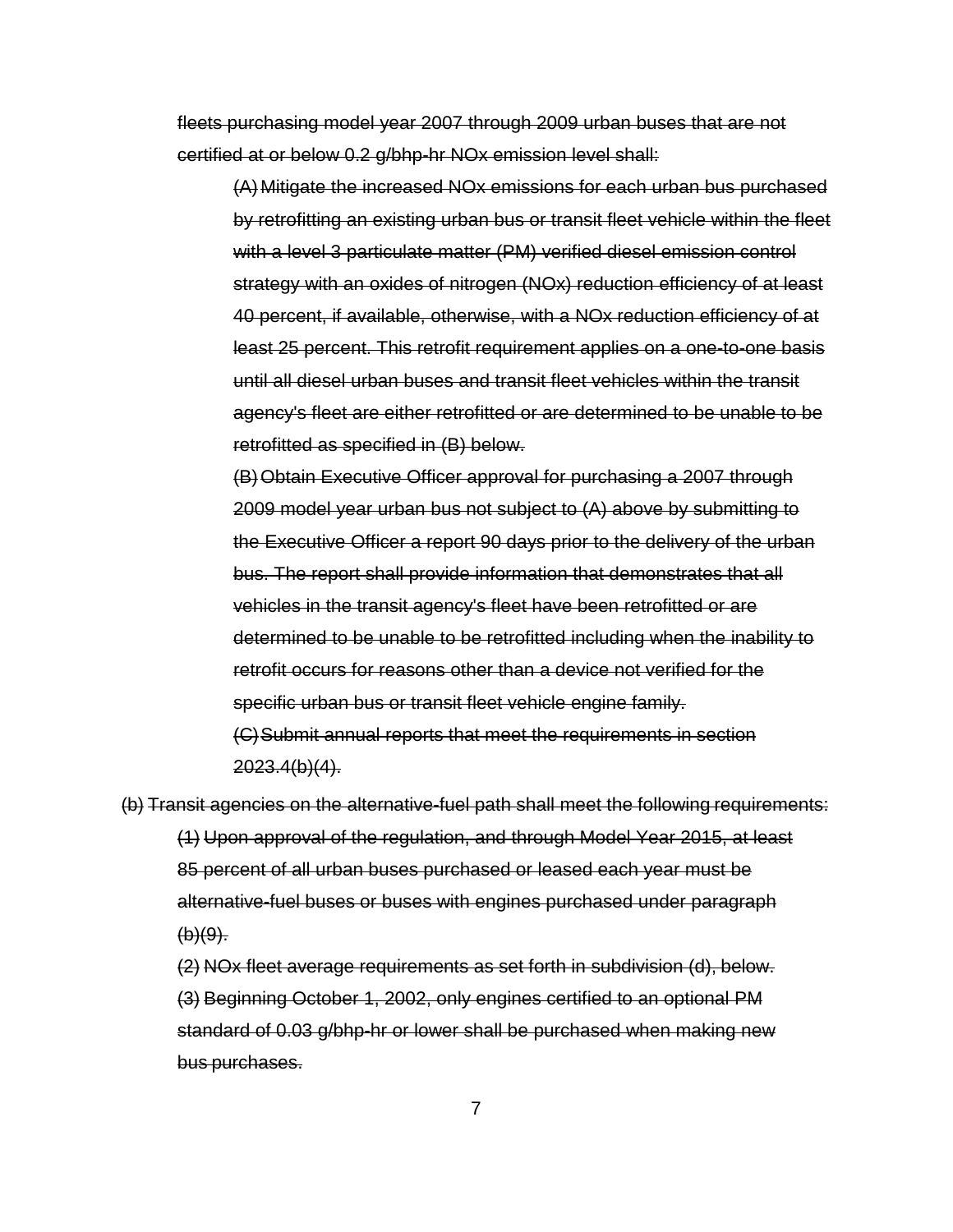(4) Total diesel PM emission reduction requirements and use of low-sulfur or other allowed fuel as set forth in subdivision (e), below.

(5) Transit agencies on the alternative-fuel path shall not purchase any diesel-fueled, dual- fuel, or bi-fuel buses with 2004-2006 model year engines certified to emissions levels in excess of those specified in paragraph (a)(11) of section 1956.1, title 13, CCR, except as provided in paragraph (b)(8) or (b)(9) of this section.

(6) Zero-emission bus purchase requirements beginning in model year 2012, in accordance with the requirements set forth in subdivision (c) of section 2023.3, title 13, CCR.

(7) Reporting requirements as set forth in section 2023.4, title 13, CCR. (8) The Executive Officer may exempt transit agencies on the alternative-fuel path from the requirements of paragraph (b)(5) of section 2023.1, title 13, CCR, provided that:

(A)A transit agency applies to the Executive Officer for such exemption by June 30, 2001;

(B)A transit agency demonstrates to the Executive Officer that it will achieve NOx emissions benefits through 2015 greater than what would have been achieved through compliance with paragraph (b)(5); and (C)The Executive Officer finds that transit agencies, after consulting with the Engine Manufacturers Association, have demonstrated, or are contractually committed to demonstrate, advanced NOx aftertreatment technology.

(9) A transit agency on the alternative-fuel path may purchase a bus operated with a heavy- duty pilot ignition engine provided the engine meets the standards set forth in subdivision (b) of section 1956.1, title 13, CCR.

(c) Transit agencies on the diesel path shall meet the following requirements:

(1) NOx fleet average requirements as set forth in subdivision (d), below.

(2) Total diesel PM emission reduction requirements and use of low-sulfur or other allowed fuel as set forth in subdivision (e), below.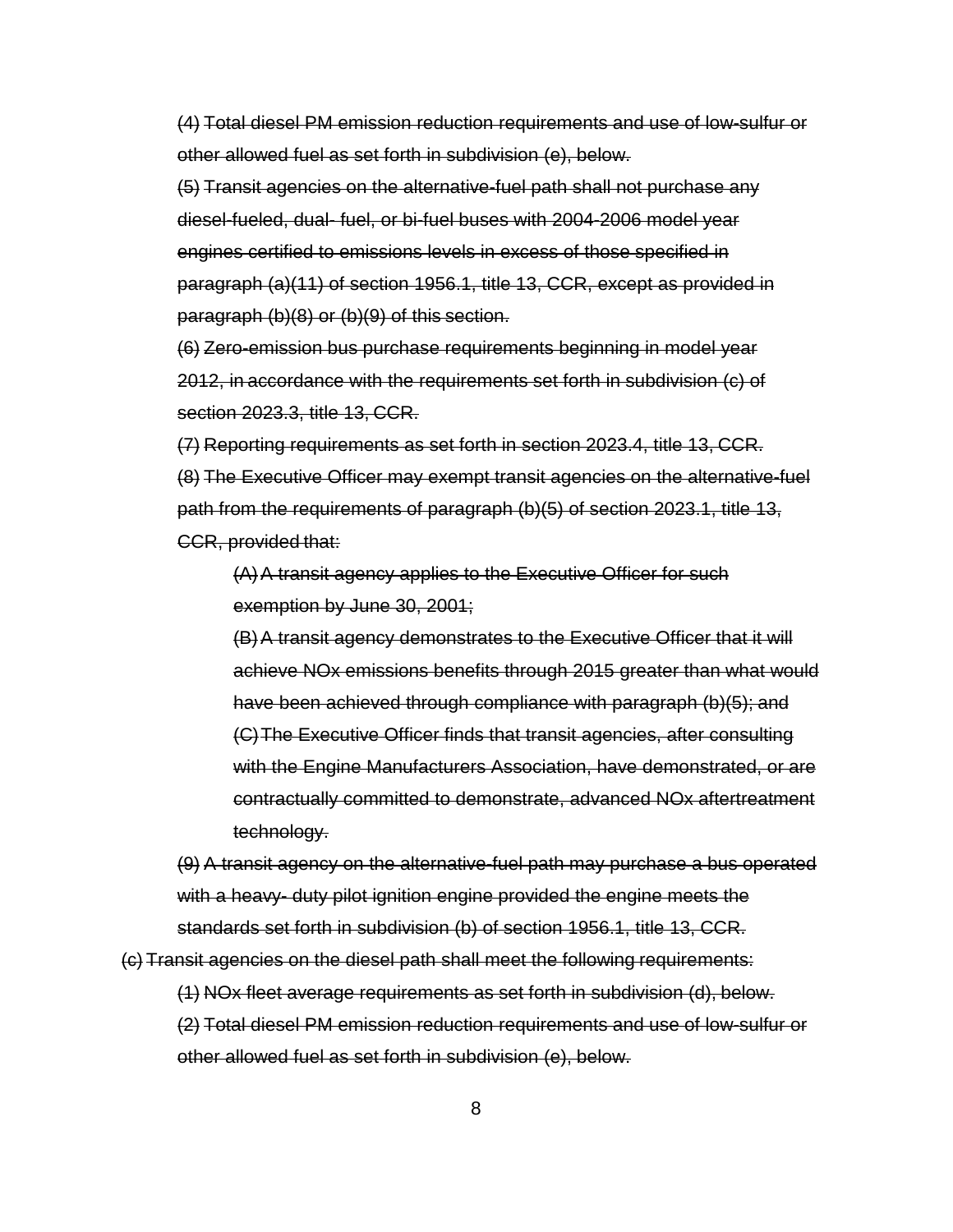(3) Zero-emission bus demonstration as required in subdivision (b) of section 2023.3, title 13, CCR.

(4) Transit agencies on the diesel path shall not purchase any diesel-fueled, dual-fuel, or bi- fuel buses with 2004-2006 model year engines certified to emissions levels in excess of those specified in paragraph (a)(11) of section 1956.1, title 13, CCR, except as provided in paragraph (c)(7) or (c)(8) of this section. Beginning July 1, 2003, a transit agency may not purchase alternative fuel buses certified to a PM emission level in excess of the optional standard of 0.03 g/bhp-hr when making new bus purchases.

(5) Zero-emission bus purchase requirements beginning in model year 2011, in accordance with the requirements set forth in subdivision (c) of section 2023.3, title 13, CCR.

(6) Reporting requirements as set forth in section 2023.4, title 13, CCR. (7) The Executive Officer may exempt transit agencies on the diesel path from the requirements of paragraph (c)(4) of section 2023.1, title 13, CCR, provided that:

(A)A transit agency applies to the Executive Officer for such exemption by June 30, 2001;

(B)A transit agency demonstrates to the Executive Officer that it will achieve NOx emissions benefits through 2015 greater than what would have been achieved through compliance with paragraph (c)(4); and (C)The Executive Officer finds that transit agencies, after consulting with the Engine Manufacturers Association, have demonstrated, or are contractually committed to demonstrate, advanced NOx aftertreatment technology.

(8) A transit agency on the diesel-fuel path may purchase a bus operated with a heavy-duty pilot ignition engine provided the engine meets the standards set forth in subdivision (b) of section 1956.1.

(9) The Executive Officer shall authorize, in writing, a transit agency on the diesel path to purchase one or more diesel-fueled hybrid-electric bus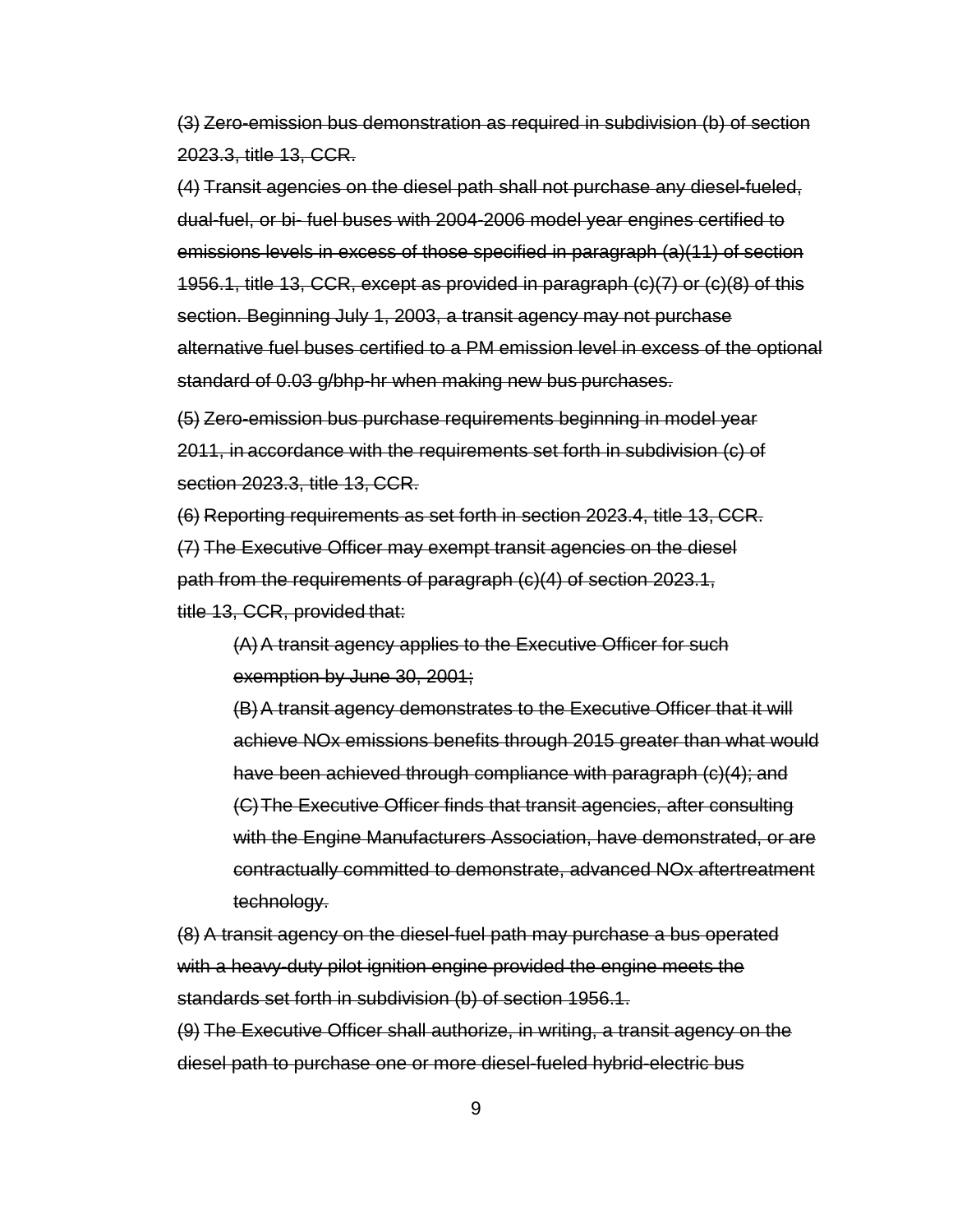certified under title 13, CCR, section 1956.1(a)(11)(B) provided that:

(A)The transit agency shall submit a mitigation plan and letter requesting approval by January 31, 2005, to the Executive Officer that demonstrates that the transit agency will provide surplus emission reductions from urban buses in its fleet that will offset the NOx emission difference between the certified NOx emission standard of the hybridelectric bus and 0.5 g/bhp-hr. The transit agency may not use NOx emission reductions that are otherwise required by any statute, regulation, or order or the emission reductions that will accrue from the retirement of an urban bus to be replaced by a hybrid-electric bus for the offset;

(B)The transit agency shall complete implementation of all mitigation measures set forth in the approved plan to offset NOx emissions prior to the receipt of the last diesel-fueled hybrid-electric bus; and (C)The transit agency shall submit the reports required by section  $2023.4(q)$ .

(d) Beginning October 1, 2002, no transit agency shall own, operate, or lease an active fleet of urban buses with average NOx emissions in excess of 4.8 g/bhp-hr, based on the engine certification standards of the engines in the active fleet.

(1) This active fleet average requirement shall be based on urban buses owned, operated, or leased by the transit agency, including diesel buses, alternative-fuel buses, all heavy-duty zero-emission buses, electric trolley buses, and articulated buses, in each transit agency's active fleet. The Executive Officer may allow zero-emission buses that do not meet the definition of an urban bus to be included in the calculation of the fleet average standard upon written request to the ARB by January 31, 2002, and upon approval by the Executive Officer. The request shall include a description of the zero-emission buses, the zero-emission technology utilized, and the number of zero-emission buses to be used in calculating the NOx fleet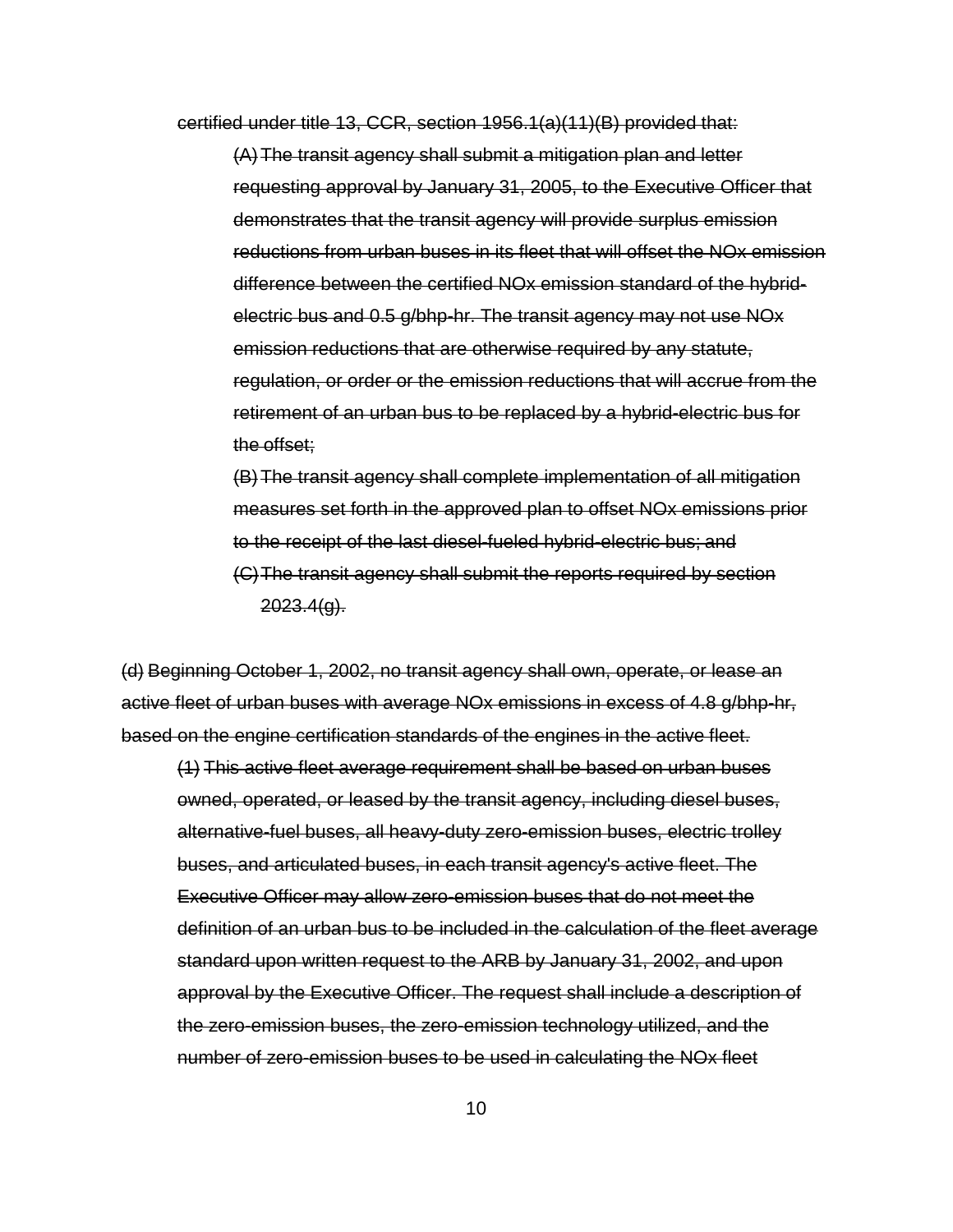average standard. Zero-emission buses not meeting the definition of an urban bus may not be used to satisfy the requirements of the Zero-emission Bus Demonstration Project set forth in subdivision (b) of section 2023.3, title 13, CCR.

(2) Transit agencies may use ARB-certified NOx retrofit systems to comply with the fleet average requirement (in addition to bus purchases, repowerings, and retirements).

(3) Transit agencies have the option of retiring all 1987 and earlier model year diesel urban buses by October 1, 2002, to comply with the fleet average standard requirement.

(4) A transit agency established after January 1, 2005, shall not operate an active fleet of urban buses with an average NOx emission in excess of:

(A) 4.0 g/bhp-hr, or

(B)The NOx average of the active fleet of the transit agency from which it was formed, whichever is lower, or

(C)In the case of a merger of two or more transit agencies or parts of two or more transit agencies, the average of the NOx fleet averages, whichever is lower.

(e) To reduce public exposure to diesel particulate matter, each transit agency shall reduce the diesel PM emissions total of the diesel buses in its active fleet relative to its diesel PM emission total as of January 1, 2002, according to the schedule below, and shall operate its diesel buses on diesel fuel with a maximum sulfur content of 15 parts per million by weight. Documentation of compliance with these requirements must be provided in accordance with the provisions of subdivision (d) of section 2023.4, title 13, CCR.

(1) No later than January 1, 2004:

(A)The diesel PM emission total for a transit agency on the diesel path shall be no more than 60 percent of its diesel PM emission total on January 1, 2002.

(B)The diesel PM emission total for a transit agency on the alternative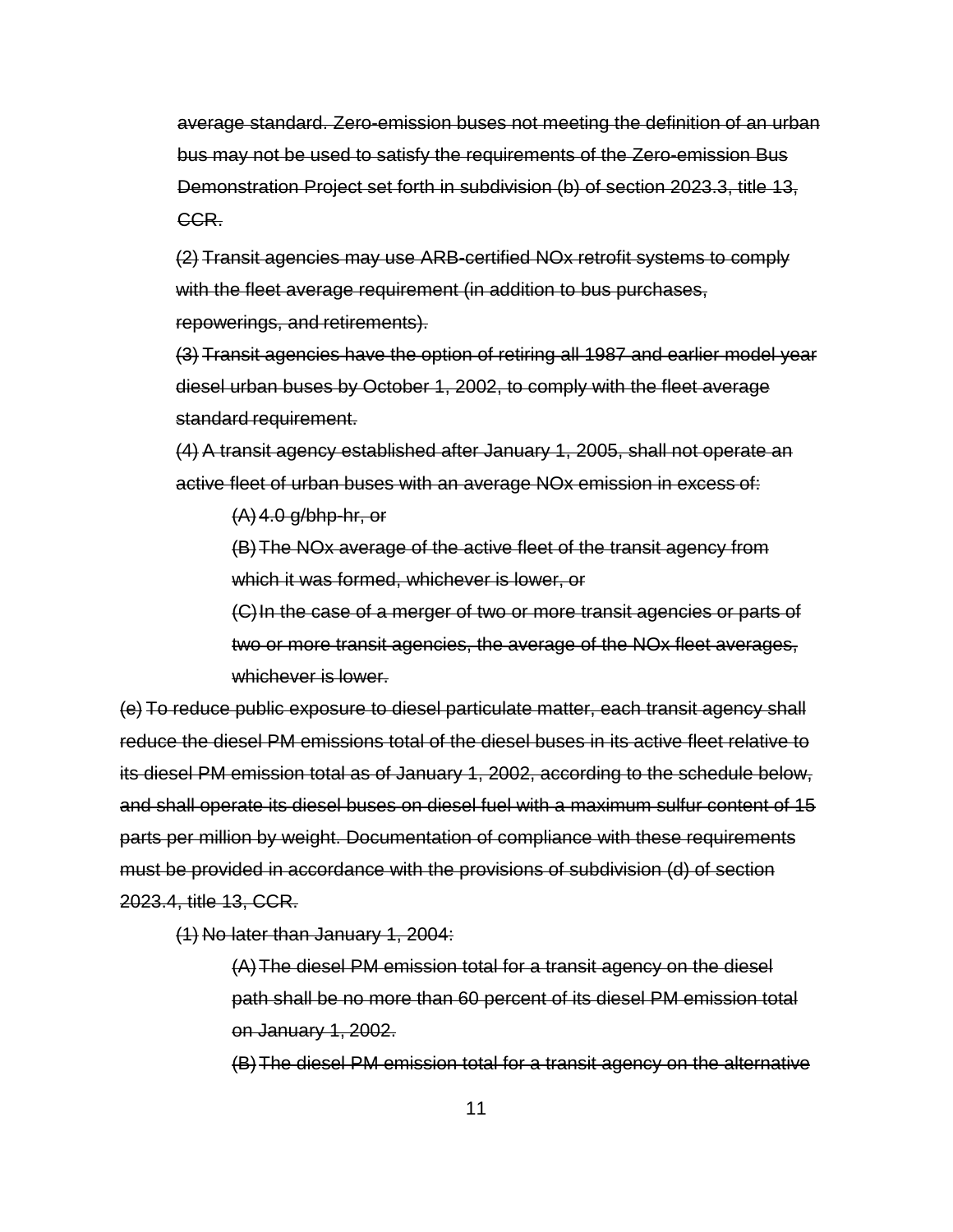fuel path shall be no more than 80 percent of its diesel PM emission total on January 1, 2002.

(2) No later than January 1, 2005:

(A)The diesel PM emission total for a transit agency on the diesel path shall be no more than 40 percent of its diesel PM emission total on January 1, 2002.

(B)The diesel PM emission total for a transit agency on the alternative fuel path shall be no more than 60 percent of its diesel PM emission total on January 1, 2002.

(3) No later than January 1, 2007:

(A)The diesel PM emission total for a transit agency on the diesel path shall be no more than 15 percent of its diesel PM emission total on January 1, 2002 or equal to 0.01 g/bhp-hr times the total number of current diesel-fueled active fleet buses, whichever is greater.

(B)The diesel PM emission total for a transit agency on the alternative fuel path shall be no more than 40 percent of its diesel PM fleet average on January 1, 2002.

(4) No later than January 1, 2009, the diesel PM emission total for a transit agency on the alternative fuel path shall be no more than 15 percent of its diesel PM emission total on January 1, 2002 or equal to 0.01 g/bhp-hr times the total number of current diesel-fueled active fleet buses, whichever is greater.

(5) Beginning on January 1, 2005, a new transit agency may not have a diesel PM emission total exceeding the following values:

(A)As of January 1, 2005 through December 31, 2009, 0.05 g/bhphr (exhaust emission value) times the total number of diesel-fueled buses in the active fleet;

(B)As of January 1, 2010, 0.01 g/bhp-hr (exhaust emission value) times the total number of diesel-fueled buses in the active fleet.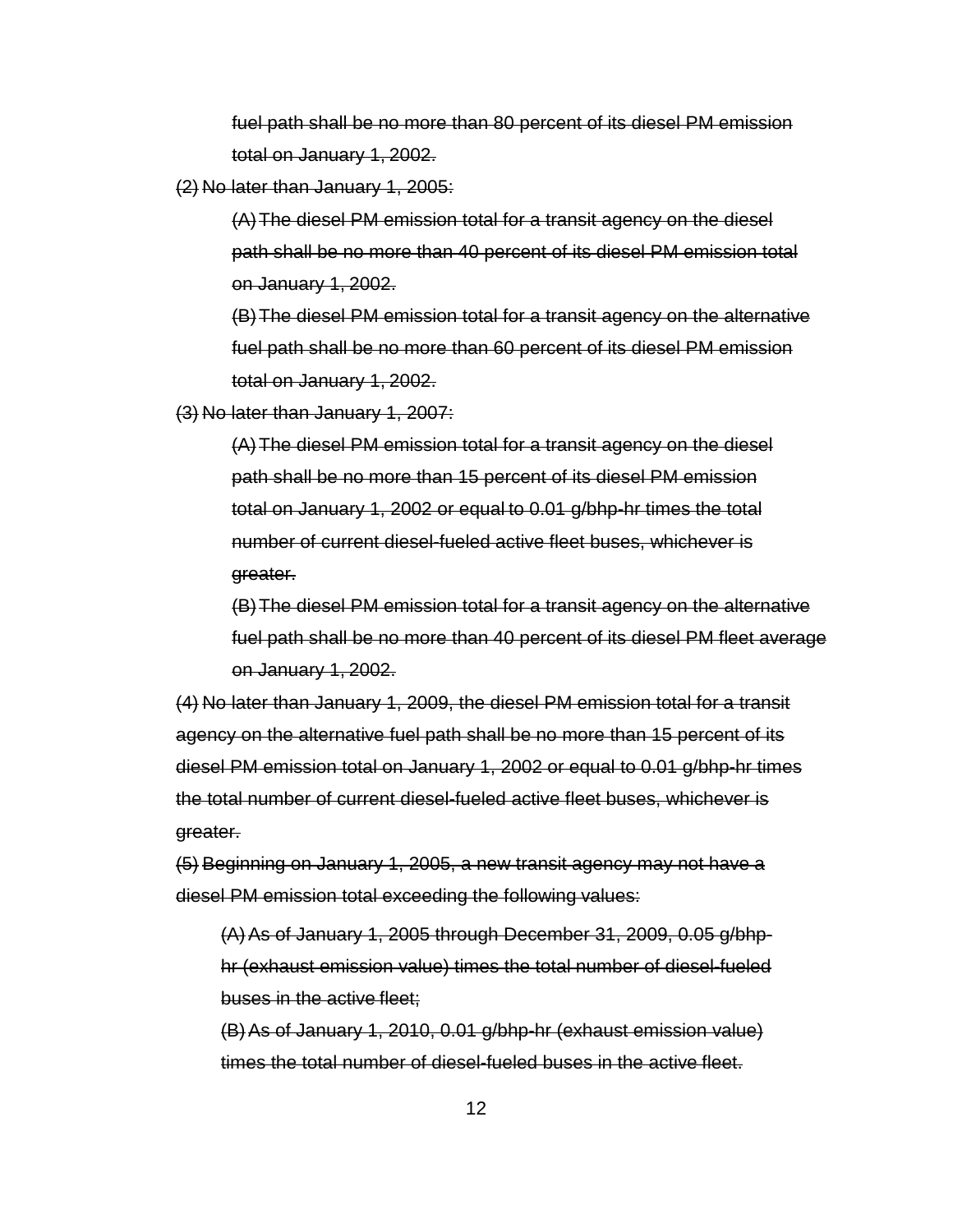(6) Beginning July 1, 2002, a transit agency shall not operate its diesel urban buses on diesel fuel with a sulfur content in excess of 15 parts per million by weight, except that a transit agency may operate its diesel buses on a fuel that is verified by the Executive Officer as a diesel emission control strategy that reduces PM in accordance with section 2700 et seq., title 13, CCR. A transit agency with fewer than 20 buses in its active fleet, and that operates in a federal one-hour ozone attainment area, is not subject to this low-sulfur fuel requirement until July 1, 2006. In areas redesignated as one-hour ozone non-attainment areas prior to July 1, 2006, a transit agency initially exempt from the low-sulfur fuel requirement shall submit a plan to the Executive Officer within 30 days of redesignation for achieving compliance with this requirement.

Note: Authority cited: Sections 39600, 39601, 39667, 43013, 43018 and 43701(b), Health and Safety Code.

 Reference: Sections 39002, 39003, 39017, 39500, 39650, 39667, 40000, 43000, 43000.5, 43013, 43018, 43701(b), 43801 and 43806, Health and Safety Code; and Sections 233 and 28114, Vehicle Code.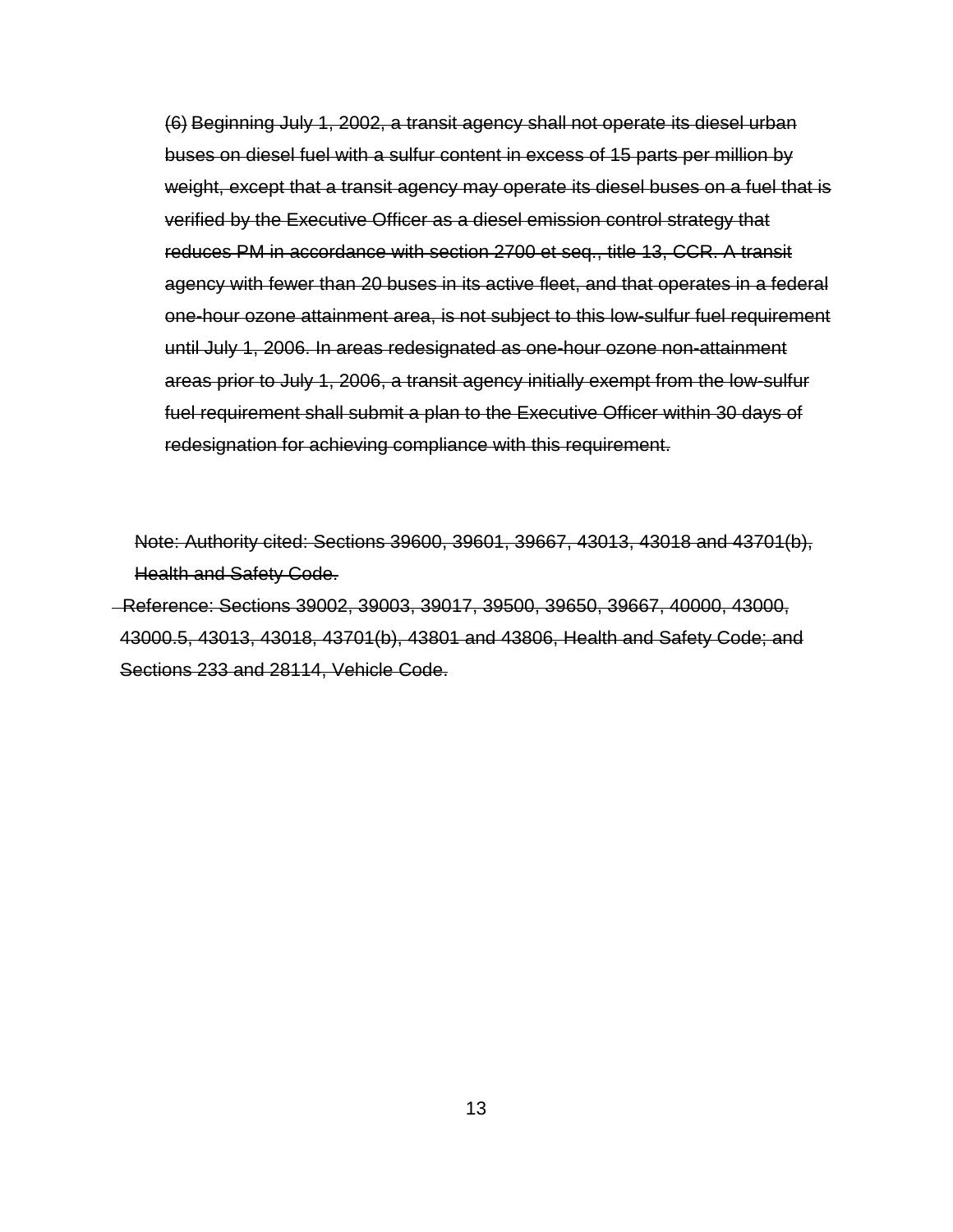### 13 CCR § 2023.2

§ 2023.2. Fleet Rule for Transit Agencies - Transit Fleet Vehicle Requirements.

(a) A transit agency shall not operate transit fleet vehicles with a NOx fleet average exceeding the following values as of the specified dates. A transit agency shall provide documentation of compliance with the requirements in accordance with the provisions of subdivision (e)(2) of section 2023.4, title 13, CCR.

(1) Beginning December 31, 2007 through December 30, 2010, 3.2 g/bhp-hr; (A)A transit agency may retire all 1997 and earlier model year engines in transit fleet vehicles by December 31, 2007, to comply with the NOx fleet average requirement.

(B)For a new transit agency established after December 31, 2007 and through December 31, 2009, either 3.2 g/bhp-hr or no higher than the NOx average of the transit fleet vehicles of the transit agency from which the new transit agency has been formed, whichever is lower.

(2) Beginning December 31, 2010, 2.4 g/bhp-hr;

(A)A transit agency may retire all 2001 and earlier model year engines in transit fleet vehicles by December 31, 2010, to comply with the NOx fleet average requirement.

(B)For a new transit agency established after December 31, 2010, either 2.4 g/bhp-hr or no higher than the NOx average of the transit fleet vehicles of the transit agency from which the new transit agency has been formed, whichever is lower.

(3) Zero-emission buses used to satisfy the requirements set forth in subdivision (d) of section 2023.1 may not be used to meet the requirements of this subdivision.

(4) A transit agency may claim NOx reductions by application of a system that has been verified by the Executive Officer in accordance with section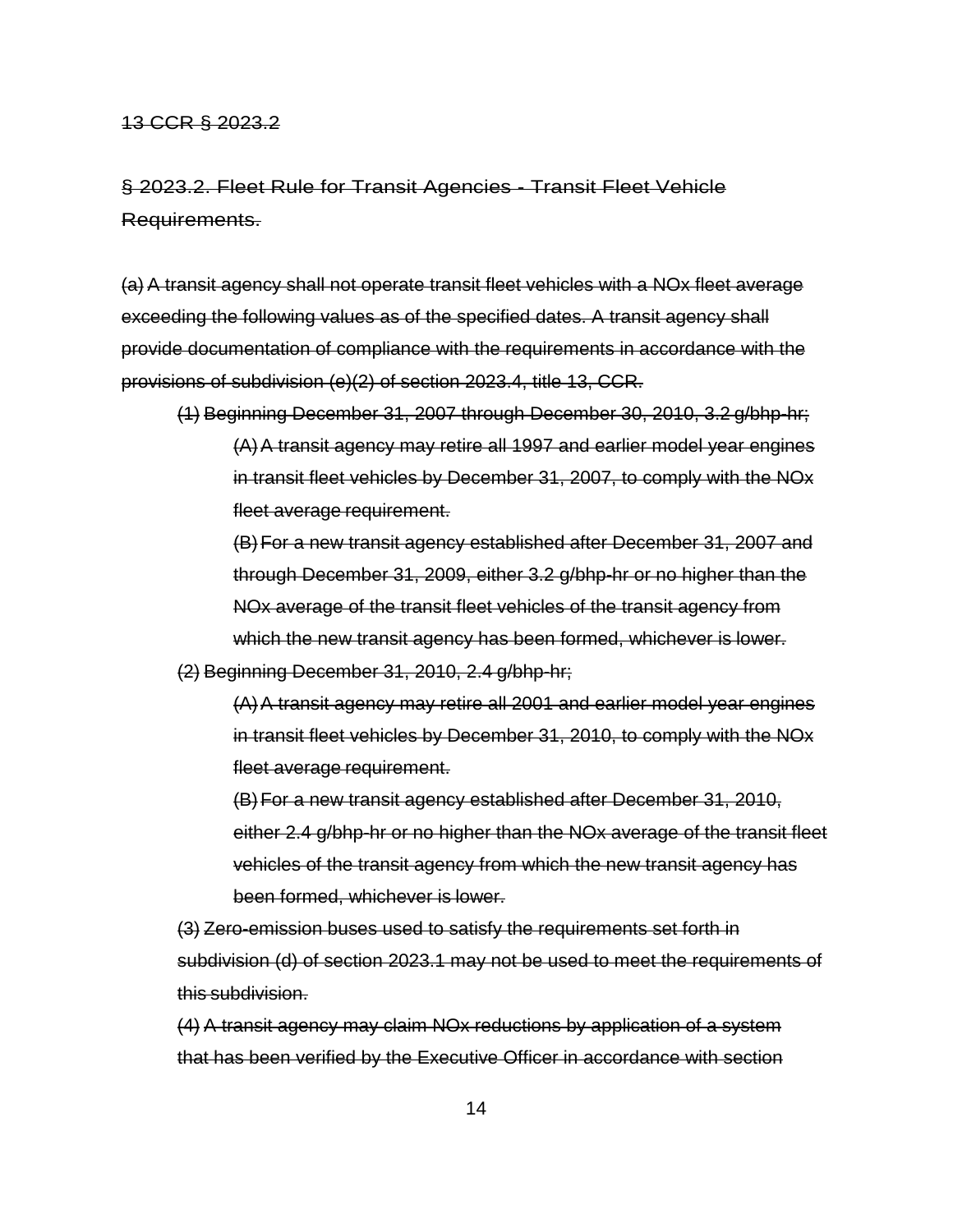2700 et seq., title 13, CCR to comply with the fleet average requirement, in addition to transit fleet vehicle purchases, retirements, or engine repowering.

(b) A transit agency shall reduce the total diesel particulate matter (PM) emissions of its diesel transit fleet vehicles relative to its total diesel PM emissions from diesel transit fleet vehicles as of January 1, 2005, according to the schedule below. "Diesel PM emission total" and how it is calculated are defined in 2023(a)(3). A transit agency shall provide documentation of compliance with these requirements in accordance with the provisions of subdivision (e)(3) of section 2023.4, title 13, CCR.

(1) No later than December 31, 2007, the diesel PM emission total for a transit agency's transit fleet vehicle fleet shall be no more than 60 percent of its diesel PM emission total on January 1, 2005.

(2) No later than December 31, 2010, the diesel PM emission total for a transit agency's transit fleet vehicle fleet shall be no more than 20 percent of its diesel PM emission total on January 1, 2005, or equal to 0.01 g/bhp-hr times the total number of transit fleet vehicles in the current fleet, whichever is greater.

(3) A new transit agency established after January 1, 2005, may not have a diesel PM emission total exceeding the following values:

(A)For a new transit agency established January 1, 2005 through December 31, 2006, 0.1 g/bhp-hr (exhaust emission value) times the number of diesel-fueled transit fleet vehicles in its fleet. This value will serve as the transit agency's PM baseline. The transit agency must meet the requirements set forth in section 2023.2(b)(1) and (2). (B)For a new transit agency established January 1, 2007 through December 31, 2009, 0.1 g/bhp-hr (exhaust emission value) times the number of diesel-fueled transit fleet vehicles in its fleet. This value will serve as the transit agency's PM baseline and shall be reduced by 50 percent of its PM baseline value by December 31, 2010, and 80 percent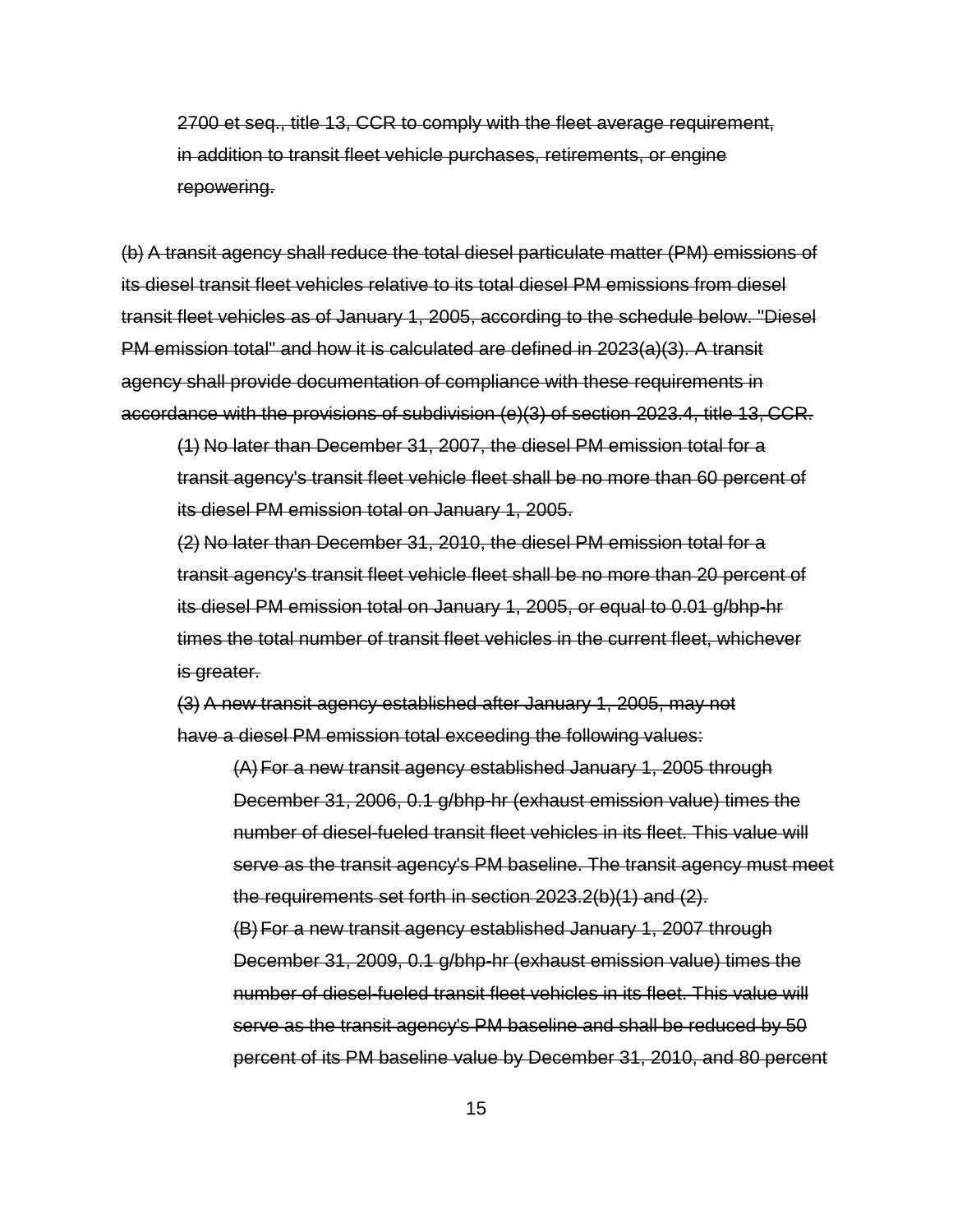by December 31, 2012.

(C)For a new transit agency established January 1, 2010 or later, 0.01 g/bhp- hr (exhaust emission value) times the total number of diesel transit fleet vehicles in its fleet.

(c) A transit agency may apply to the Executive Officer for a delay in meeting the provisions of section 2023.2(a) and 2023.2(b) for up to one year to allow for the termination of a vehicle lease, maintenance/lease, turnkey or vehicle/service contract as defined by the Federal Transit Administration (FTA). The transit agency shall apply to the Executive Officer no later than 90 days prior to the applicable deadlines and shall include a description of the reason the delay is required, the reason the contractor cannot provide a newer vehicle to replace an existing vehicle within the terms of the contract, and provide a schedule for compliance by the end of the compliance extension.

Note: Authority cited: Sections 39600, 39601, 39659, 39667 and 43018, Health and Safety Code.

Reference: Sections 39667, 39700, 39701, 43000, 43000.5, 43013, 43018, 43801 and 43806, Health and Safety Code.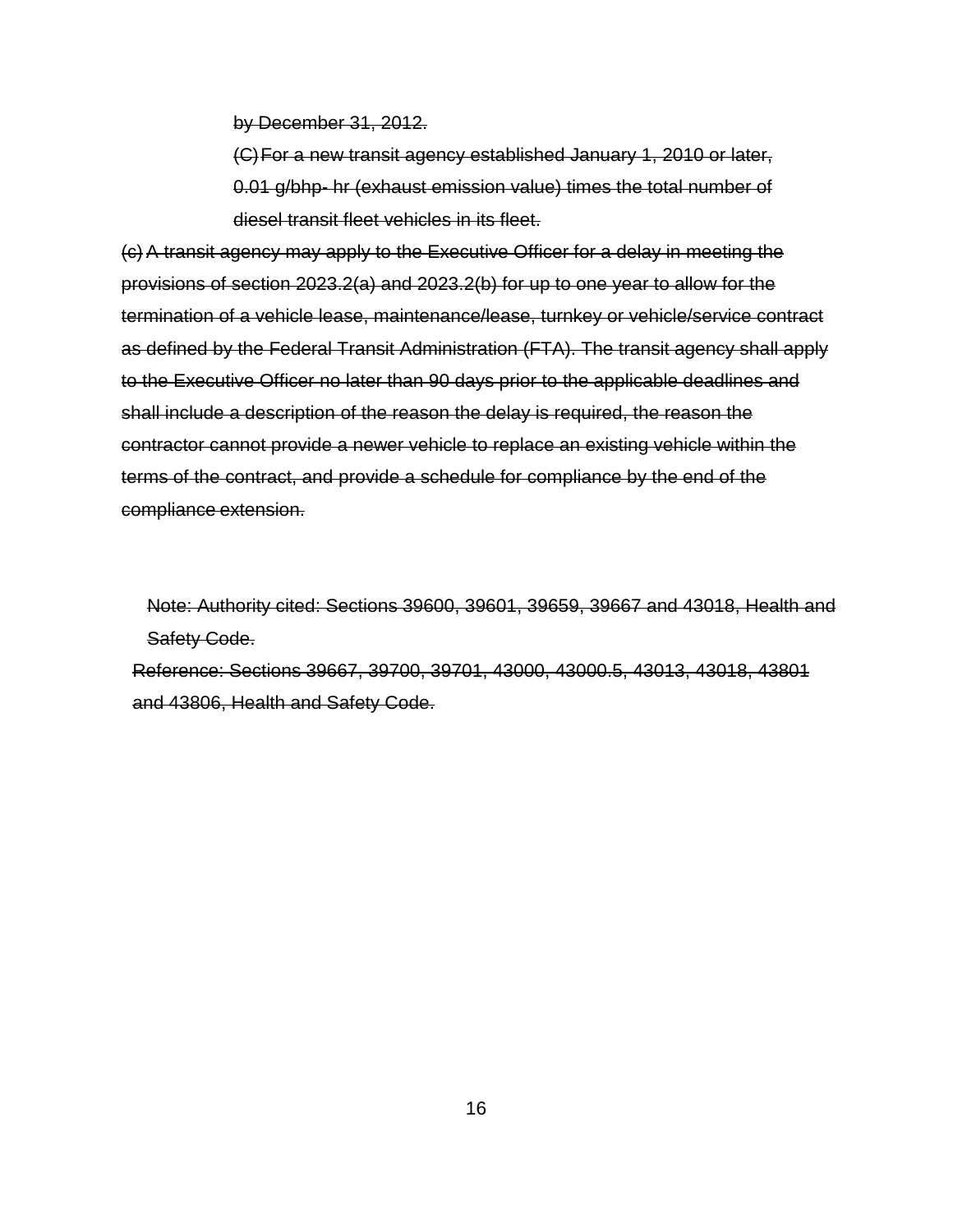### 13 CCR § 2023.3

### § 2023.3. Zero-Emission Bus Requirements

(a) "Zero-emission bus" means an Executive Officer certified urban bus that produces zero exhaust emissions of any criteria pollutant (or precursor pollutant) under any and all possible operational modes and conditions.

(1) A hydrogen-fuel cell bus shall qualify as a zero-emission bus.

(2) An electric trolley bus with overhead twin-wire power supply shall qualify as a zero- emission bus.

(3) A battery electric bus shall qualify as a zero-emission bus.

(4) Incorporation of a fuel-fired heater shall not preclude an urban bus from being certified as a zero-emission bus, provided the fuel-fired heater cannot be operated at ambient temperatures above 40(F) and the heater is demonstrated to have zero evaporative emissions under any and all possible operational modes and conditions.

(b) *Zero-Emission Bus Demonstration Projects*.

(1) *Initial Demonstration Project*.

(A)Except as provided in (D) below, the owner or operator of an urban bus fleet on the diesel path in accordance with the provisions of section 2023.1, with more than 200 urban transit buses in its active fleet on January 31, 2001, shall implement an Initial Demonstration Project in accordance with this subsection (b)(1). The owner or operator shall evaluate the operation of zero-emission buses in revenue service, and prepare and submit a report on the demonstration project to the Executive Officer for inclusion in a future review of zero-emission technology.

(B)This Initial Demonstration Project shall meet all of the following specifications and requirements:

1. Utilize a minimum of three zero-emission buses,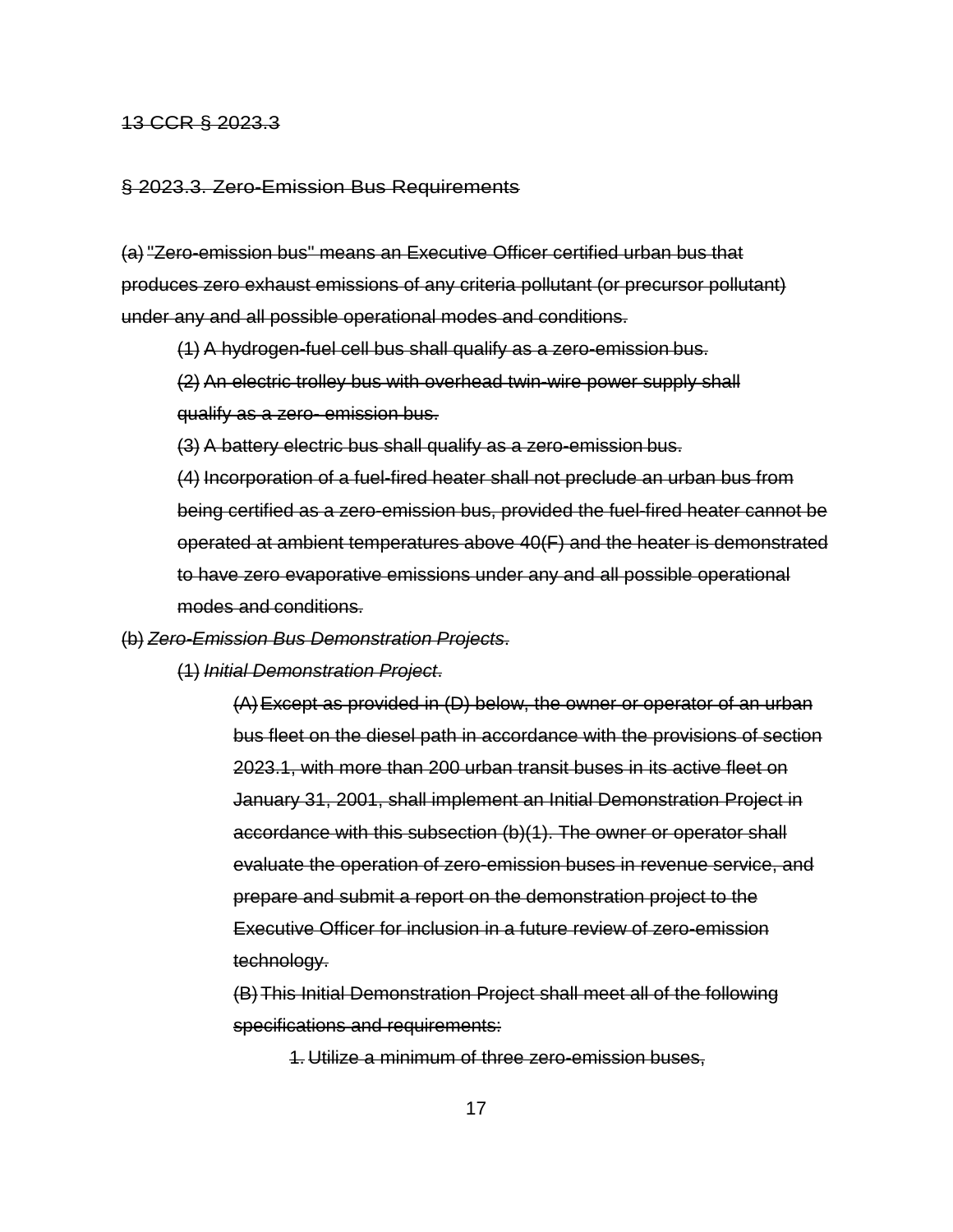2. Include any necessary site improvements,

3. Locate fueling infrastructure onsite,

4. Provide appropriate maintenance and storage facilities,

5. Train bus operators and maintenance personnel,

6. Place the buses in revenue service for a minimum duration of

12 calendar months,

7. Retain operation and maintenance records, and

8. Report on the demonstration program as set forth in subdivision (f) of section 2023.4, title 13, CCR.

(C)When planning and implementing the Initial Demonstration Project, the operator or owner shall meet the following milestones:

1. No later than January 1, 2002, prepare and solicit bid proposals for materials and services necessary to implement the demonstration project, including but not limited to the zeroemission buses and the associated infrastructure;

2. No later than February 28, 2006, place at least three zero-emission buses in operation;

3. No later than July 31, 2005, submit a preliminary report on the demonstration project to the Executive Officer, in accordance with paragraph (f)(3) of section 2023.4, title 13, CCR;

4. No later than July 31, 2007, submit a report on the demonstration project to the Executive Officer, in accordance with paragraph (f)(4) of section 2023.4, title 13, CCR;

5. No later than January 31, 2003, initial documentation shall be submitted in accordance with paragraph (f)(1) of section 2023.4, title 13, CCR; and

6. No later than January 31, 2003, a financial plan shall be submitted in accordance with paragraph (f)(2) of section 2023.4, title 13, CCR.

(D) Multiple transit agencies within the same air basin may, on a case-by-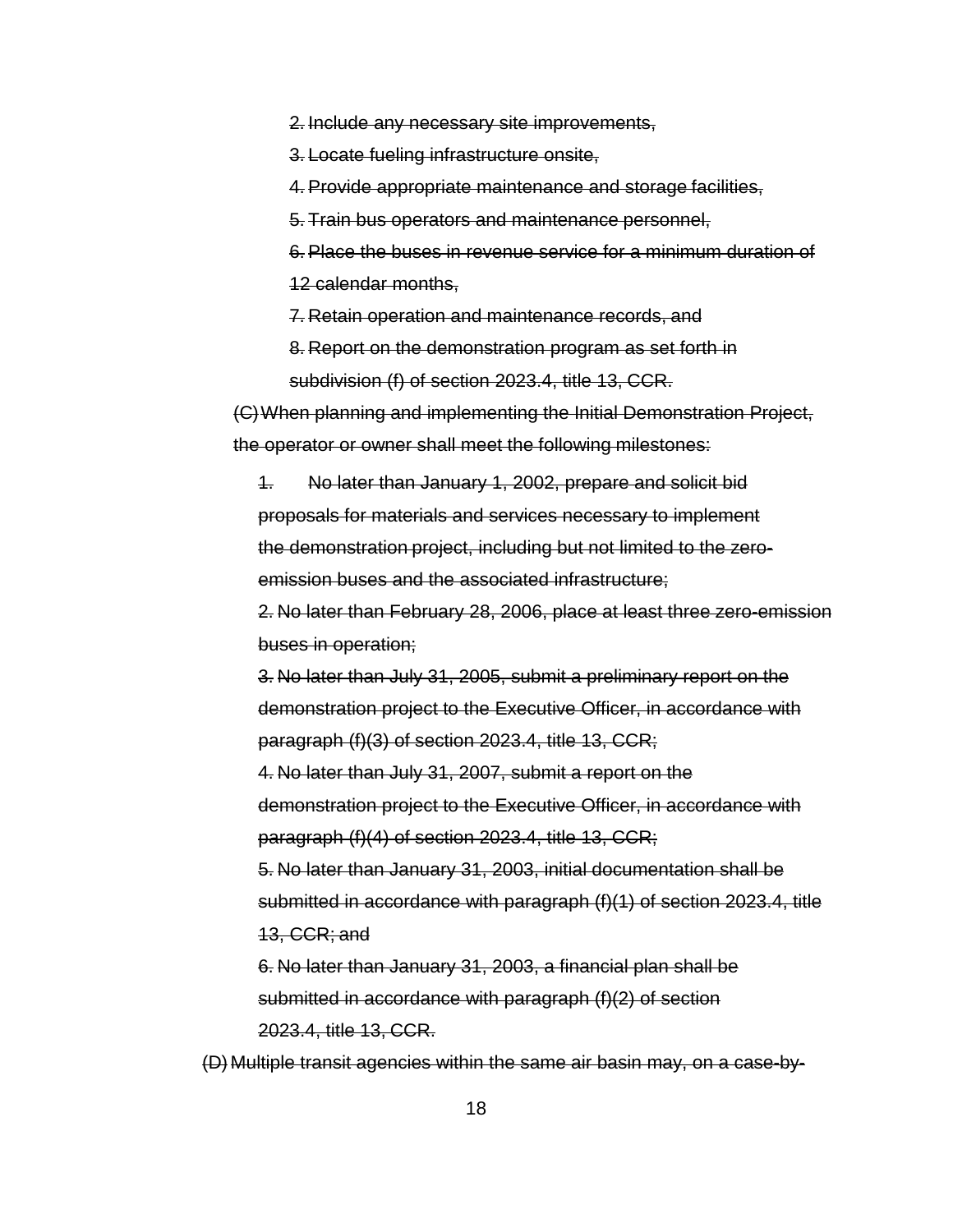case basis, petition the Executive Officer to implement a joint zero-emission bus demonstration project. Electric trolley buses shall not qualify as zeroemission buses for purposes of this joint demonstration project. No more than three transit agencies can participate in any one joint project. Transit agencies that are participating in a joint demonstration project shall:

1. Designate the agency hosting the onsite demonstration,

2. Jointly fund the demonstration project, and

3. Place a minimum of three zero-emission buses per demonstration project in revenue service.

### (2) *Advanced Demonstration Project*.

(A)Except as provided in (E) below, the owner or operator of an urban bus fleet on the diesel path in accordance with the provisions of section 2023.1, with more than 200 urban transit buses in its active fleet on January 1, 2007, for transit agencies on the diesel path shall implement an Advanced Demonstration Project. The owner or operator shall evaluate the operation of zero-emission buses in revenue service and prepare and submit a report on the demonstration project to the Executive Officer. (B) Diesel fuel path transit agencies may choose to follow the single or joint path demonstration as described in 2023.3(b)(2)(D) or  $2023.3(b)(2)(E)$ .

(C)When planning and implementing the Advanced Demonstration Project for transit agencies on the diesel path, the operator or owner shall meet the following milestones:

1. No later than January 1, 2009, place all required zero-emission buses in operation,

2. No later than May 1, 2009, submit a preliminary report on the demonstration project to the Executive Officer, in accordance with paragraph (f)(3) of section 2023.4, title 13, CCR, and 3. No later than May 1, 2010, submit a final report on the demonstration project to the Executive Officer, in accordance with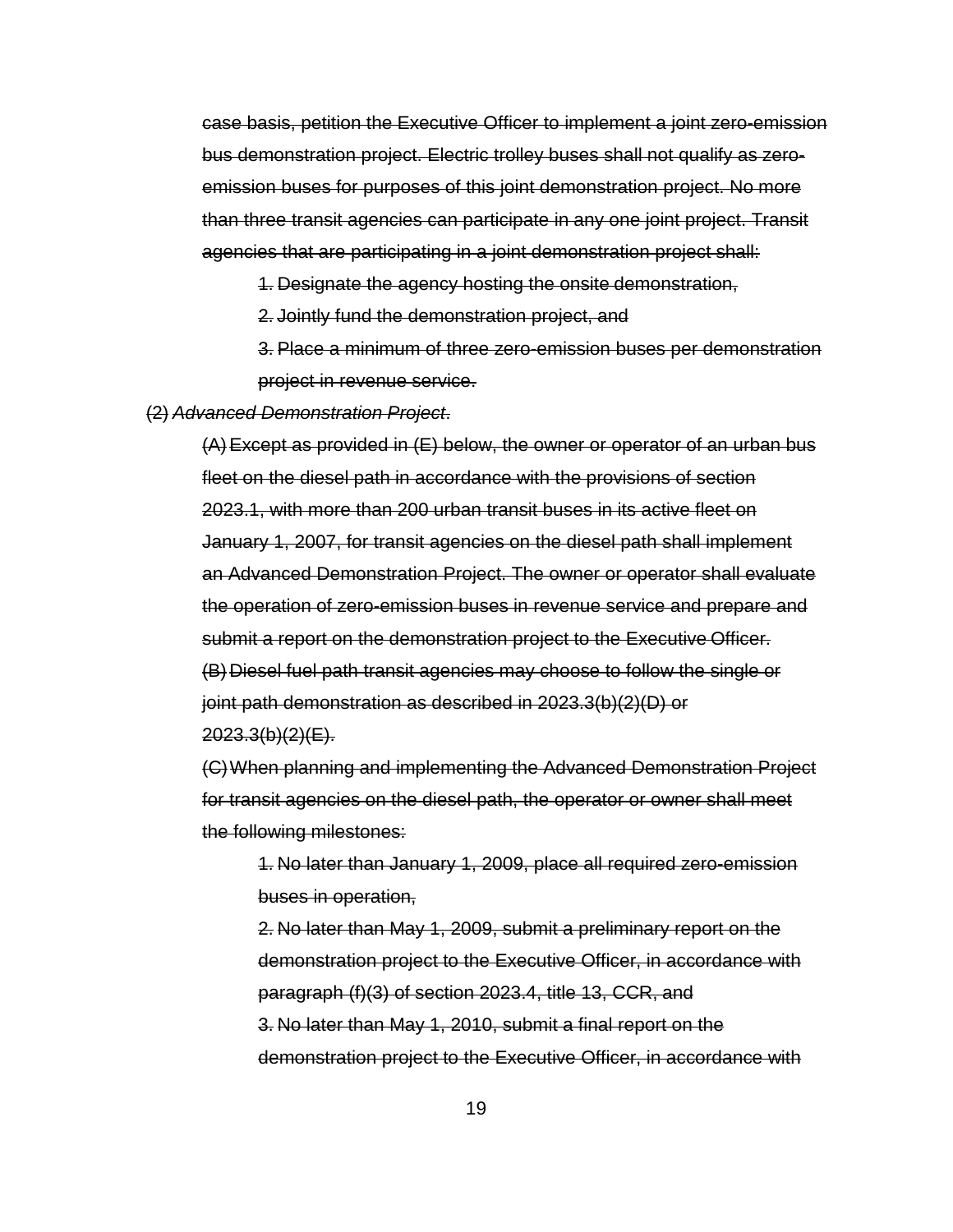paragraph (f)(4) of section 2023.4, title 13, CCR.

(D) Transit agencies choosing to participate in a single transit agency Advanced Demonstration Project shall meet all of the following specifications and requirements:

1. Utilize a minimum of six zero-emission buses,

2. Provide appropriate maintenance and storage facilities,

3. Train bus operators and maintenance personnel,

4. Place the buses in revenue service for a minimum duration of

12 calendar months after delivery of all demonstration buses,

5. Retain operation and maintenance records, and

6. Report on the demonstration program as set forth in subdivision (f) of section 2023.4, title 13, CCR.

(E)Multiple transit agencies may, on a case-by-case basis, petition the Executive Officer to implement a joint zero-emission bus demonstration project. Transit agencies that are participating in a joint demonstration project shall:

1. Jointly fund the demonstration project.

2. Utilize a minimum of 12 zero-emission buses in revenue service.

3. Operate the demonstration at a transit agency affected

by the zero- emission bus regulation.

4. Purchase and put in revenue service a minimum of three zero-emission buses per transit agency.

5. Place the buses in revenue service for a minimum duration of

12 calendar months after delivery of all demonstration buses.

6. Provide appropriate maintenance and storage facilities.

7. Train bus operators and maintenance personnel from each participating transit agency.

(F)Zero-emission buses placed in service to meet the zero-emission bus initial demonstration projects as specified in subdivision (b)(1) are not permitted to count towards the advanced demonstration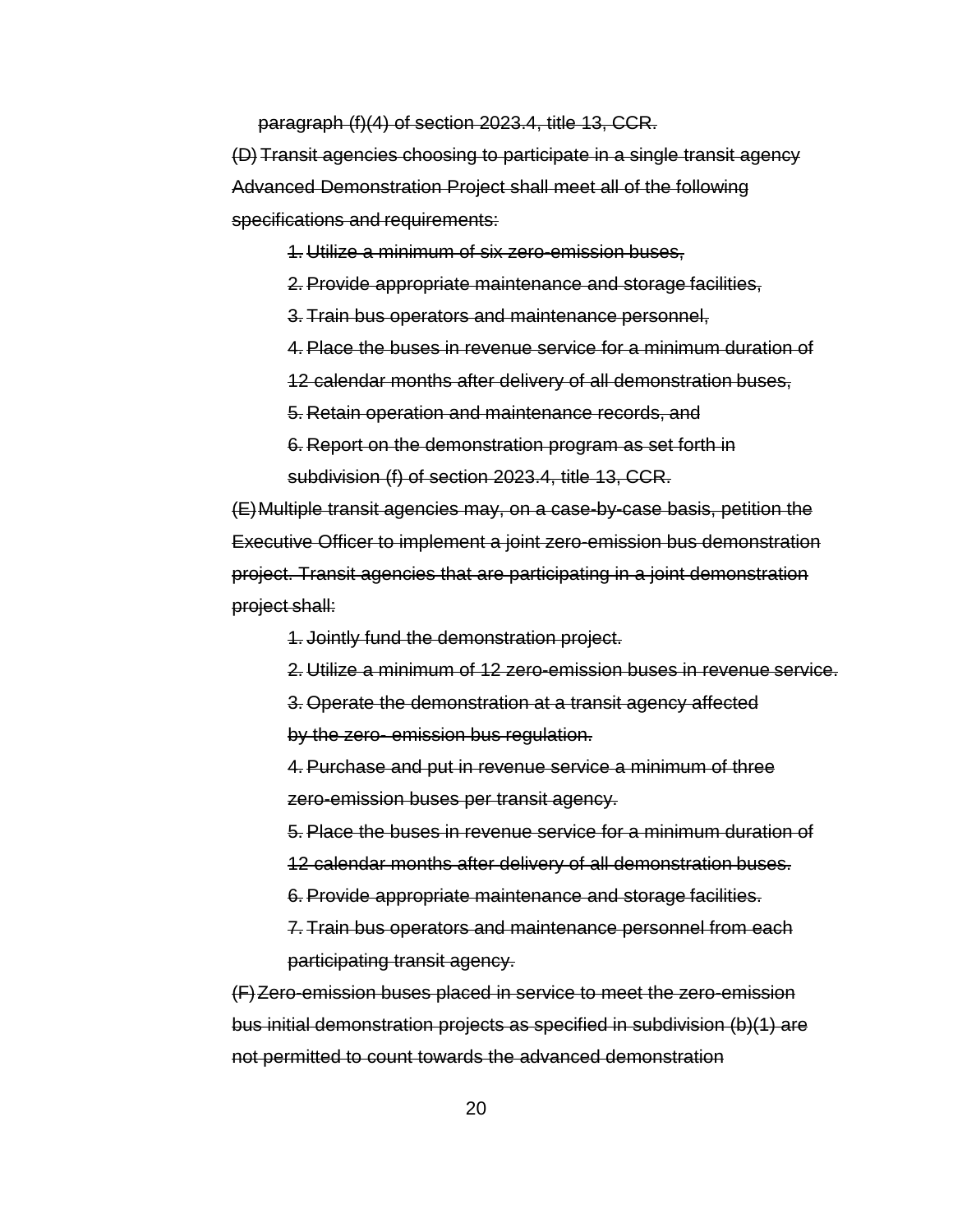requirements, unless upgraded with technology advancements to make the bus comparable to vehicles available for the advanced demonstration. One credit shall be earned for each bus.

(c) *Purchase Requirement for Zero-Emission Buses*. The number of urban buses in each transit agency's active urban bus fleet shall be reviewed annually, as described in sections 2023.4(a)(3) and (b)(2). The owner or operator of a transit agency with more than 200 urban buses in active service on January 1, 2007, for transit agencies on the diesel path, and January 1, 2009, for transit agencies on the alternative-fuel path, shall purchase and/or lease zero-emission buses, in accordance with the following paragraphs. In addition, the owner or operator of diesel path transit agencies whose active urban bus fleet initially exceeds 200 urban buses after January 1, 2007 shall have three years to comply with the Zero-Emission Bus Purchase Requirement starting January 1, of the year they exceed 200 urban buses through 2026. The owner or operator of alternative fuel path transit agencies whose active urban bus fleet initially exceeds 200 urban buses after January 1, 2009, shall have three years to comply with the Zero-Emission Bus Purchase Requirement starting January 1, of the year they exceed 200 urban buses through 2026.

(1) For transit agencies on the diesel path, in accordance with the requirements in section 2023.1, a minimum 15 percent of purchase and lease agreements, when aggregated annually, for model year 2011, or from the start model year of Zero-Emission Bus purchases, through model year 2026 urban buses shall be zero-emission buses.

(2) For transit agencies on the alternative-fuel path, in accordance with the requirements in section 2023.1, a minimum 15 percent of purchase and lease agreements, when aggregated annually, for model year 2012, or from the start model year of Zero-Emission Bus purchases, through model year 2026 urban buses shall be zero-emission buses.

(3) The provisions of paragraphs (1) and (2) shall not apply if the operator's urban bus fleet is composed of 15 percent or more zero-emission buses on January 1, 2008, for transit agencies on the diesel path, and on January 1,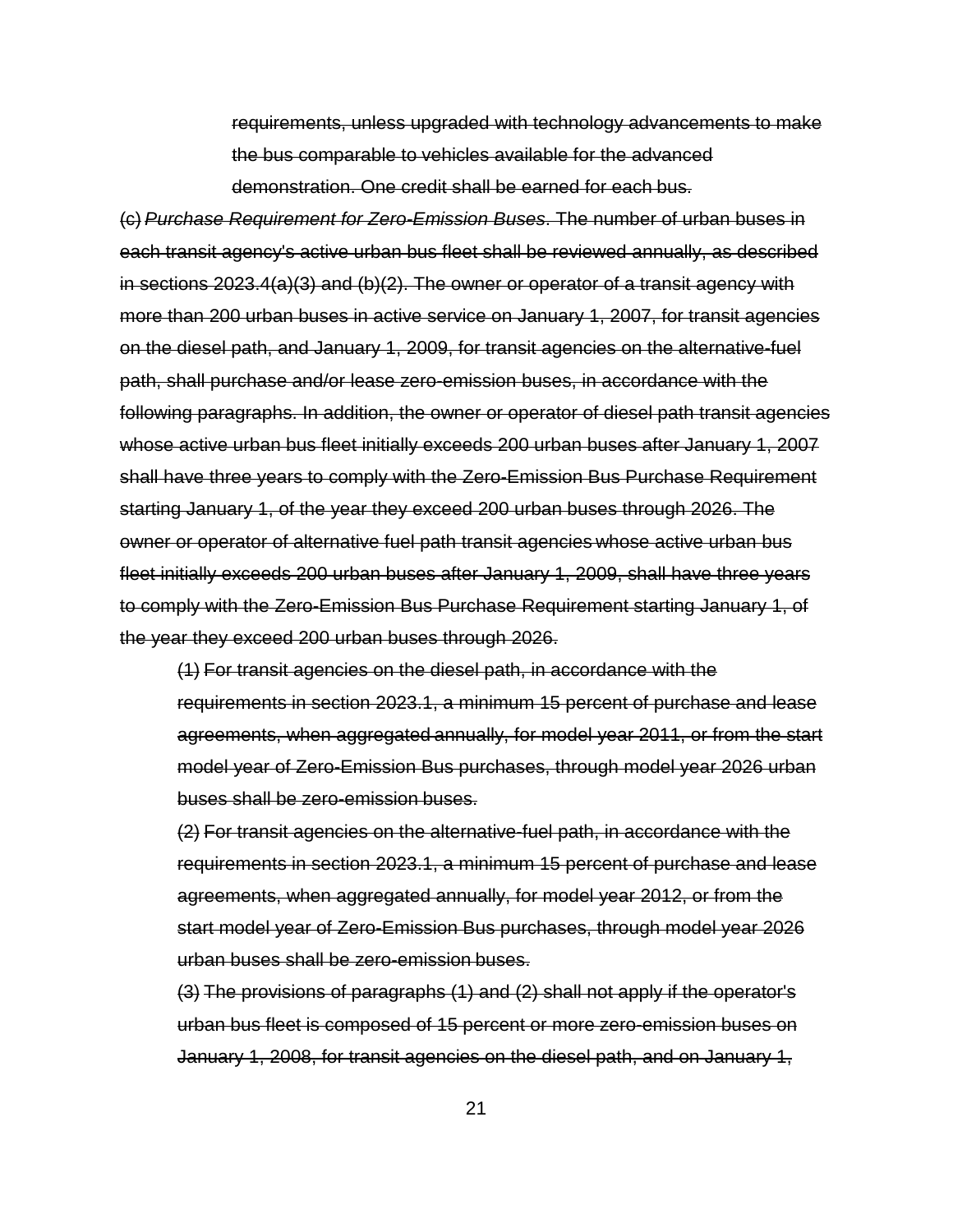2010, for transit agencies on the alternative-fuel path, or at any time thereafter. (4) *Earning Credits*.

(A)Transit agencies on either the diesel path or alternative-fuel path may earn credits for use in meeting the purchase requirements for zeroemission buses specified in paragraphs (c)(1) and (c)(2) by placing zero-emission buses in service prior to the dates specified in paragraphs (c)(1) and (c)(2). For each zero-emission bus placed into early service and above what is required by section 2023.3 in paragraphs (b)(2), (c)(1) and (c)(2), credits shall be accrued according to the following table. Each earned credit is equivalent to one zero-emission bus.

| <u>Path</u>   | $400 +$        | 2008 | 2009           | ດ∧∢ດ<br>$20+0$ |            |
|---------------|----------------|------|----------------|----------------|------------|
| <b>Diesel</b> | <del>2.5</del> | ┍    | <del>1.5</del> | <del>1.5</del> | $\sim$     |
| Alternative-  | <del>2.5</del> | ┍    | z              | <del>1.0</del> | – In<br>г. |

*Credits per Year Placed*

(B)Zero-emission buses placed in service to meet the zero-emission bus initial demonstration projects as specified in subdivision (b)(1) are not permitted to accrue credits towards the zero-emission bus purchase requirements, unless upgraded with technology advancements to make them comparable to vehicles available for the advanced demonstration. One credit shall be earned for each bus. (C)Zero-emission buses placed in service to meet the advanced demonstration projects as specified in subdivision (b)(2) can accrue purchase credit towards the zero- emission purchase requirements. For each zero-emission bus required by the advanced demonstration, credit shall be accrued according to the following table. Each earned credit is equivalent to one zero-emission bus.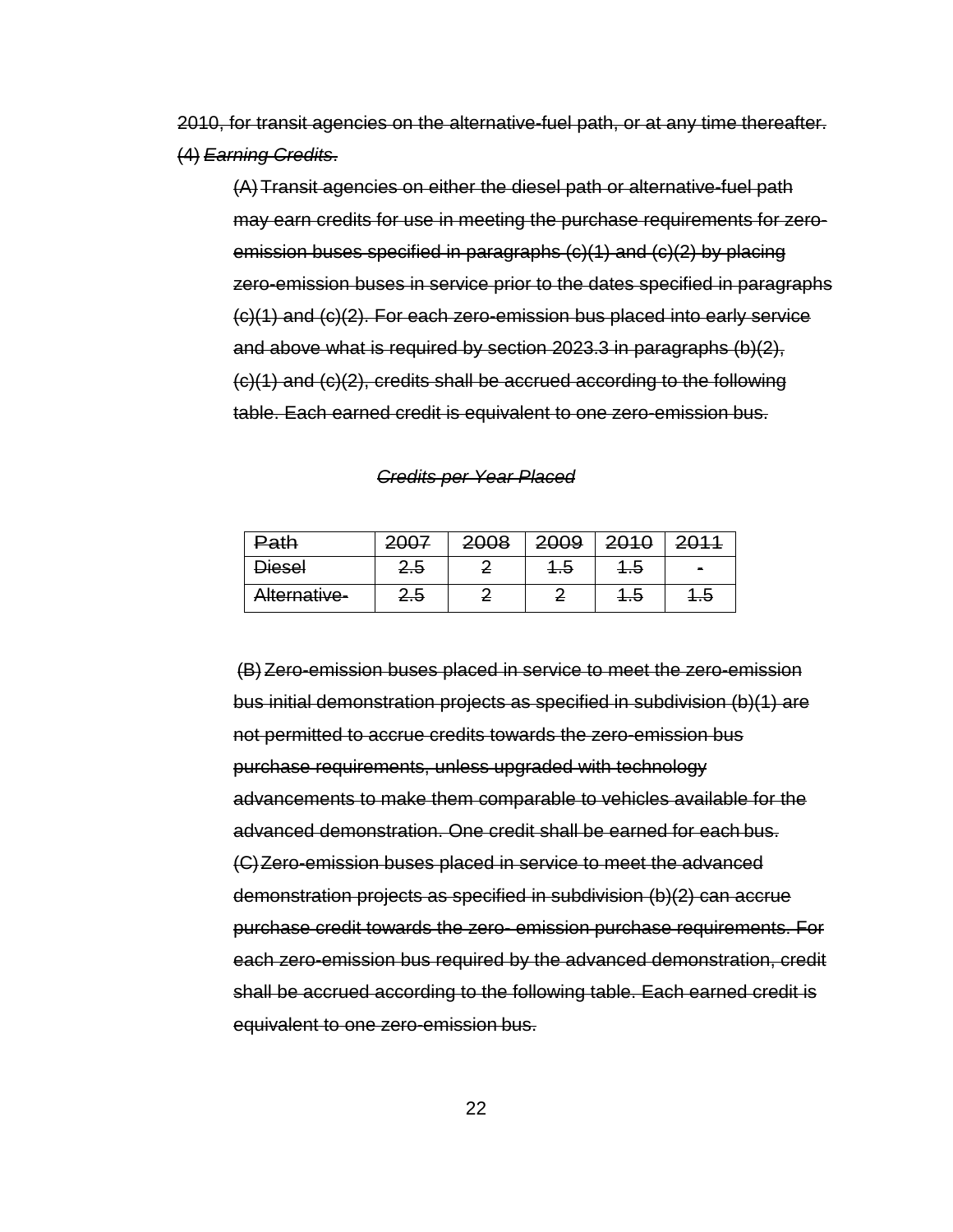|                             | <b>Credits per Year Placed for Advanced Demonstration</b> |      |      |  |  |
|-----------------------------|-----------------------------------------------------------|------|------|--|--|
|                             | <b>Zero-Emission Buses</b>                                |      |      |  |  |
| Path                        | 2007 F                                                    | zuuo | 2009 |  |  |
| اءءمند<br><del>DICOCI</del> |                                                           |      |      |  |  |

(d) The Air Resources Board shall review zero-emission bus technology and the feasibility of implementing the requirements of subdivision (c) above no later than July 2009. Based on that assessment, the Board shall decide whether to proceed with the implementation of subdivision (c) or adjust the requirements.

Note: Authority cited: Sections 39600, 39601, 43013, 43018, 43100, 43101, 43104, 43806 Health and Safety Code.

Reference: Sections 39002, 39003, 39017, 39018,

39500, 39701, 40000, 43000, 43000.5, 43009, 43013, 43018, 43102, 43801, and 43806 Health and Safety Code, and section 28114 Vehicle Code.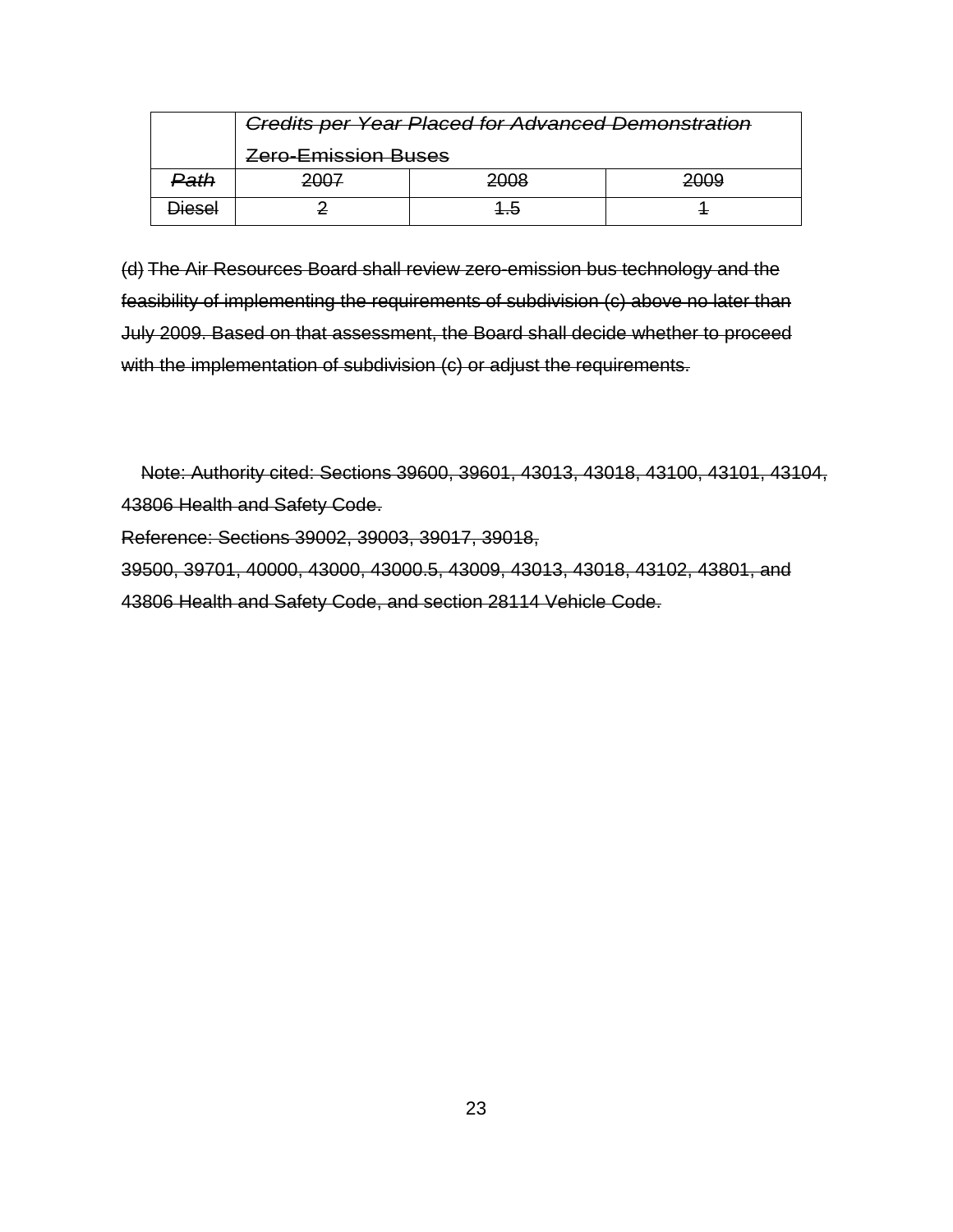### 13 CCR § 2023.4

§ 2023.4. Reporting Requirements for Transit Agencies.

(a) The following reports on new urban bus purchases and/or leases by transit agencies on the alternative-fuel path shall be submitted as described below:

(1) The initial report shall be submitted by January 31, 2001, and shall state the transit agency's intent to follow the alternative-fuel path. (2) Any requests for deviation from the requirement that 85 percent of buses purchased per year must be alternative-fuel buses must be submitted in writing and approved by the Executive Officer of the Air Resources Board 90 days prior to purchase. The written request must include the reason for requesting the deviation from the 85 percent annual purchase requirement and the transit agency's future planned alternative-fuel bus purchases. (3) Each transit agency shall submit an annual report containing: the number, manufacturer, make, and model year of engines, and fuel used for each urban bus it currently owns or operates, urban bus purchases and/or leases beginning January 1, 2000, and annual average percentage of total urban bus purchases and/or leases that were alternative-fuel buses. The first report shall be submitted by January 31, 2001. Subsequent reports shall be submitted annually by January 31 through the year 2016. For transit agencies operating 150 or more urban buses, reports shall be submitted annually by January 31 through the year 2027.

(b) The following reports on new urban bus purchases and/or leases by transit agencies on the diesel path shall be submitted as described below:

(1) The initial report shall be submitted by January 31, 2001, and shall state the transit agency's intent to follow the diesel path.

(2) Each transit agency shall submit an annual report containing the number, manufacturer, make, and model year of engines, and fuel used for each urban bus it currently owns or operates, and urban bus purchases and/or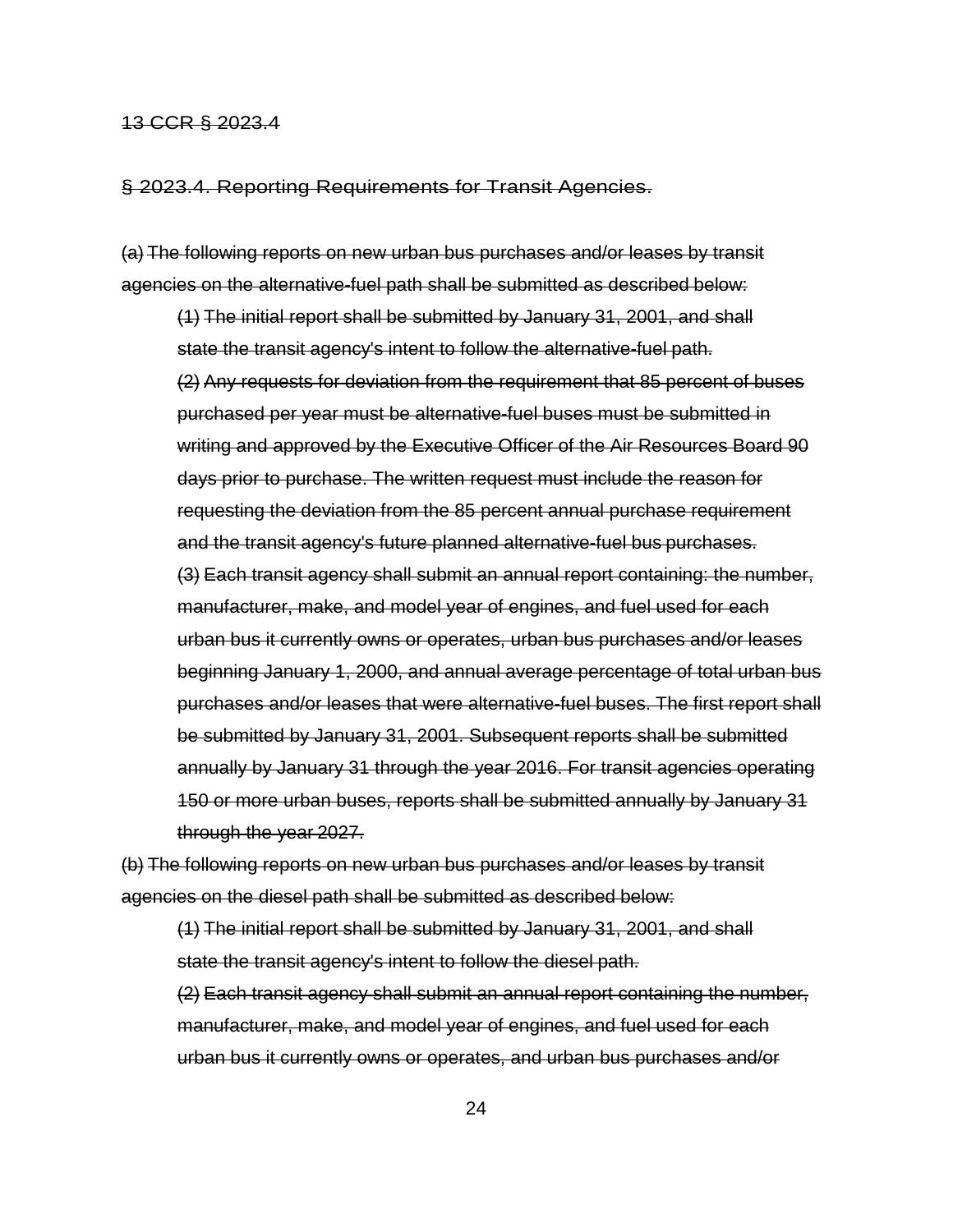leases beginning January 1, 2000. The first report shall be submitted by January 31, 2001. Subsequent reports shall be submitted annually by January 31 through the year 2016. For transit agencies operating 150 or more urban buses, reports shall be submitted annually by January 31 through the year 2027.

(3) A transit agency within the jurisdiction of the South Coast Air Quality Management District that chooses to change from the diesel path to the alternative fuel path in accordance with paragraph (a)(2) of section 2023.1, title 13, CCR, must submit to the Executive Officer a letter of intent to follow the alternative fuel path no later than January 31, 2004. The letter of intent shall contain a statement certifying that the transit agency is in compliance with all provisions of the fleet rule for transit agencies on or before January 1, 2004. (4) As set forth in section 2023.1(a)(5), transit agencies with more than 30 buses in their fleet that purchase model-years 2007 through 2009 urban buses not certified at or below 0.2 g/bhp-hr NOx emissions shall submit the following information for each urban bus purchased: the manufacturer, make, model year of the engine of the urban bus or transit fleet vehicle retrofitted and for each diesel emission control strategy applied, the date of installation, the device's product serial number, and its Diesel Emission Control Strategy Family Name in accordance with the requirements of section 2706(g)(2), title 13, CCR. The first report shall be submitted by January 31, 2007. Subsequent reports shall be submitted annually by January 31 through the year 2016.

(c) Each transit agency shall submit the following reports on the urban bus NOx fleet average requirement:

(1) Initial documentation shall be submitted by January 31, 2001, and contain, at a minimum, the active urban bus fleet NOx emission average, and if that number exceeds the average required in subdivision (d), section 2023.1, title 13, CCR, a schedule of actions planned to achieve that average by October 1, 2002, including numbers and model years of bus purchases, retirements, retrofits, and/or repowerings, or shall indicate the intent of the transit agency to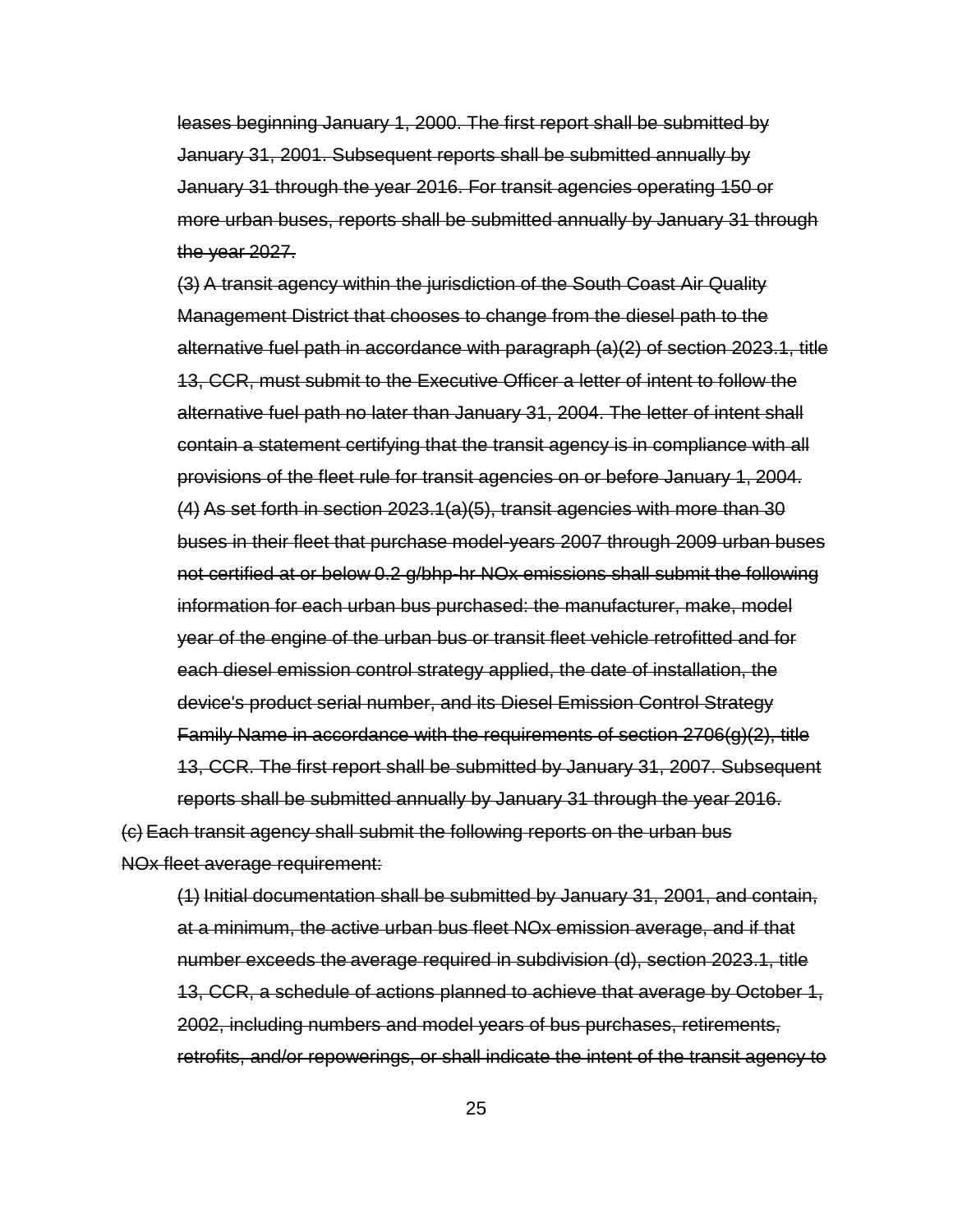retire all model year 1987 and earlier buses in its active fleet by October 1, 2002.

(2) A final report shall be submitted by January 31, 2003, detailing the active urban bus fleet NOx emission average as of October 1, 2002, and actions, if any were needed, taken to achieve that standard, including numbers and model years of bus purchases, retirements, retrofits, and/or repowerings, or documenting the retirement of all model year 1987 and earlier buses.

(d) Each transit agency shall submit the following reports on the total diesel PM emission reduction requirements for urban buses:

(1) An initial annual report shall be submitted by January 31, 2003, and shall contain, at a minimum, the following information:

(A) number, manufacturer, make, and model year of diesel-fueled, dual-fuel, bi-fuel (except for heavy-duty pilot ignition engines), and diesel hybrid-electric engines in urban buses in the active fleet; the PM engine certification value of each of those bus engines; the diesel PM emission total for the diesel buses in the active fleet; and the diesel PM emission total for the baseline date of January 1, 2002. (B)For each urban bus for which a diesel emission control strategy has

been applied, the device's product serial number; its Diesel Emission Control Strategy Family Name in accordance with the requirements of section 2706(g)(2), title 13, CCR; and the date of installation.

(2) Annual reports shall be submitted each year beginning January 31, 2004 and each January 31 thereafter, through 2009, and shall contain the information required in paragraphs (d)(1)(A) and (B) above plus the total percentage reduction of PM achieved from the baseline diesel PM emission total as of January 1 of each applicable year.

(e) Each transit agency shall submit the following reports for its transit fleet vehicles: (1) An annual report of the number, manufacturer, make, and model year of engines and fuel used for each transit fleet vehicle it currently owns, leases, or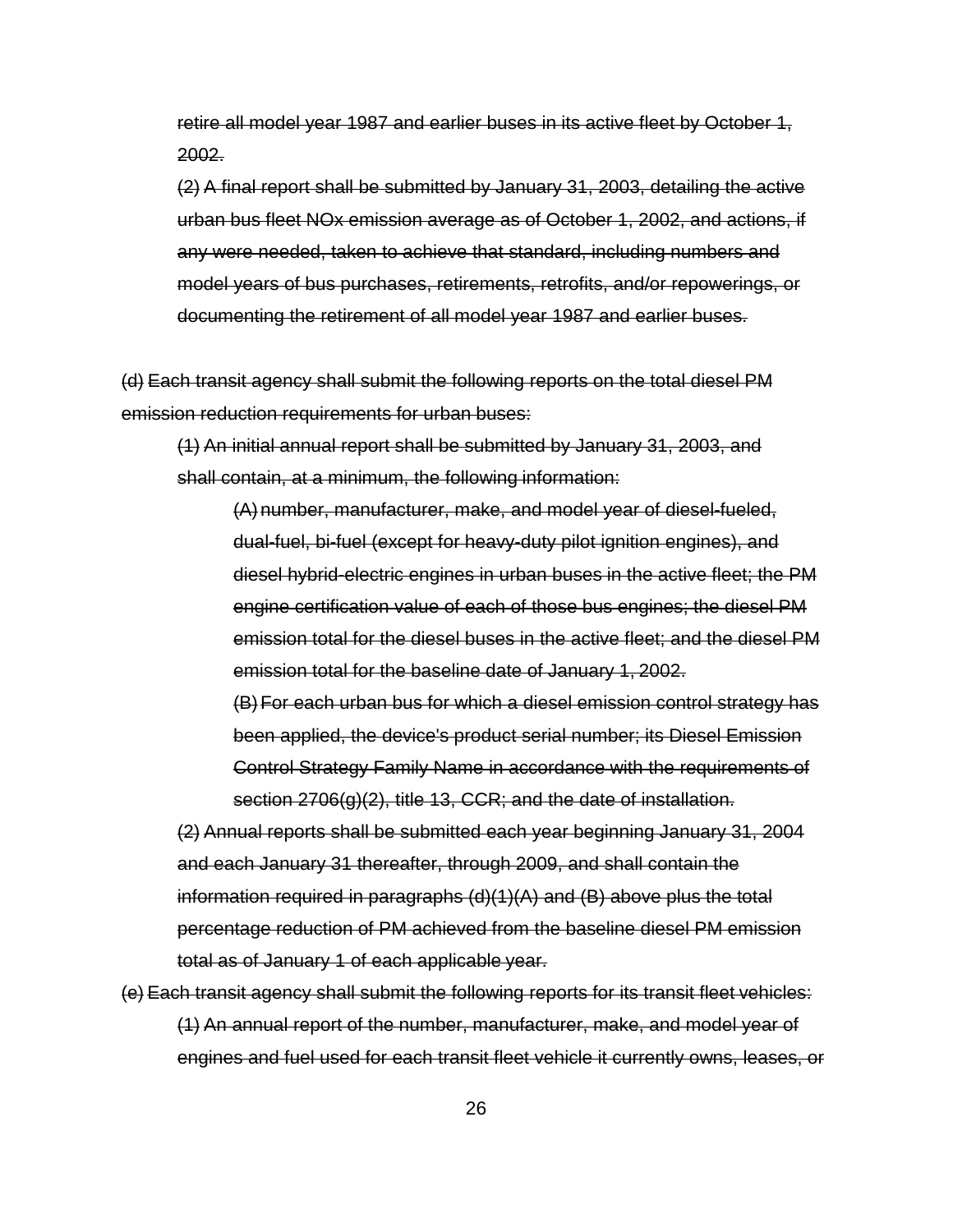operates as of January 1st of each year, beginning in 2006. The first report shall be submitted by January 31, 2006, and subsequent reports shall be submitted annually by January 31st through the year 2016.

(2) For the NOx fleet average reduction requirements set forth in section  $2023.2(a)$ :

(A)A report submitted by January 31, 2006, must contain at a minimum, the transit vehicle fleet NOx emission average. If that number exceeds the average required in section  $2023.2(a)(1)$ , the report must include a schedule of actions planned to achieve compliance by December 31, 2007.

1. If a change to the compliance schedule occurs that results in noncompliance, the transit agency must notify the Executive Officer within 30 days.

2. Notification to the Executive Officer must include a revised schedule showing how the agency will be in compliance within 90 days of the schedule change that caused noncompliance.

(B)A report submitted by January 31, 2008, must contain, details of the transit fleet vehicle fleet NOx emission average as of December 31, 2007, or must document the retirement of all model year 1997 and earlier transit fleet vehicle engines by December 31, 2007.

(C)A report submitted by January 31, 2009, must contain at a minimum, the transit vehicle fleet NOx emission average. If that number exceeds the average required in section 2023.2(a)(1), the report must include a schedule of actions planned to achieve compliance by December 31, 2010.

1. If a change to the compliance schedule occurs that results in noncompliance, the transit agency must notify the Executive Officer within 30 days.

2. Notification to the Executive Officer must include a revised schedule showing how the agency will be in compliance within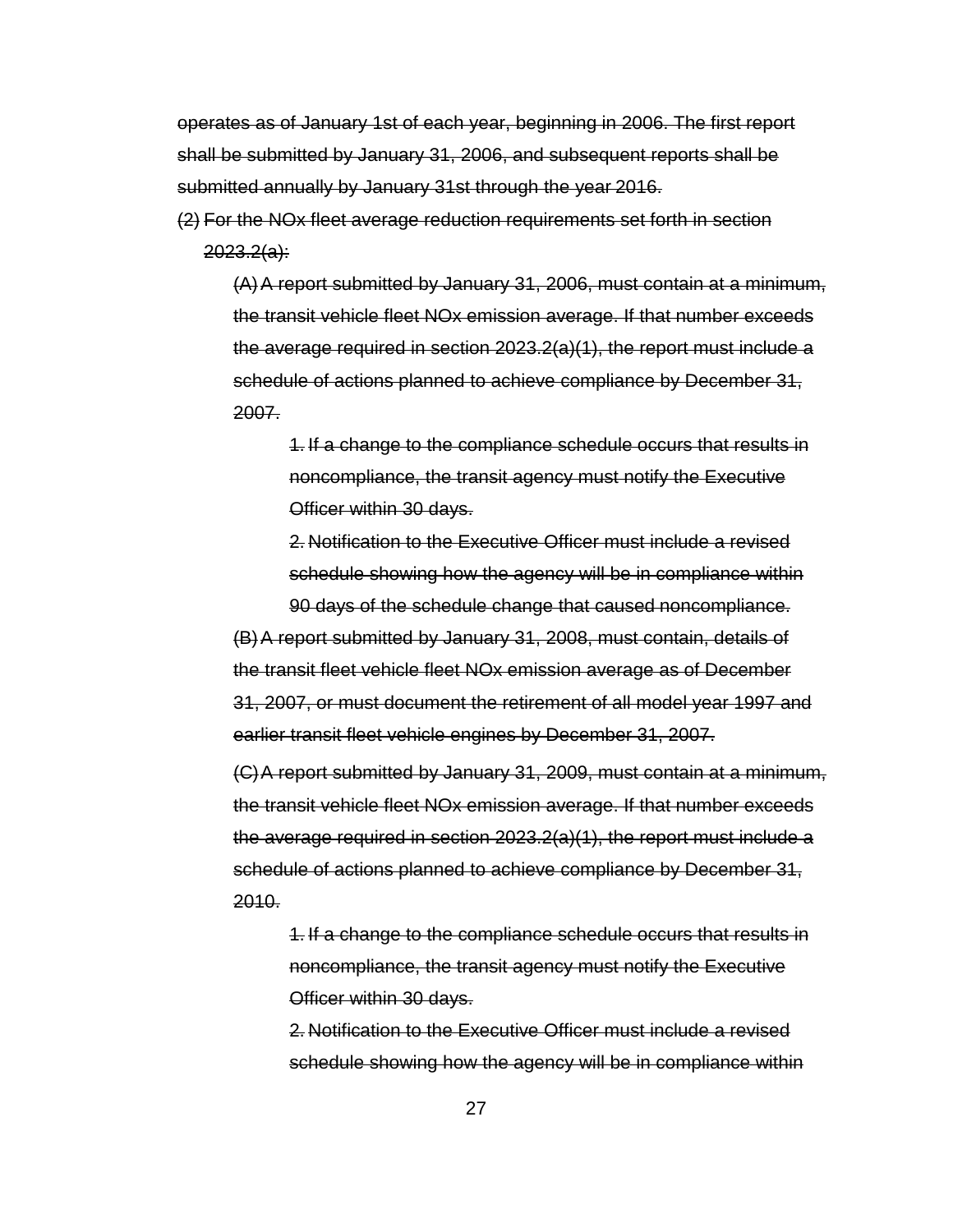90 days of the schedule change that caused noncompliance. (D)A final report submitted by January 31, 2011 must contain details the transit fleet vehicle fleet NOx emission average as of December 31, 2010, or must document the retirement of all model year 2001 and earlier transit fleet vehicle engines by December 31, 2010.

(3) For the total diesel PM reduction requirements set forth in section 2023.2(b): (A)An initial report submitted by January 31, 2006, must contain the PM engine certification value of each transit fleet vehicle engine and the transit fleet vehicle diesel PM total as of January 1, 2005.

(B)A report submitted by January 31, 2008, must contain the transit fleet vehicle diesel PM total as of December 31, 2007, and the percentage diesel PM reduced, documenting compliance with the requirement in section 2023.2(b)(1).

(C)A final report submitted by January 31, 2011, of the transit fleet vehicle diesel PM total as of December 31, 2010, and the percentage diesel PM reduced, documenting compliance with the requirement in section 2023.2(b)(2).

(D) For each transit fleet vehicle for which a diesel emission control strategy has been applied, each report specified above must include the strategy's product serial number; its Diesel Emission Control Strategy Family Name in accordance with the requirements of section  $2705(q)(2)$ , title 13, CCR; and the date of installation correlated to a specific transit fleet vehicle engine.

(f) The following reports on the zero-emission bus demonstration program shall be submitted by those transit agencies required to conduct such demonstrations, as described below:

(1) Initial documentation shall contain, at a minimum, the bus order and delivery schedule, fuel type, type of refueling station, any planned facility modifications, and a revenue service demonstration plan;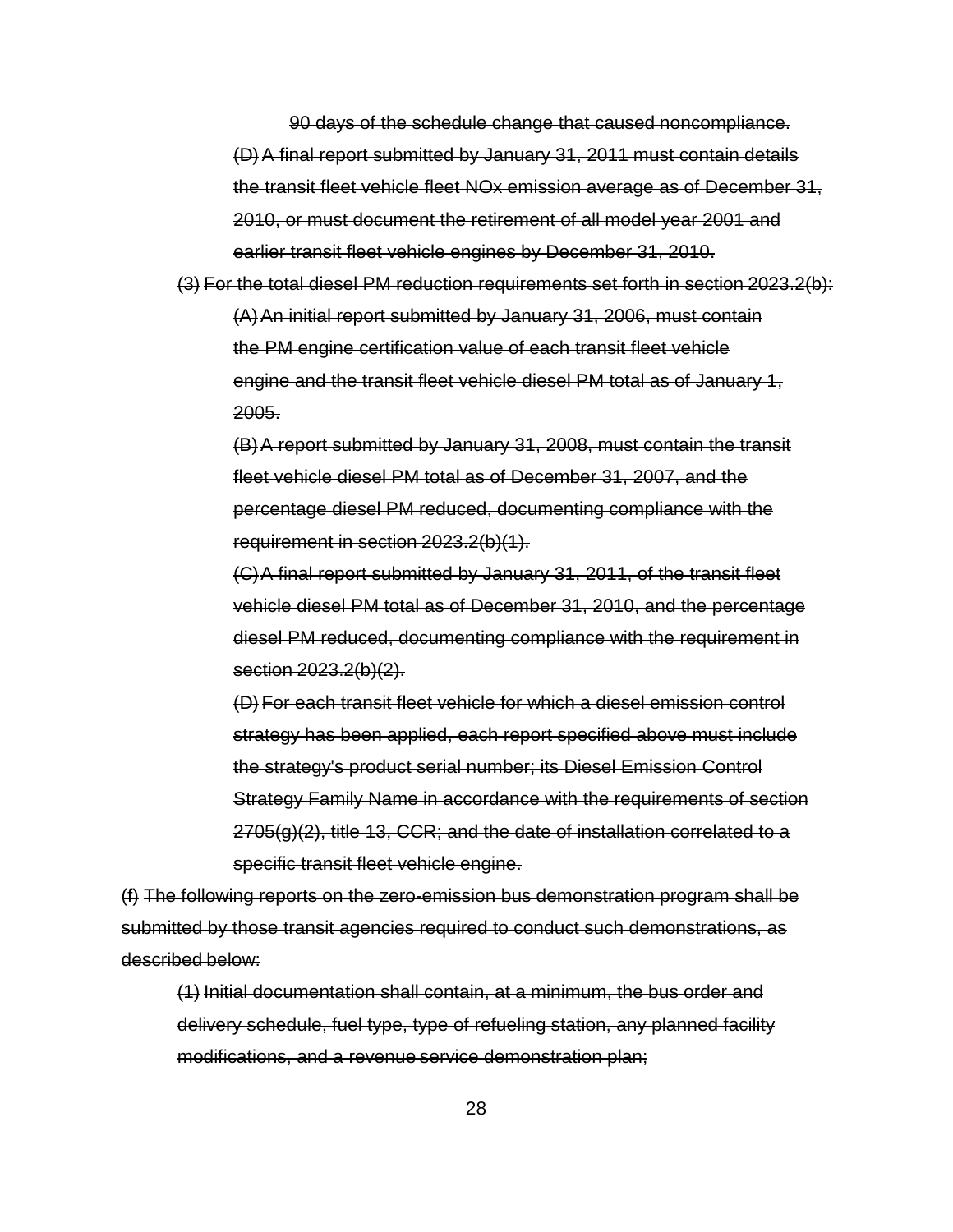(2) A financial plan shall contain, at a minimum, projected expenditures for capital costs for purchasing and/or leasing buses, refueling stations, any facility modifications, and projected annual operating costs;

(3) A preliminary report shall contain, at a minimum, the following information:

(A)A brief description of the zero-emission technology utilized, identification of the bus manufacturer, and the product specifications;

(B) A comparison with conventional buses on the following parameters: miles driven per bus in revenue and non-revenue service, miles between propulsion related road calls, miles between road calls, availability of bus for pull out, fuel economy, fueling costs, infrastructure costs, initial cost of bus, maintenance costs of propulsion related components, warranty of fuel cell and propulsion related components, safety incidents, and maintenance (both scheduled and unscheduled); (C)Qualitative transit personnel and passenger experience; and (D)A financial summary of the capital costs of bus purchases and/or leases and fueling infrastructure.

(4) A final report shall contain, at a minimum, the following information: (A)A brief description of the zero-emission technology utilized, identification of bus manufacturer and product specifications, (B)A comparison with conventional buses on the following parameters: miles driven per bus in revenue service, miles between propulsion related road calls, miles between road calls, availability of bus for pull out, fuel economy, fueling costs, infrastructure costs, initial cost of bus, maintenance costs of propulsion related components, warranty of fuel cell and propulsion related components, bus down time (scheduled and unscheduled), safety incidents, driver and mechanic training conducted, and maintenance (both scheduled and unscheduled), (C)Qualitative transit personnel and passenger experience, and

(D)A financial summary of capital costs of demonstration program,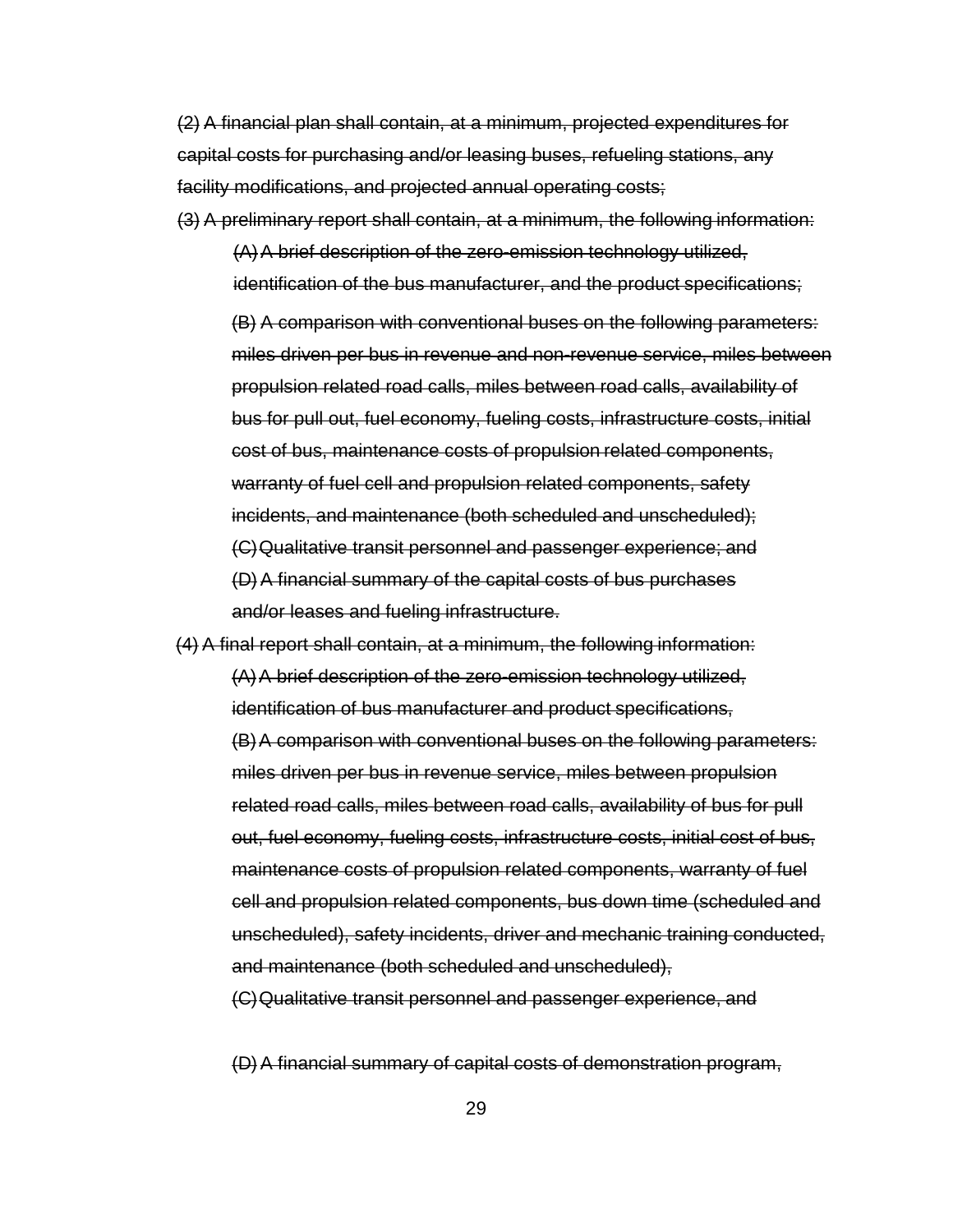including bus purchases and/or leases, fueling infrastructure, any new facilities or modifications, and annual operating costs.

(5) Beginning 1 month after the start of a demonstration and monthly thereafter, an update on the demonstration shall be provided to Air Resources Board staff. These updates shall provide staff with zero-emission bus qualitative data on the following parameters: brief description of each bus's operation, number of days in operation (in-service and testing), bus down time (scheduled and unscheduled), reason for bus down time, outreach events, and requests for future participation in outreach events.

(6) Beginning 2 months after the delivery of the first bus and quarterly thereafter, an update on the demonstration shall be provided to Air Resources Board staff. These updates shall provide staff with zero-emission and conventional bus quantitative data on the following parameters: reliability (defined as miles between propulsion related road calls), operating and maintenance costs, maintenance conducted, warranty issues, availability of bus for pull out, fuel economy, technology performance, bus downtime (scheduled and unscheduled), safety incidents, issues with fueling equipment, outreach efforts, and driver and mechanic training conducted.

(g) The following reports on new zero-emission bus purchases and/or leases shall be submitted by transit agencies required to purchase zero-emission buses as described below:

(1) The initial report shall contain, at a minimum, the following information:

(A)A brief description of the zero-emission technology to be utilized and a plan for the implementation of the requirement,

(B)For an exemption from the purchase requirement, documentation that 15 percent or more of the transit agency's active urban bus fleet is composed of zero-emission buses.

(2) Any requests for deviation from the requirement that 15 percent of buses purchased per year must be zero-emission buses must be submitted in writing and approved by the Executive Officer of the Air Resources Board 90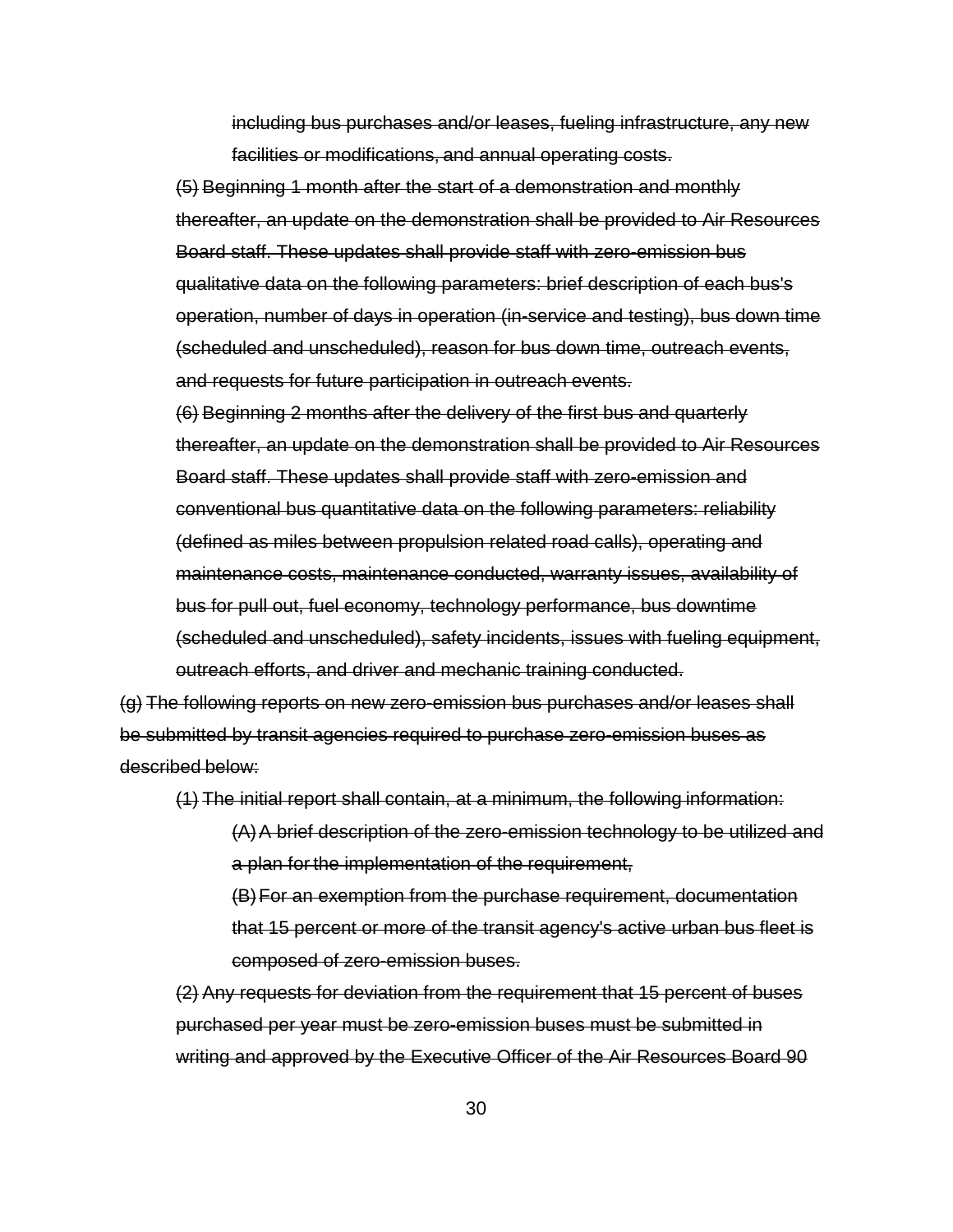days prior to a transit agency submitting a purchase order(s) reflecting the purchase deviation. The written request shall include the reason for requesting the deviation and the transit agency's future planned zeroemission bus purchases.

(3) Transit agencies on the diesel path shall include in the annual reports required in paragraph (b)(2): zero-emission bus purchases and/or leases beginning with model year 2008 and through model year 2026, and the annual average percentage of total bus purchases and/or leases that were zeroemission buses.

(4) Transit agencies on the alternative-fuel path shall include in the annual reports required in paragraph (a)(3): zero-emission bus purchases and/or leases beginning with model year 2008 and through model year 2026, and the annual average percentage of total bus purchases and/or leases that were zero-emission buses.

(h) Transit agencies exempted from the requirements of paragraphs (b)(5) and (c)(4), section 2023.1, title 13, CCR, shall submit annual reports demonstrating that they are achieving NOx emission benefits required in paragraphs (b)(8)(B) and (c)(7)(B), section 2023.1, title 13, CCR. The first report shall be submitted by January 31, 2005. Subsequent reports shall be submitted annually by January 31 through the year 2016. (i) A transit agency requesting approval for the purchase of diesel-fueled hybrid-electric buses pursuant to paragraph (c)(9), section 2023.1, title 13, CCR, shall:

(1) Submit an application for approval that meets the requirements of paragraphs (c)(9)(A) and (c)(9)(B), section 2023.1, title 13, CCR; (2) Include in the application all of the following: the number, manufacturer, make and model year of diesel-fueled hybrid-electric buses to be purchased; the schedule for the purchase and delivery of the buses; a detailed description of all measures that will be used to offset the excess NOx emissions including identification of the specific buses to which the measures will be applied, and the schedule for implementing those measures; and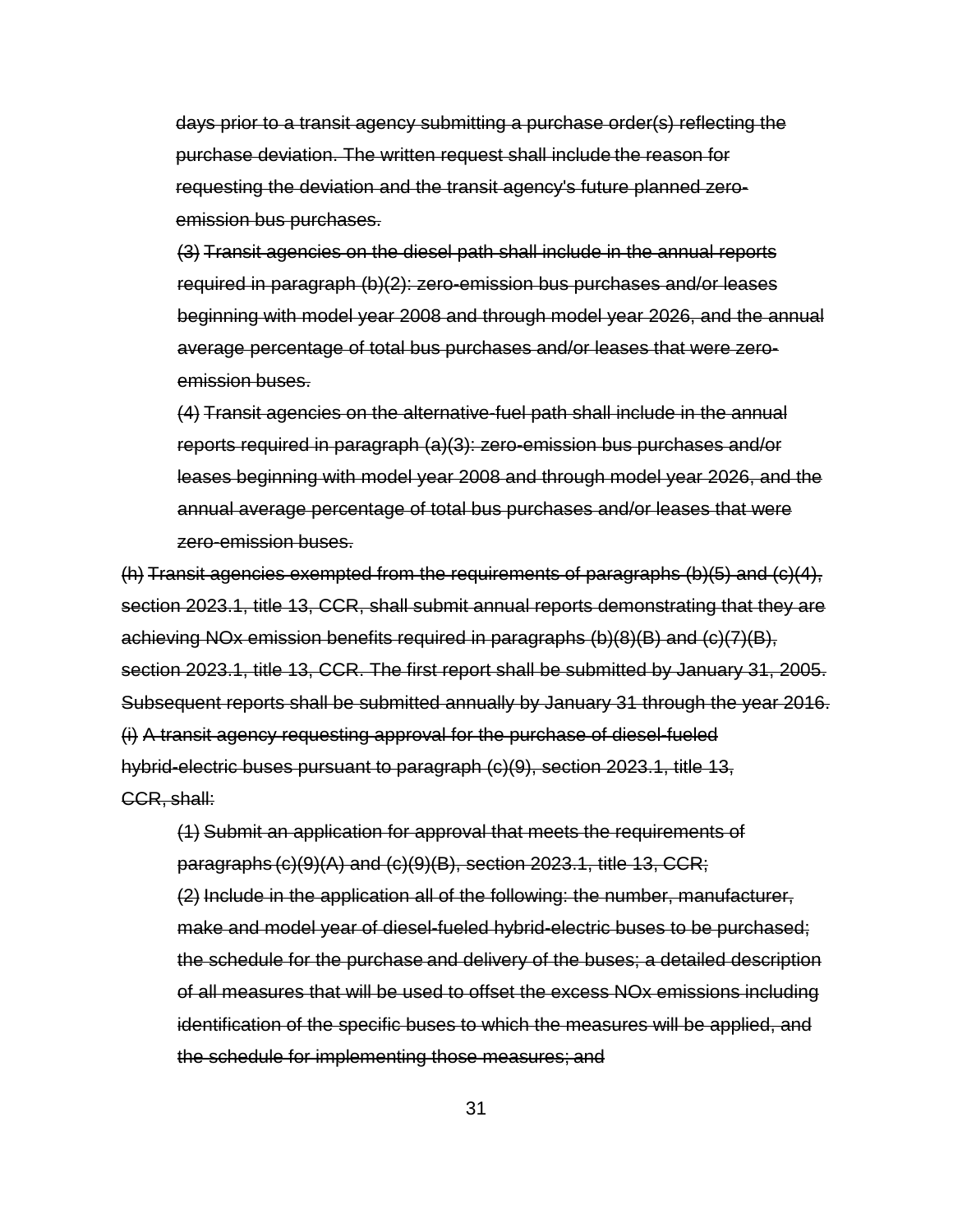(3) Submit a final report to the Executive Officer within 30 days of receipt of the last diesel- fueled hybrid-electric bus that documents the schedule of delivery of the diesel-fueled hybrid- electric buses, timing, and completion of all measures to achieve the NOx offset.

(j) A new transit agency shall submit the following information to the Executive Officer: (1) Within 60 days of formation, the name of the new transit agency, its mailing address, name of a contact person and that person's e-mail address and phone number; a description of the service area and proposed routes; and the planned number of urban buses and transit fleet vehicles, including model years of engines;

(2) Within 120 days of formation, its NOx fleet average for its active fleet and, separately, its transit fleet vehicles, and its diesel PM emission total for its active fleet and, separately, its diesel PM emission total for its transit fleet vehicles.

(k) *Failure to submit complete reports*.

(1) A transit agency that fails to submit a complete report in accordance with this section is subject to civil penalties of not less than \$100 per day for every day past January 31 of each reporting year through 2016. For transit agencies with more than 150 urban buses civil penalties of not less than \$100 per day for every day past January 31 shall continue for each reporting year through 2027.

(2) A new transit agency that fails to submit its report or required information in accordance with this section is subject to civil penalties of not less than \$100 per day for every day past the required reporting dates in section  $2023.4(i)$ .

(3) A report that does not contain all required information will not be considered complete. A report will be considered to be complete as of the date that all required information is submitted.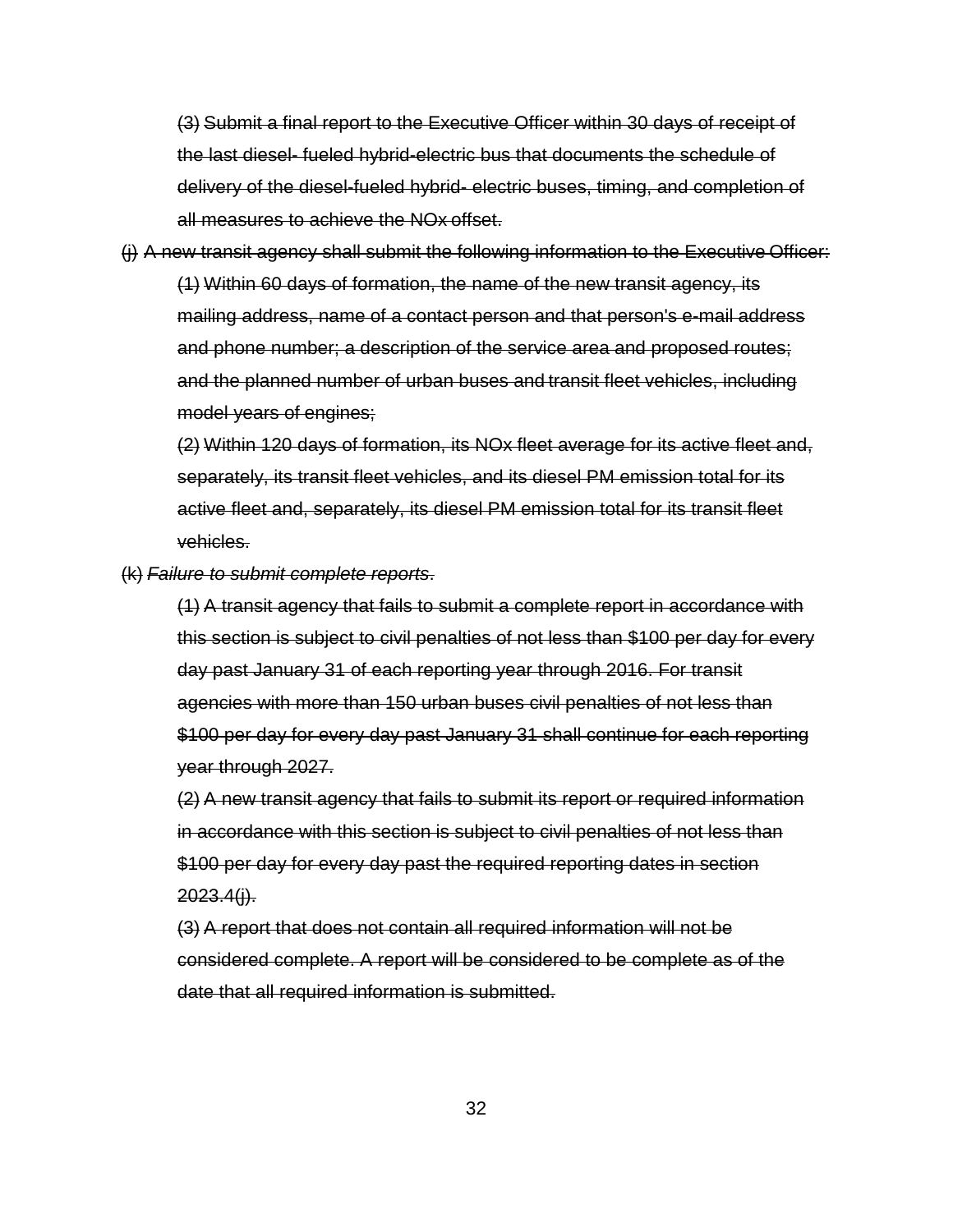Note: Authority cited: Sections 39600, 39601, 39659 and 39667, Health and Safety Code.

Reference: Sections 39667, 39700, 43000, 43000.5, 43013, 43018, 43801 and 43806, Health and Safety Code.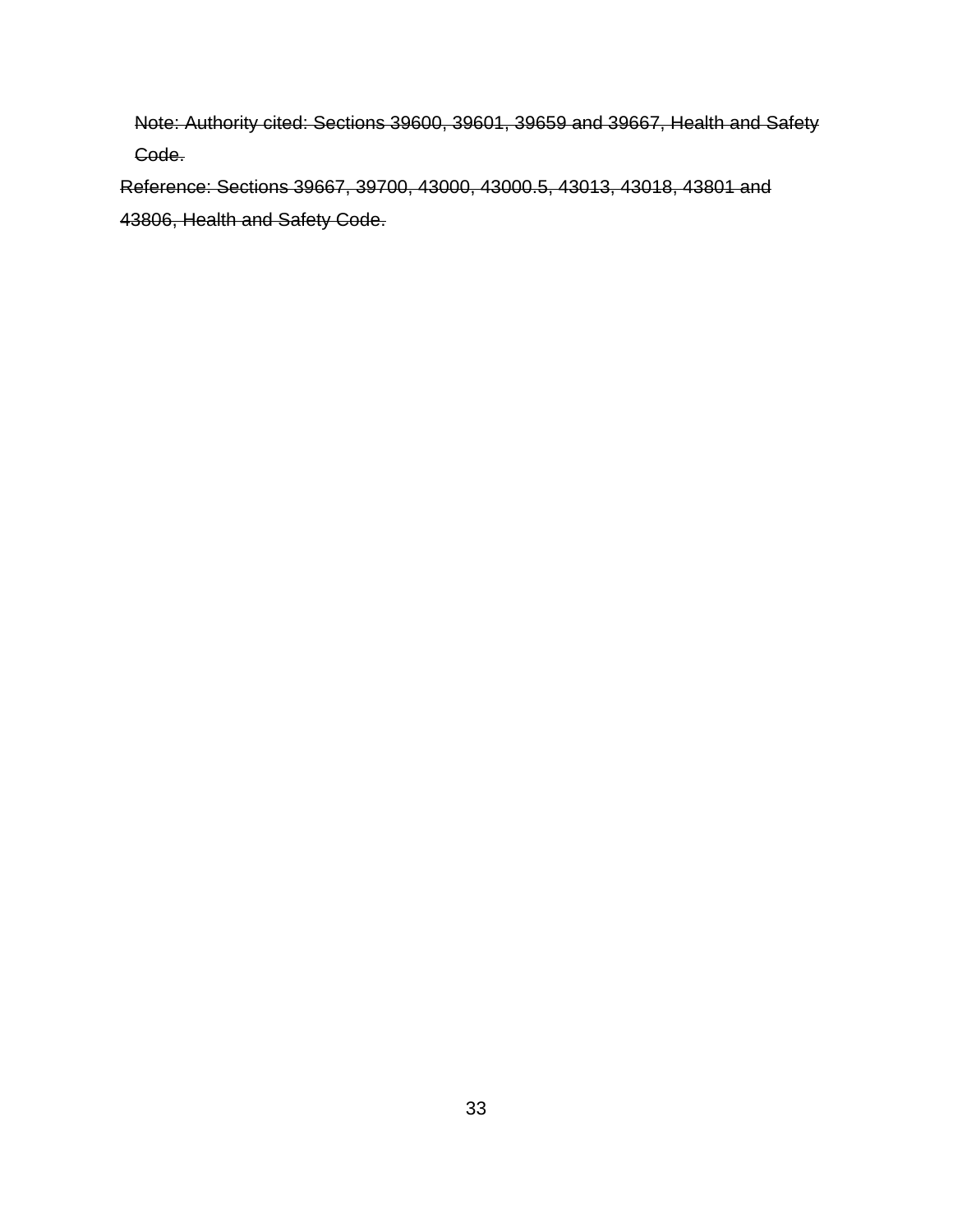## **Article 4.3. Innovative Clean Transit.**

## **§ 2023. Innovative Clean Transit Regulations Applicability and Scope.**

# **(a) Applicability.**

- (1) Except as provided in sections 2023(a)(2), these Innovative Clean Transit regulations, title *2013*, article 4.3, California Code of Regulations, apply to a transit agency that owns, operates, leases, rents, or contracts with another entity to operate buses in California.
- (2) These regulations do not apply to any of the following:
	- (A) Vehicles that operate on rails, trolleybuses, or school buses*,* even if operated by a transit agency;

(B) Caltrans, Caltrain, Amtrak, or any local school district.

- (b) **Definitions**. For the purposes of the regulations in this Article 4.3, the following definitions apply:
	- (1) "Active Bus" means a bus in a particular fleet at year-end that is available to operate in revenue service, including a spare bus and a bus temporarily out of service for routine maintenance and minor repairs. A bus in storage, an emergency contingency vehicle, a bus removed from the active bus fleet and awaiting sale, or a bus out of service for an extended period of time for major repairs is not considered an active bus.
	- (2) "Air Basin" has the same meaning as defined in section 39012 of the Health and Safety Code.
	- (3) "Annual Maximum Service" means the number of buses in revenue service that are operated during the peak season of the year, on the week and day that maximum service is provided, but excludes demand response buses. Annual maximum service excludes the following: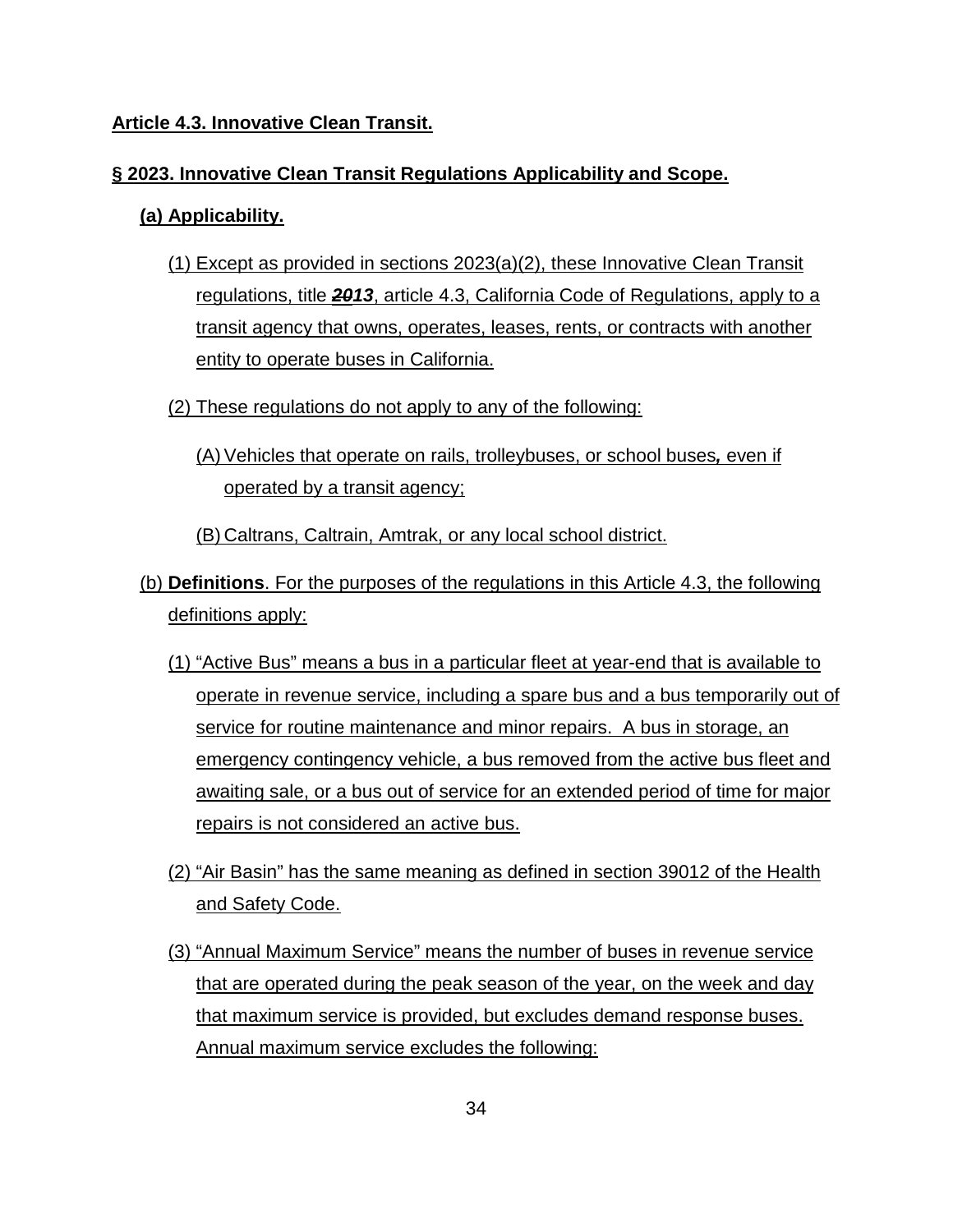(A) An atypical day, on which the transit agency provides extra service to meet demands for special events such as conventions, parades, or public celebrations, or operates significantly reduced service because of unusually bad weather (e.g., snowstorms, hurricanes, tornadoes, earthquakes) or major public disruptions (e.g., terrorism); or

(B) One-time special events.

- (4) "Articulated Bus" is a 54-foot to 60-foot bus with two connected passenger compartments.
- (5) "Battery Electric Bus" means a bus that has an all-electric propulsion system and relies only on batteries to store electricity received from an external power source *for of* the vehicle. It has no internal combustion engine in the powertrain for the vehicle.
- (6) "Bus" means a rubber-tire vehicle designed to transport passengers by road with gross vehicle weight rating (GVWR) greater than 14,000 pounds, but does not include a trolleybus as specified in section 2023(a)(2)(A).
- (7) "Bus Purchase" or "Purchase" means the transit agency has identified, committed and encumbered funds and executes one of the following:
	- (A) A written "Notice to Proceed" executed by a transit agency to a bus manufacturer to begin production of a bus either:
		- 1. Under a previously-entered purchase contract; or
		- 2. To execute a contract option;

*or,* 

(B) If no Notice to Proceed is issued, a written purchase agreement between a transit agency and a bus manufacturer that specifies the date when the bus manufacturer is to proceed with the work to manufacture the bus; or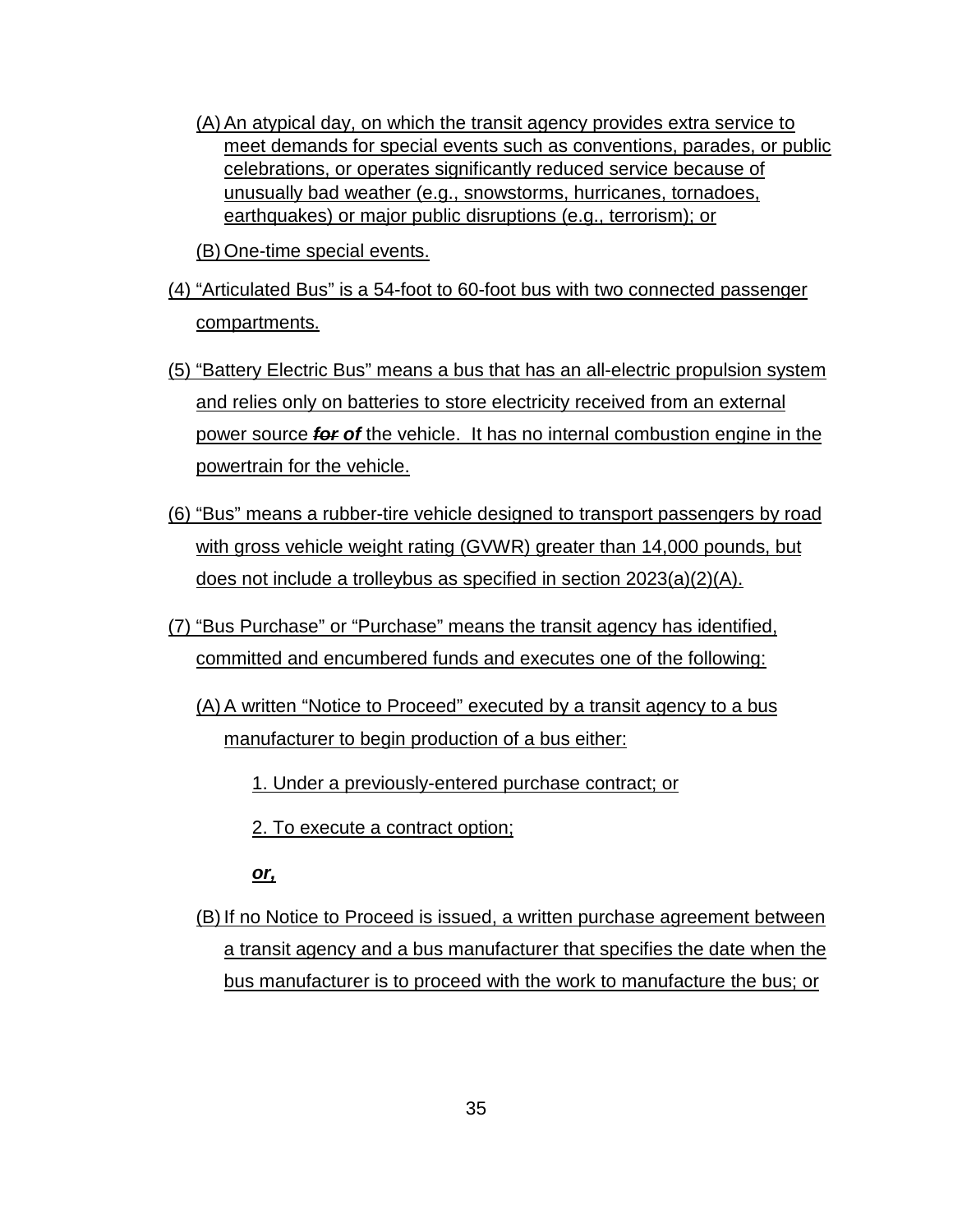- (C)A signed written lease agreement between a transit agency and a bus manufacturer or sales representatives for a new bus to be placed in revenue service for a contract term of five years or more.
- (8) "Bus Testing Report" means the complete test report for a bus model required by title 49 of the Code of Federal Regulations (CFR) section 665.13. These bus tests are also commonly called "Altoona Testing".
- (9) "Bus Type" means a bus body configuration, including a bus, articulated bus, over-the-road bus, double-decker bus, and cutaway buses.
- (10) "CalEnviroScreen" means a mapping tool that is developed by the Office of Environmental Health Hazard Assessment (OEHHA) at the request of the California Environmental Protection Agency (CalEPA) to identify California's most pollution-burdened and vulnerable communities based on geographic, socioeconomic, public health*,* and environmental hazard criteria. The CalEnviroScreen is available for public use at [https://oehha.ca.gov/calenviroscreen.](https://oehha.ca.gov/calenviroscreen)
- (11) "CARB" is the same as California Air Resources Board.
- (12) "Compressed Natural Gas" or "CNG" has the same meaning as specified in the Low Carbon Fuel Standard Regulation, title 17, California Code of Regulations, section 95481(21).
- (13) "Conventional Internal Combustion Engine Bus" means a bus with an internal combustion engine (ICE) propulsion system or a combination of an internal combustion engine with an electric propulsion system commonly referred to as a hybrid powertrain.
- (14) "Conversion to a Zero-Emission Bus" means converting a conventional internal combustion engine bus*,* to a zero-emission bus as defined in section 2023(b)(54).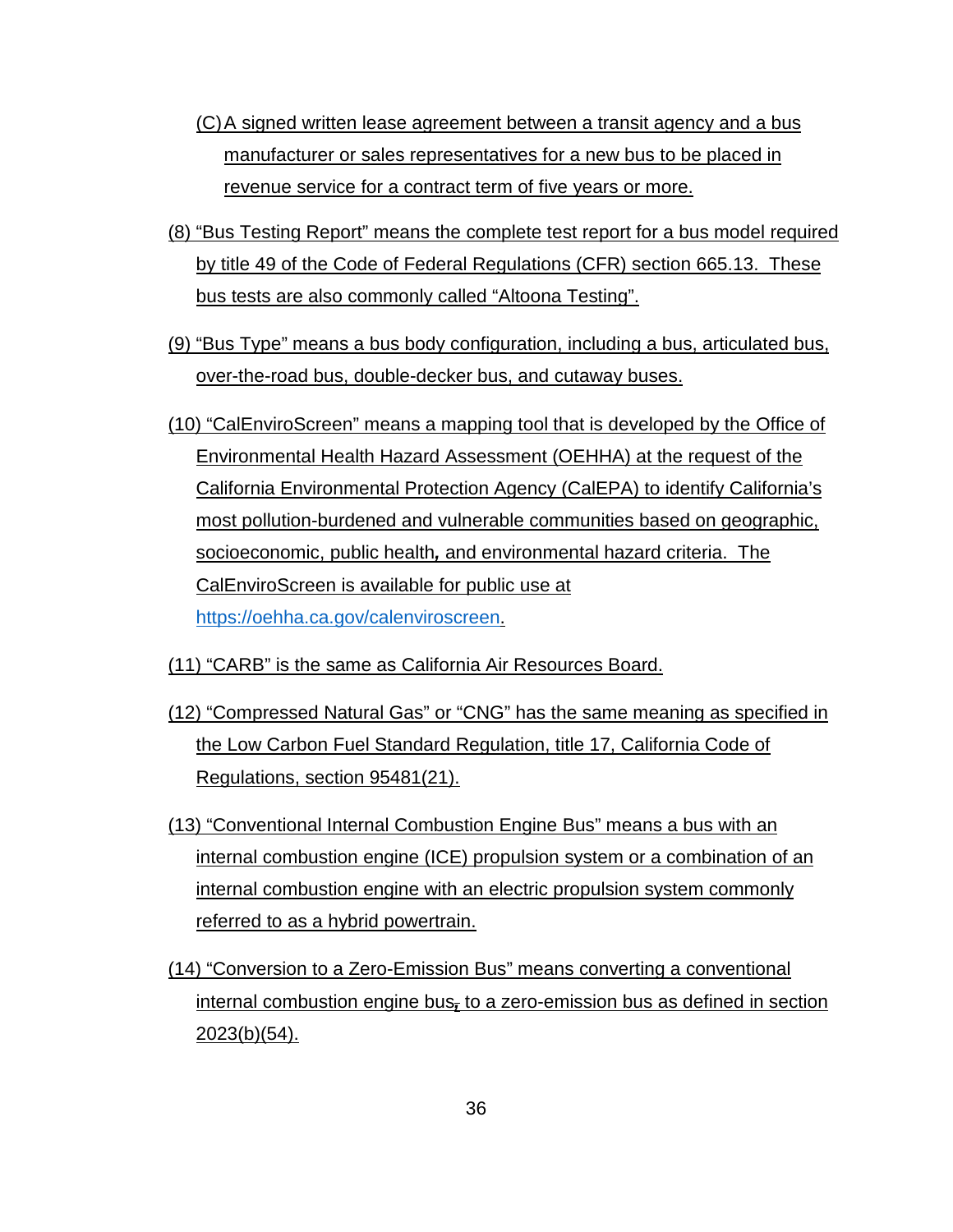- (15) "Criteria Pollutants" or "Criteria Air Pollutants" are air pollutants for which air quality criteria have been issued by the Administrator of the United States Environmental Protection Agency under title 42 of the *United States Code*, *U.S.C.* section 7408.
- (16) "Curb Weight" has the same meaning as defined in title 49 of Code of Federal Regulations, section 571.3.
- (17) "Cutaway Bus" means a vehicle in which a bus body designed to transport passengers is mounted on the chassis of a van or light- or medium-duty truck chassis, and that has a GVWR greater than 14,000 pounds but not more than 26,000 pounds. The original van or light- or medium- duty truck chassis may be reinforced or extended. A cutaway bus may accommodate some standing passengers.
- (18) "Date In-Service" means the date a purchased bus is brought into revenue service.
- (19) "Demand Response" has the same meaning as defined in title 49 of the Code of Federal Regulations, section 604.3(g).
- (20) "Diesel" has the same meaning as defined in title 13, California Code of Regulations, sections 2281 and 2282.
- (21) "Double-Decker" means a high-capacity bus that has two levels of seating, one over the other, connected by one or more stairways. Total bus height is usually 13 to 14.5 feet, and typical passenger seating capacity ranges from 40 to 80 people.
- (22) "Emergency" has the same meaning as defined in title 49 of *United States Code U.S.C.*, section 5324(a)(2).
- (23) "Emergency Contingency Vehicle" is a revenue vehicle removed from an active *bus* fleet for local emergencies after this revenue vehicle has reached the end of its normal minimum useful life.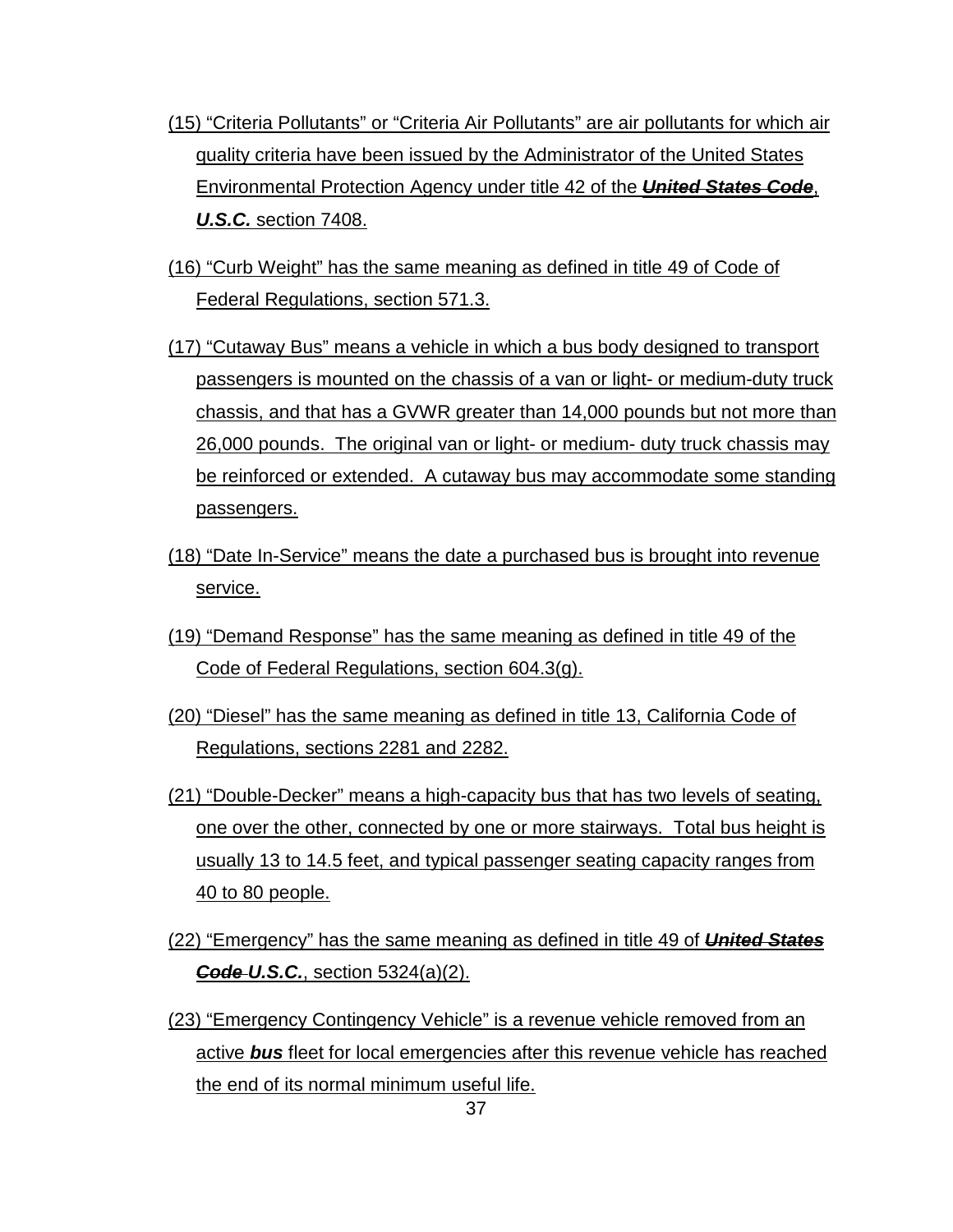- (24) "Engine Family Name" or "EFN" is an identifier, which is unique to an engine of a specific model year, build, and manufacturer, and can be found on the emission control label located on the engine.
- (25) "Executive Officer" means the Executive Officer of the California Air Resources Board (CARB) or his/her designee.
- (26) "FTA" is the Federal Transit Administration.
- (27) "Fuel Cell Electric Bus" or "FCEB" means an electric bus that uses both a hydrogen fuel cell stack and a battery for propulsion. The fuel cell stack generates electricity on board to charge the battery that powers the on board motor. It has no internal combustion engine in the powertrain. A fuel cell electric bus relies on its hydrogen tank and fuel cell stack on board for its energy supply.
- (28) "Gradeability" means a vehicle's ability to climb slopes.
- (29) "Gross Vehicle Weight Rating" or "GVWR" has the same meaning as defined in California Vehicle Code, section 350, subdivision (a).
- (30) "Large Transit Agency" means either:
	- (A) A transit agency that operates either in the South Coast or the San Joaquin Valley Air Basin and operates more than 65 buses in annual maximum service; or
	- (B) A transit agency that does not operate in the South Coast or San Joaquin Valley Air Basin and has at least 100 buses in annual maximum service in an urbanized area with a population of at least 200,000 as last published by the Bureau of Census before December 31, 2017.
- (31) "Low-NOx Engine" has the same meaning as defined in title 13 of California Code of Regulations, section 2208(c)(18).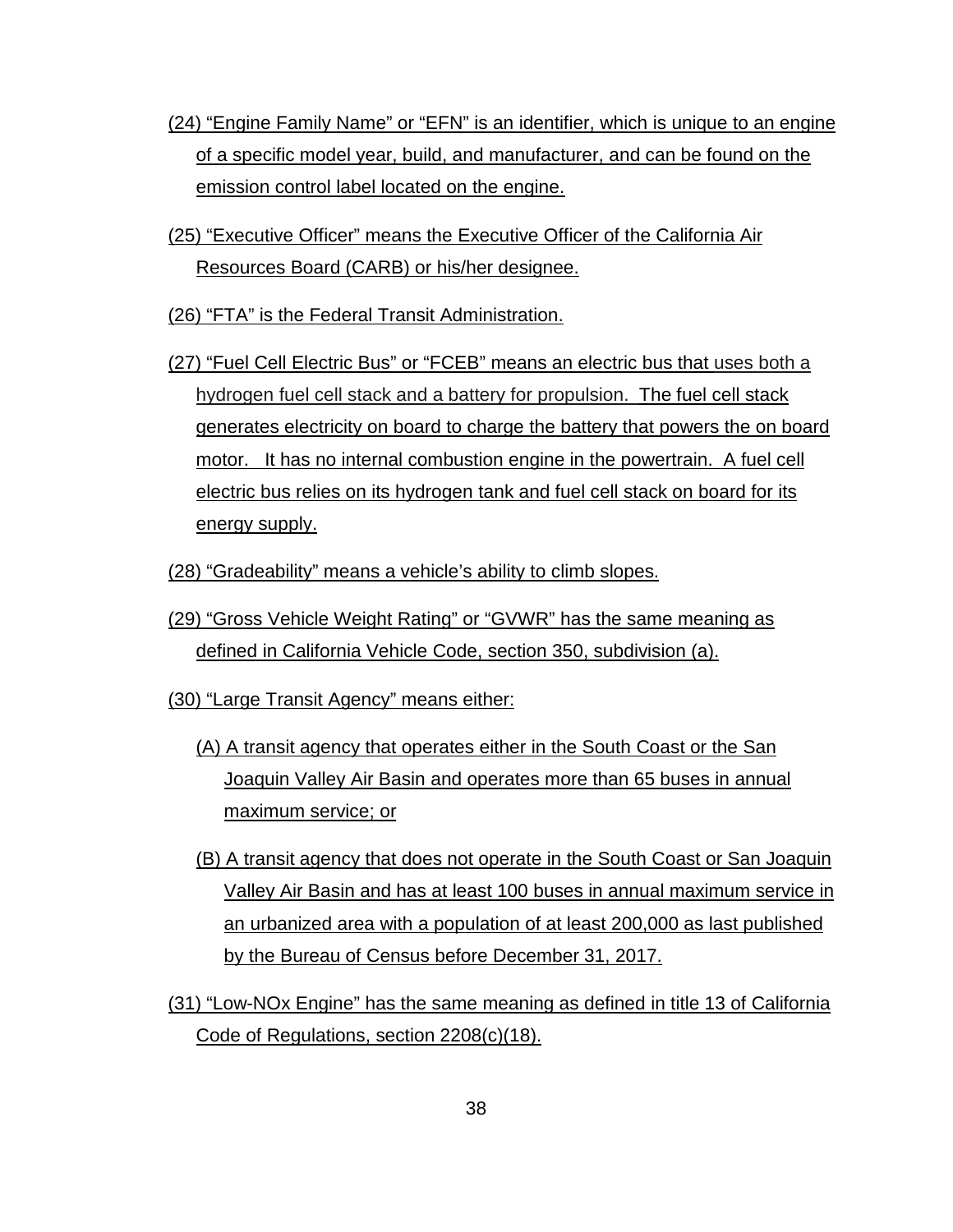- (32) "Manufacture Year" means the year of original manufacture of the vehicle. It is not necessarily the same as the model year.
- (33) "Metropolitan Planning Organization" or "MPO" has the same meaning as defined in 49 U.S.C. section 5303(b)(2).
- (34) "Minimum Useful Life" means the minimum years of service or accumulations of miles at which a transit agency is allowed to retire its federally funded bus without penalty under the terms of federal funding requirements.
- (35) "New Bus" means a bus, the equitable or legal title to which has never been transferred to a first entity who in good faith purchases the bus for purposes other than resale.
- (36) "New Entrant" means a transit agency that is newly established or is created through a merger of two or more transit agencies on or after December 31, <u>2017.</u>
- (37) "Notice to Proceed" means a written direction to a bus manufacturer to commence production of a bus as provided in a contract.
- (38) "NOx" means oxides of nitrogen.
- (39) "NOx Exempt Areas" means the following counties and air basins: Alpine, Amador, Butte, Calaveras, Colusa, Del Norte, Eastern Kern (portion of Kern County within the Eastern Kern Air Pollution Control District), Glenn, Humboldt, Inyo, Lake, Lassen, Mariposa, Mendocino, Modoc, Mono, Monterey, Nevada, Northern Sonoma (as defined in title 17, California Code of Regulations, section 60100(e)), Plumas, San Benito, San Luis Obispo, Santa Barbara, Santa Cruz, Shasta, Sierra, Siskiyou, Northern Sutter (portion of Sutter County that is north of the line that extends from the south east corner of Colusa County to the southwest corner of Yuba County), the portion of El Dorado that is within the Lake Tahoe Air Basin (as defined in title 17,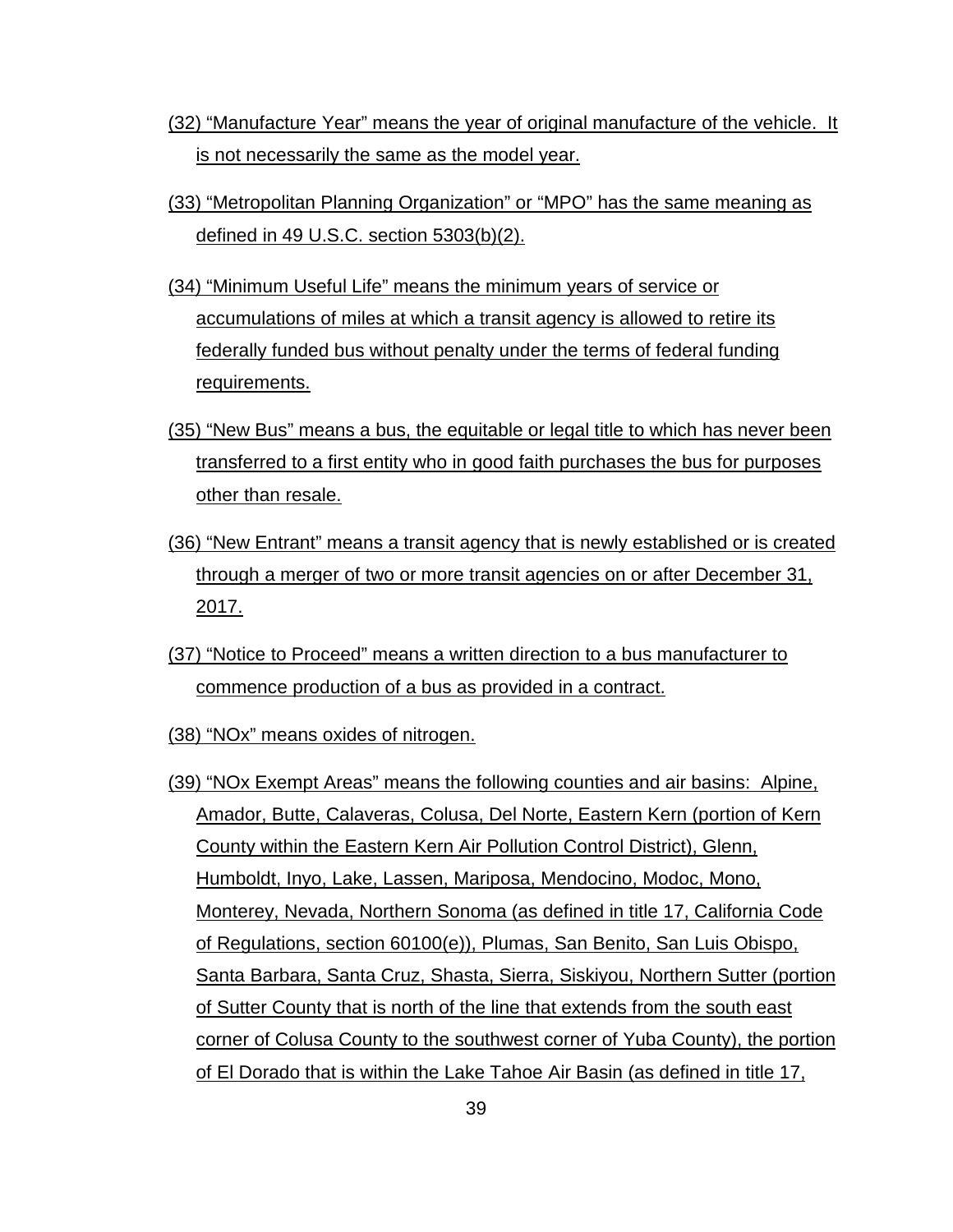California Code of Regulations, section 60113), the portion of Placer that is East of Highway 89 or within the Lake Tahoe Air Basin, Trinity, Tehama, Tuolumne, and Yuba.

- (40) "Orange County Bus Cycle" means a chassis dynamometer test developed by West Virginia University based on real bus operating data from the Orange County Transportation Authority. The test is based on Society of Automotive Engineers (SAE) International Recommended Practice for Measuring Fuel Economy and Emissions of Hybrid-Electric and Conventional Heavy-Duty Vehicles J2711\_200209 (September 20, 2002), available at: [https://www.sae.org/standards/content/j2711\\_200209/,](https://www.sae.org/standards/content/j2711_200209/) which is incorporated by reference.
- (41) "Over-The-Road Bus" means a bus characterized by an elevated passenger deck located over a baggage compartment. They are customarily used for long-distance bus services or connecting outlying areas with central cities with limited stops. Over-The-Road buses are also commonly called Coaches or Motor Coaches.
- (42) "Regional Transportation Planning Organization" has the same meaning as defined in 49 U.S.C. section 5303(b)(5).
- (43) "Renewable Diesel" or "Biomass-Based Diesel" has the same meaning as defined in title 17, California Code of Regulations, section 95481(18).
- (44) "Renewable Natural Gas" or "Biomethane" or "RNG" has the same meaning as defined in title 17, California Code of Regulations, section 95481(19).
- (45) "Repower" means to replace an older engine with a newer model engine that has reduced emissions.
- (46) "Revenue Service" means the status of a bus being available to the general public for the purpose of carrying passengers.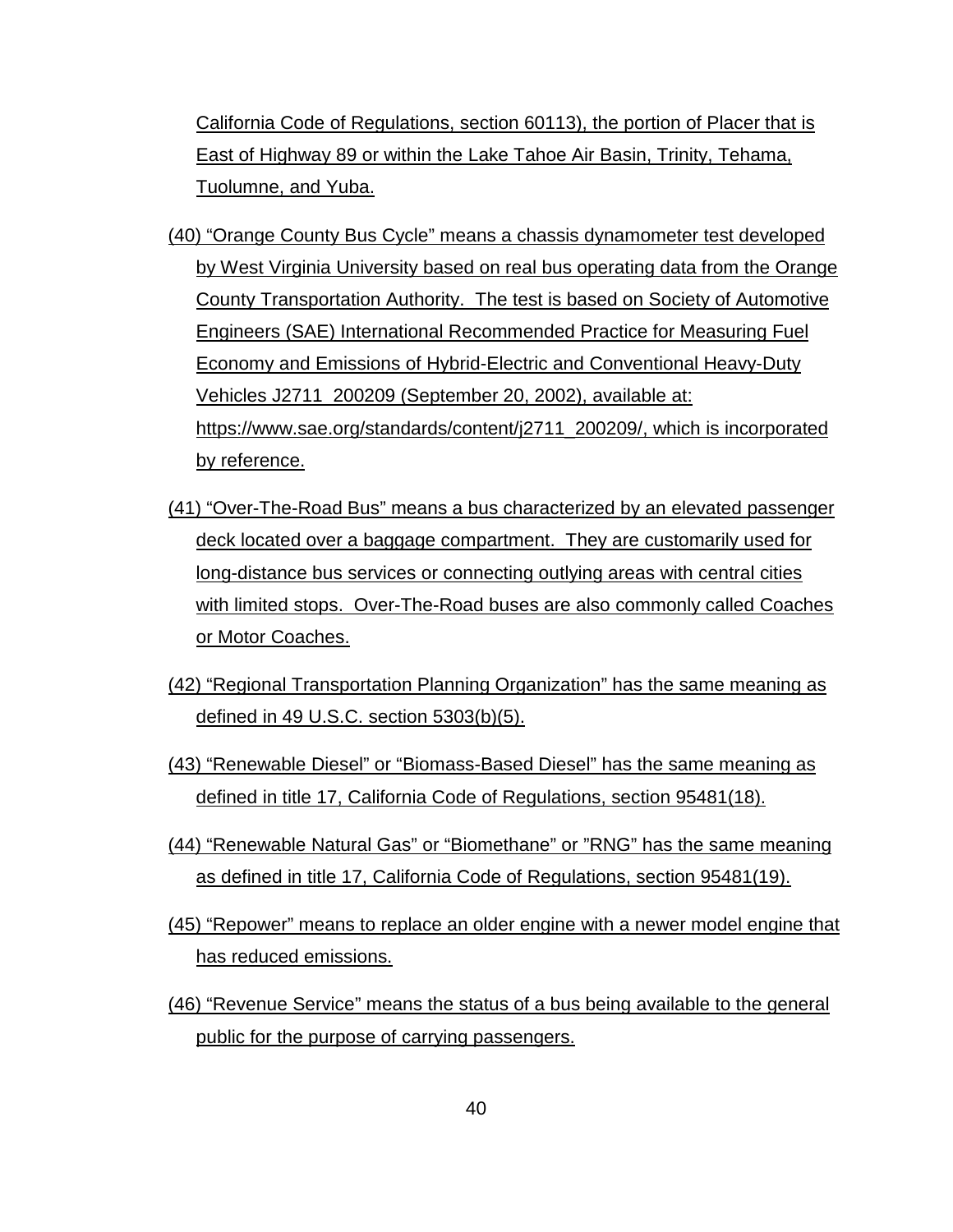- (47) "Revenue Vehicle" means a bus that is available to operate in revenue service carrying passengers.
- (48) "School Bus" has the same meaning as defined in California Vehicle Code, section 545.
- (49) "Small Transit Agency" means a transit agency that is not a large transit agency.
- (50) "Spare Bus" means a revenue vehicle that is maintained by the transit agency to preserve scheduled service operations during periods of:

(A) routine and unplanned maintenance; or

(B) unexpected vehicle breakdowns or accidents.

- (51) "Transit Agency" has the same meaning as defined in title 13**,** California Code of Regulations, section 2020(b). A transit agency does not mean a correctional facility, airport, college or university, national park, tour bus service providers, or an entity that provide shuttle services solely for patrons of its organization.
- (52) "Trolleybus" means a rubber-tired, electrically powered passenger vehicle operated on city streets drawing power from overhead wires using trolley poles.
- (53) "Urbanized Area" has the same meaning as defined in 23 U.S.C. section 101(a)(34).
- (54) "Zero-Emission Bus" or "ZEB" means a bus with zero tailpipe emissions and is either a battery electric bus or a fuel cell electric bus.
- (55) "Zero-Emission Passenger Miles" means the number of miles traveled by passengers determined by multiplying the number of passengers who board zero emission vehicles, other than buses with a GVWR greater than 14,000 pounds by the length of their trips.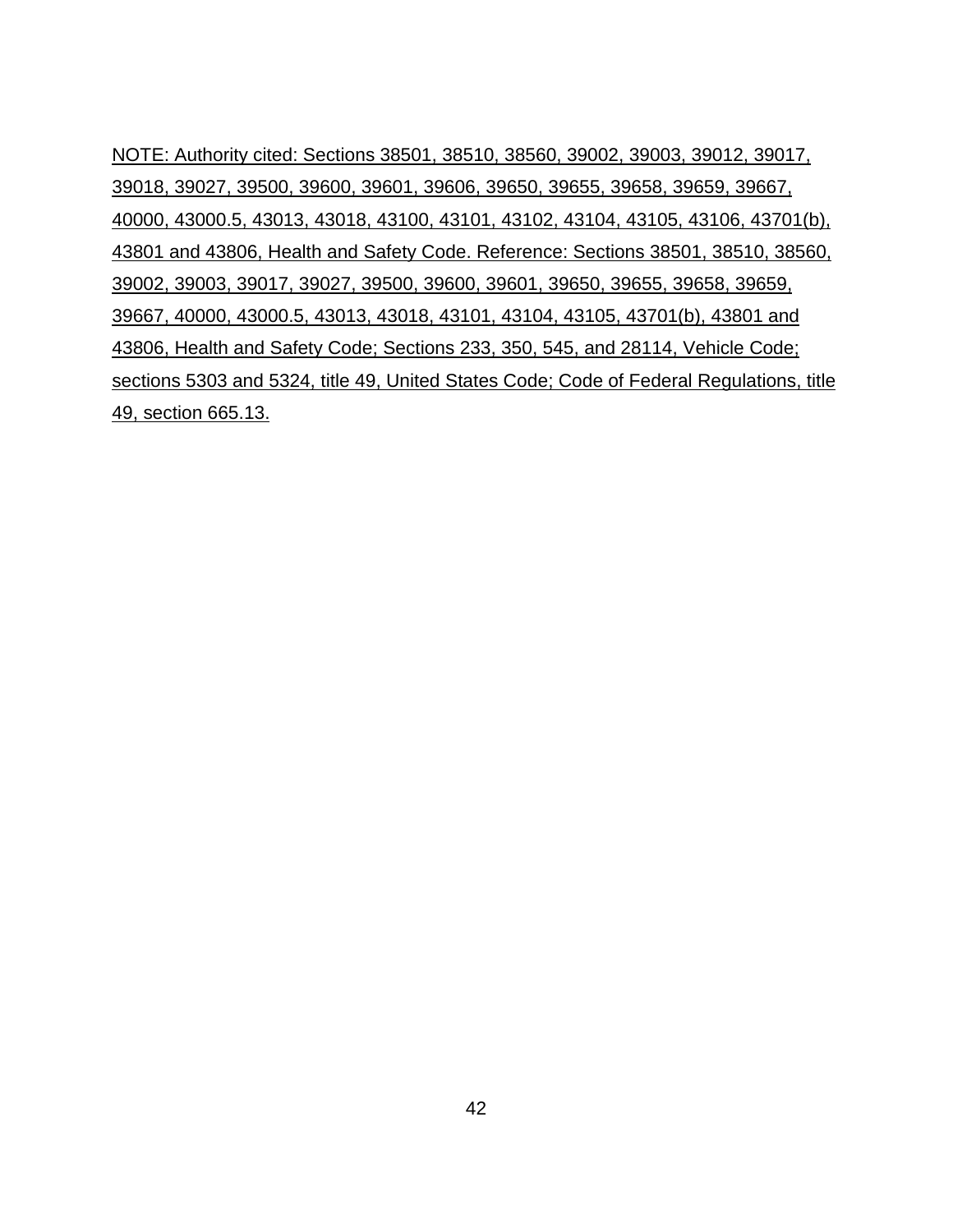#### **§ 2023.1. Zero-Emission Bus Requirements.**

### (a) **Zero-Emission Bus Purchase Requirements.**

(1) In any given calendar year, transit agencies must purchase or operate a minimum number of zero-emission buses as determined by the following schedules:

### (A) For a large transit agency:

- a. Starting January 1, 2023, twenty-five percent of the total number of new bus purchases in each calendar year must be zero-emission buses;
- b. Starting January 1, 2026, fifty percent of the total number of new bus purchases in each calendar year must be zero-emission buses; and
- c. Starting January 1, 2029, all new bus purchases must be zero-emission buses.
- (B) For a small transit agency:
	- a. Starting January 1, 2026, twenty-five percent of the total number of new bus purchases in each calendar year must be zero-emission buses; and
	- b. Starting January 1, 2029, all new bus purchases must be zero-emission buses.
- (2) If the calculated required minimum number of zero-emission buses as set forth in section 2023.1(a) in a given calendar year does not result in a whole number, the number must be rounded to the nearest integer.
- (3) The zero-emission bus purchase requirements set forth in section 2023.1(a) apply only to the total number of new bus purchases in a calendar year. The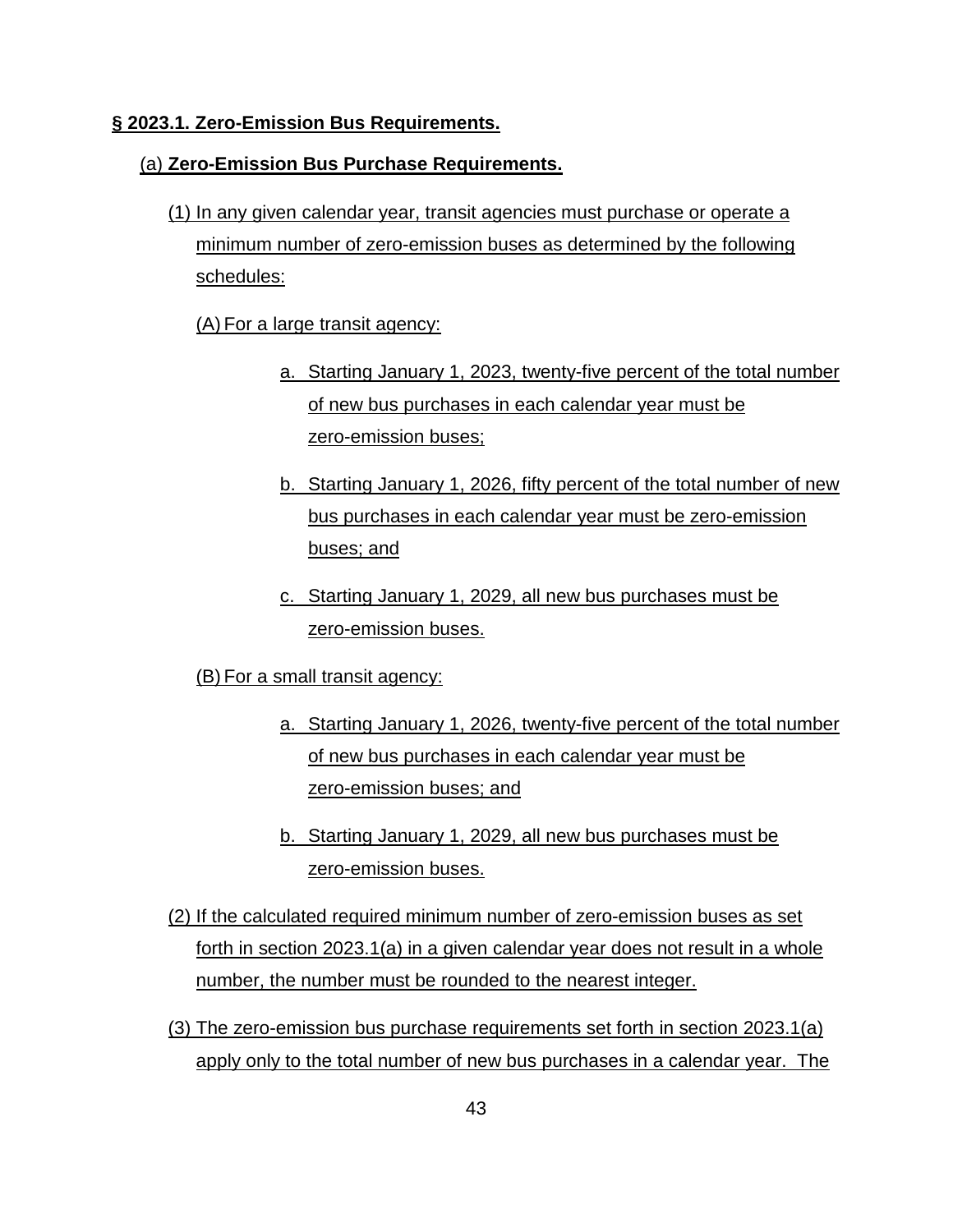following are not considered to be new bus purchases for the purposes of calculating the minimum number of zero-emission buses required in a given calendar year:

(A) Purchase of used buses;

- (B) Conversion of conventional internal combustion engine buses to zero emission buses; and
- (C)Purchase of a cutaway bus, over-the-road bus, *double-decker,* or articulated bus, until the latter of either January 1, 2026 or until the criteria specified in section 2023.1(c) have been met.
- (4) The required minimum number of zero-emission buses in section 2023.1(a) can be achieved with any combination of new zero-emission bus purchases and zero-emission buses already present in the fleet, less any available zero-emission bus bonus or zero-emission mobility credits, as provided in sections 2023.3 and 2023.5. The number of zero-emission buses in the fleet include all of the following zero-emission buses regardless of how and when they are acquired:
	- (A) Any zero-emission bus from a previous purchase that has been delivered;
	- (B) Any leased zero-emission bus that has been delivered; and
	- (C)Any zero-emission bus that is converted from a conventional internal combustion engine bus and is an active bus.
	- (D) A zero-emission bus identified in section  $2023.1(a)(4)(A)$  through (C) may only be used once in accounting for the required minimum number of zero-emission buses in section 2023.1(a)(1).
- (5) If a transit agency cancels a Notice to Proceed at any time before the bus delivery date, the purchase will be considered invalid and will not count towards required total new bus purchases.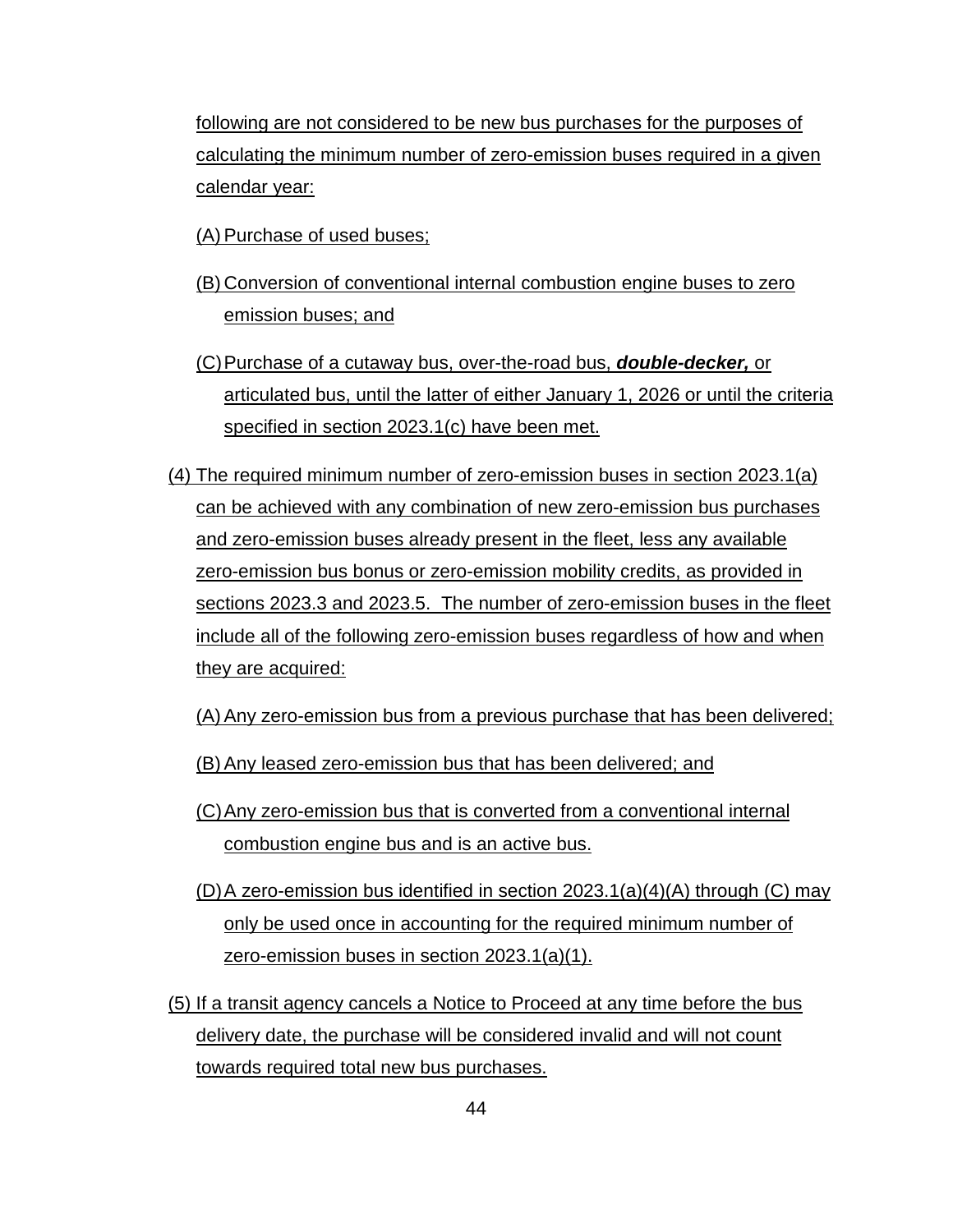- (6) Starting January 1, 2023, a transit agency must retain a newly purchased zero-emission bus for at least five years starting from the date of being placed in the active bus fleet to satisfy a zero emission bus purchase requirement.
- (7) Annual compliance with the zero-emission bus purchase requirements is determined as of December 31 of each calendar year.
- (b) **Discharge of the Initial Zero-Emission Bus Purchase Requirements.** The zero-emission bus purchase requirements in section 2023.1(a) for calendar year 2023 and 2024 are discharged if the following circumstances exist:
	- (1) The zero-emission bus purchase requirements for calendar year ending December 31, 2023, are discharged if California transit agencies collectively have at least eight hundred and fifty (850) zero-emission buses purchased or in active bus fleets by December 31, 2020, based on the reporting data for the end of calendar year 2020.
	- (2) If the 2023 zero-emission bus purchase requirement is discharged as a result of the implementation of section 2023.1(b)(1), then the zero-emission bus purchase requirements for calendar year ending December 31, 2024, are discharged if California transit agencies collectively have at least one-thousand and two hundred fifty (1,250) zero-emission buses purchased or in active service by December 31, 2021, based on the reporting data for calendar year 2021.
	- (3) Zero-Emission Bus Bonus Credits as specified in section 2023.3 cannot be used to meet the *bus-fleet requirements discharge the purchase requirement requirements of sections 2023.1(b)(1) and (2)*.
- (c) **Zero-Emission Cutaway, Over-The-Road,** *Double Decker Double-Decker***, and Articulated Bus Purchase Requirements.** Purchases of cutaway, overthe-road, *double decker double-decker*, or articulated buses are subject to the zero-emission bus purchase requirements as specified in section 2023.1(a) on or after January 1, 2026, if the cutaway, over-the-road, *double decker double-*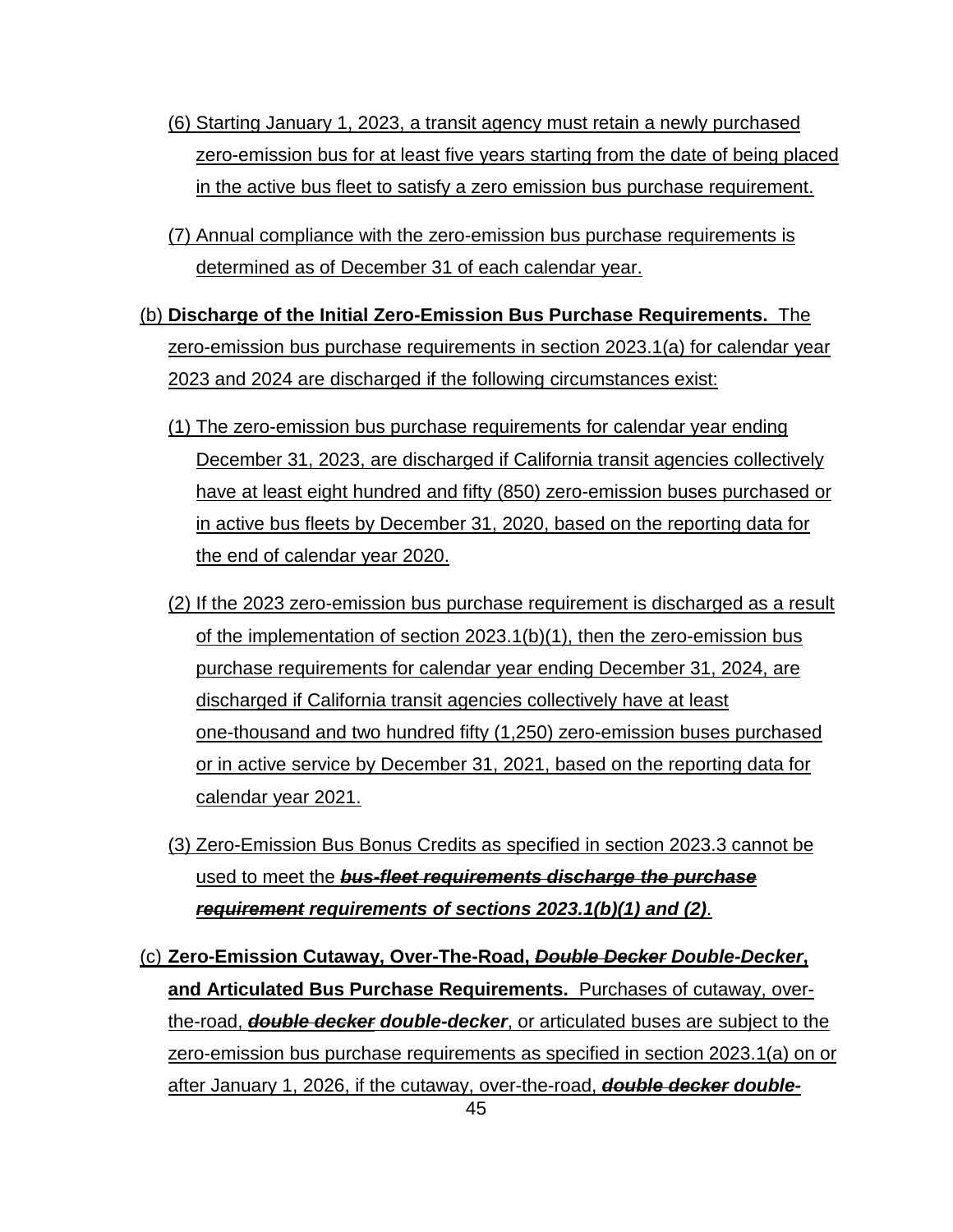*decker*, or articulated bus type has a model that has passed the bus testing procedure and obtained a Bus Testing Report as described in section 2023(b)(8) for a given weight class.

(d) **Zero-Emission Bus Rollout Plan Requirements.** A transit agency must submit a Zero-Emission Bus Rollout Plan (Rollout Plan) to the Executive Officer that meets the following requirements.

(1) Rollout Plans must include all of the following components:

- (A) A goal of full transition to zero-emission buses by 2040 with careful planning that avoids early retirement of conventional internal combustion engine buses;
- (B) Identification of the types of zero-emission bus technologies a transit agency is planning to deploy, such as battery electric or fuel cell electric bus;
- (C)A schedule for construction of facilities and infrastructure modifications or upgrades, including charging, fueling, and maintenance facilities, to deploy and maintain zero-emission buses. This schedule must specify the general location of each facility, type of infrastructure, service capacity of infrastructure, and a timeline for construction;
- (D)A schedule for zero-emission and conventional internal combustion engine buses purchases and lease options. This schedule for bus purchases must identify the bus types, fuel types, and number of buses;
- (E) A schedule for conversion of conventional internal combustion engine buses to zero-emission buses, if any. This schedule for bus conversion must identify number of buses, bus types, the propulsion systems being removed and converted to;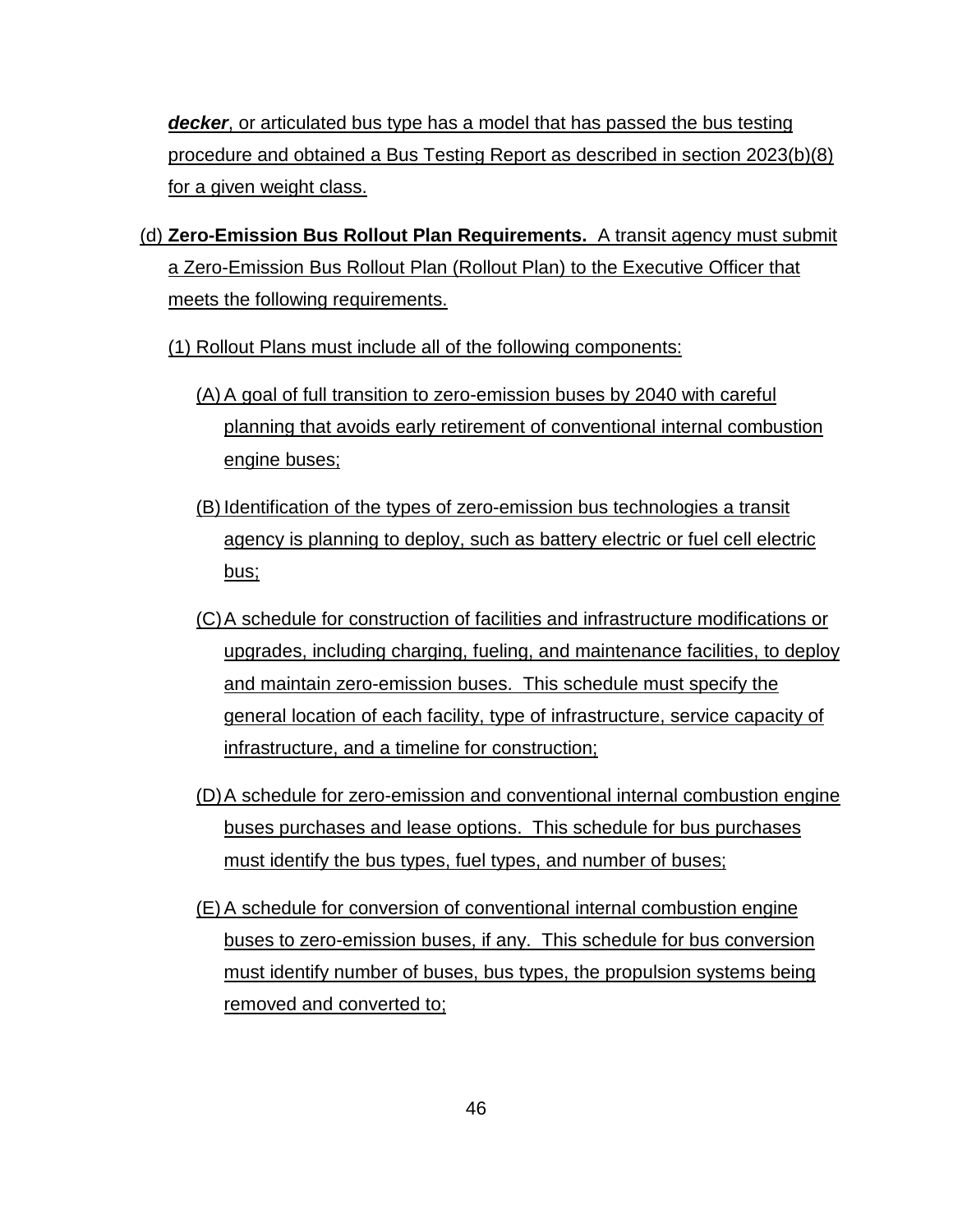- (F) A description on how a transit agency plans to deploy zero-emission buses in disadvantaged communities as listed in the latest version of CalEnviroScreen [\(https://oehha.ca.gov/calenviroscreen\)](https://oehha.ca.gov/calenviroscreen);
- (G)A training plan and schedule for zero-emission bus operators and maintenance and repair staff; and

(H) Identification of potential funding sources.

- (2) Each transit agency's *governing board Board of Directors* must approve the Rollout Plan through the adoption of a resolution, and submit the Rollout Plan and a copy of the resolution to the Executive Officer according to the following schedule:
	- (A) A large transit agency must submit its board approved Rollout Plan along with its approval to the Executive Officer by July 1, 2020;
	- (B) A small transit agency must submit its board approved Rollout Plan along with its approval to the Executive Officer by July 1, 2023.
- (3) Transit agencies that are collectively complying with the requirements of Joint Zero-Emission Bus Groups as set forth in section 2023.2 may submit one joint Rollout Plan in lieu of an individual transit agency Rollout Plan along with board approval from each participating transit *agencies agency*. The joint Rollout Plan must be submitted to the Executive Officer based on the submittal date of the largest transit agency in the Joint Group, as set forth in section 2023.1(d)(2).
- (e) **New Entrant**. A new entrant must meet the following requirements:
	- (1) It must submit a compliance report by March 31 following its existence and every year thereafter as specified in section 2023.8; and
	- (2) It must submit a Rollout Plan within 18 months of its existence.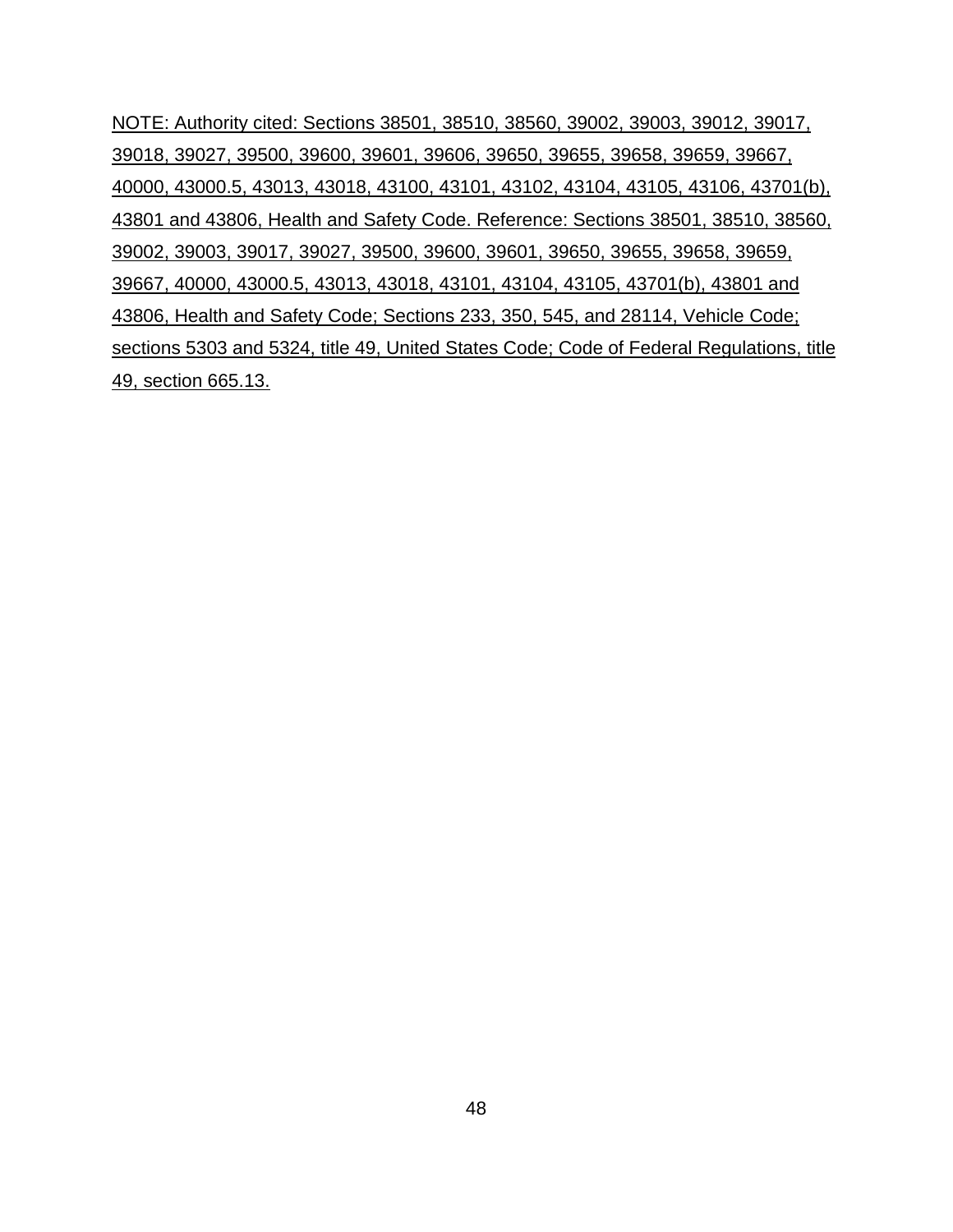## **§ 2023.2. Compliance Option for Joint Zero-Emission Bus Groups.**

- (a) Two or more transit agencies may choose to form a Joint Zero-Emission Bus Group (Joint Group) to comply with the requirements of section 2023.1 collectively. A Joint Group must meet at least one of the following eligibility criteria:
	- (1) All participating transit agencies are located within the same service area of a Metropolitan Planning Organization or Regional Transportation Planning Organization;
	- (2) All participating transit agencies are located within the same Air Basin;
	- (3) All participating transit agencies are located within the same Air Quality Management District, Air Pollution Control District, or Air Resources District; or*,*
	- (4) All participating transit agencies share infrastructure.

# (b) **Procedure to form a Joint Group.**

- (1) A group of transit agencies forming a Joint Group must provide the Executive Officer a notice at least one year before the Joint Group takes effect. The notice must include all of the following information:
	- (A) A list of all participating transit agencies;
	- (B) A statement of intent to form the Joint Group from a responsible official for each participating transit agency;
	- (C)The proposed start year and if known the end date of the Joint Group;
	- (D)A description on which criteria specified in section 2023.2(a) are met to form a Joint Group.
- (2) The Executive Officer will approve the joint agreement if,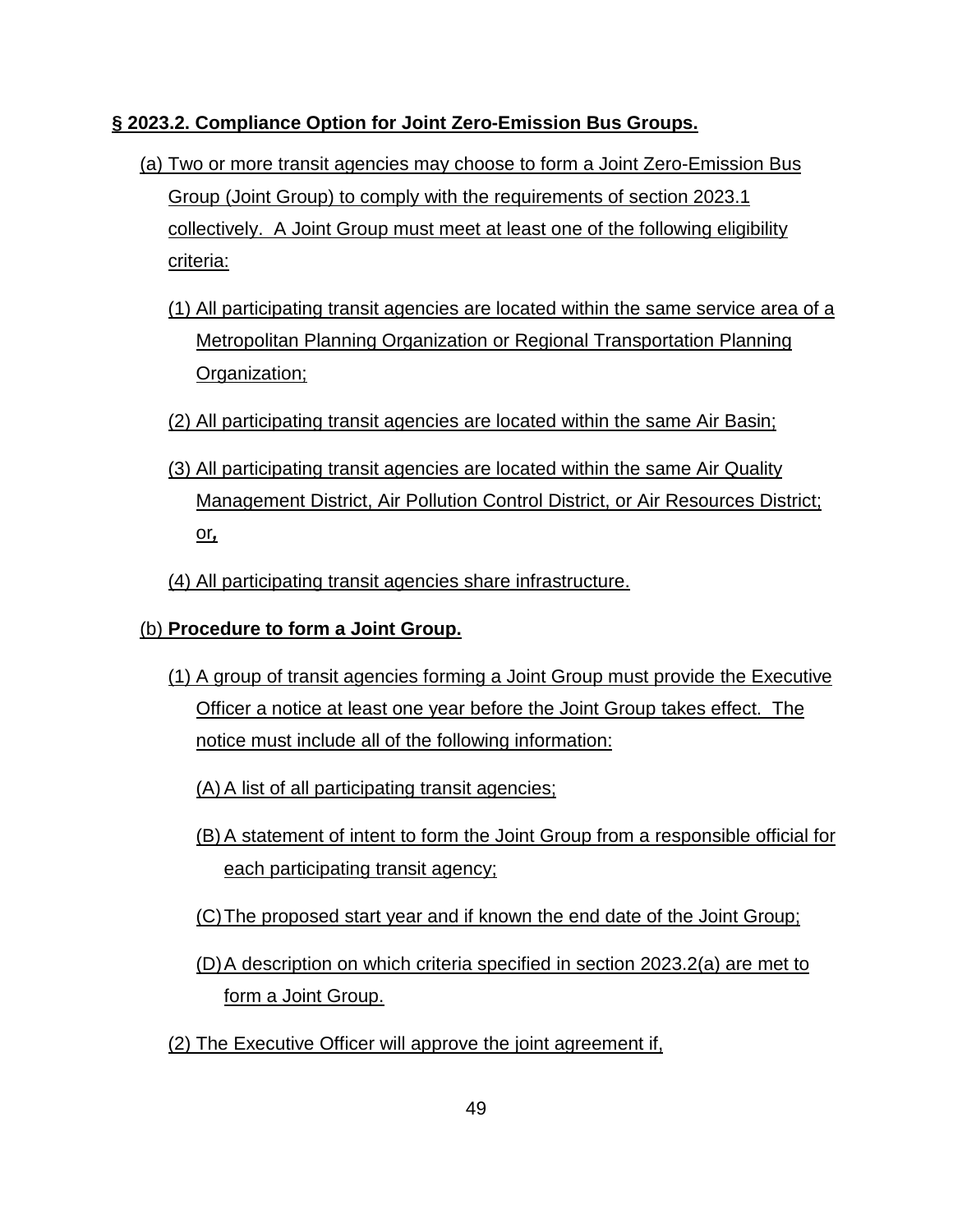(A) At least one of the criteria set forth in section 2023.2(a) has been met, and (B) The notice required by section 2023.2(b)(1) has been provided.

(3) The Executive Officer will assign a Joint Group Number to the group to be used by each participating transit agency for the purpose of annual reporting as specified in section 2023.8.

### (c) **Joint Group Compliance Requirements.**

- (1) Members of a Joint Group collectively may submit one joint Rollout Plan in lieu of individual transit agency Rollout Plans, along with board approval from each transit agency's governing board as set forth in section 2023.1(d)(3).
- (2) Members of a Joint Group must collectively purchase and operate at least the same total number of zero-emission buses annually as each transit agency would be required to purchase and operate individually as set forth in section 2023.1(a).
- (3) A Joint Group that is requesting a deferral from zero-emission bus purchase requirements as described in section 2023.4 must explain why the compliance requirements cannot be met by each member of the Joint Group.
- (4) If a Joint Group fails to comply with the zero-emission bus requirements set forth in section 2023.1 in a given year, each transit agency will be evaluated for compliance individually.
- (5) If the largest transit agency in a Joint Group is a large transit agency, this transit agency must have the required minimum number of zero-emission buses as a percentage of its total new bus purchases in that calendar year as set forth in section 2023.1(a).
- (d) **Changes to a Joint Group.** In case of a change in membership, all participating transit agencies, including the new or departing transit agency, must collectively submit a request to change membership to the Executive Officer explaining the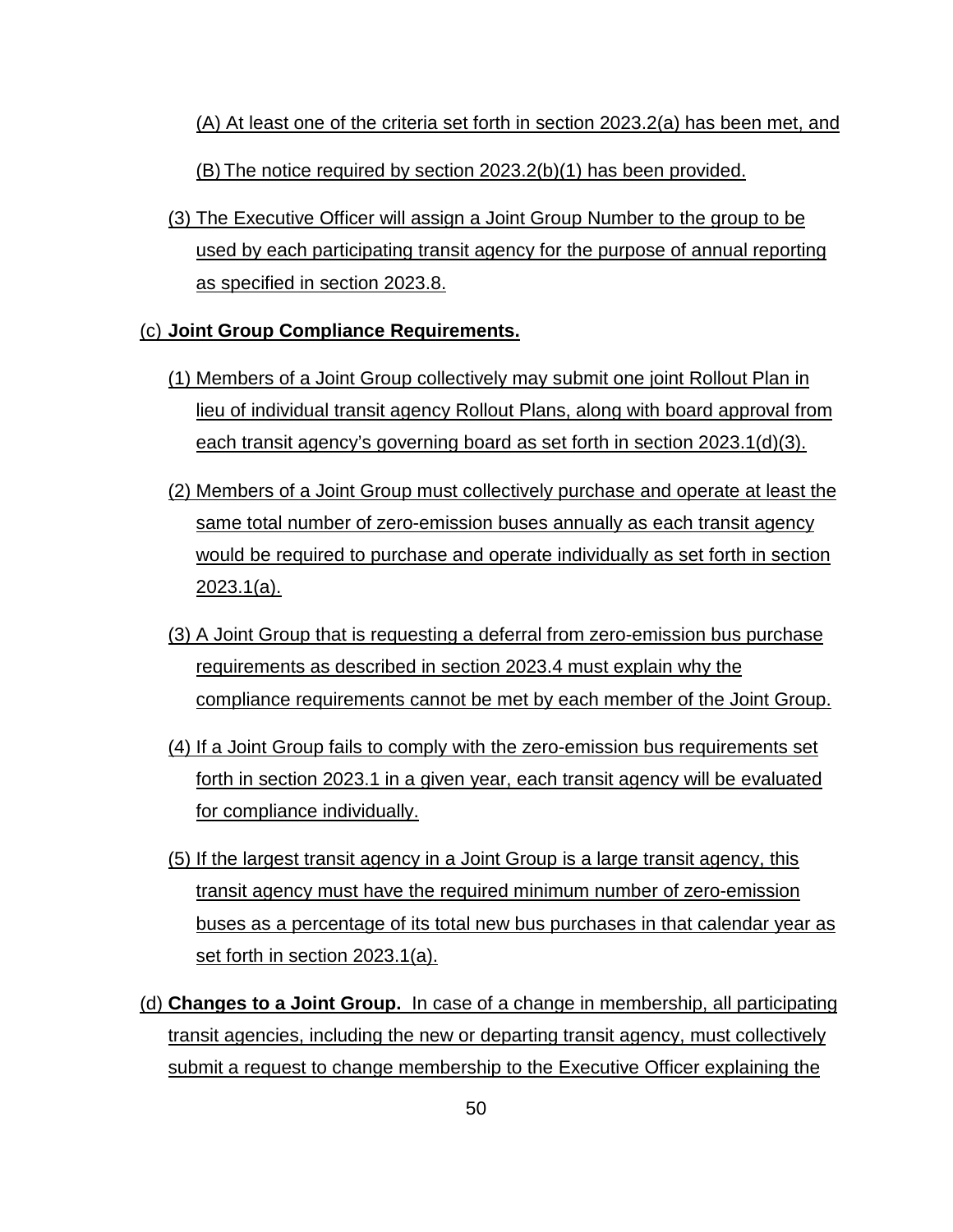change and its expected effective date. The member change request must be signed by the responsible official of each participating transit agency, including the new or departing transit agency, and must be submitted to the Executive Officer along with the board approvals for each participating transit agency, for such a change.

(e) All transit agencies participating in a Joint Group must individually meet the reporting and record-keeping requirements of sections 2023.8 and 2023.9.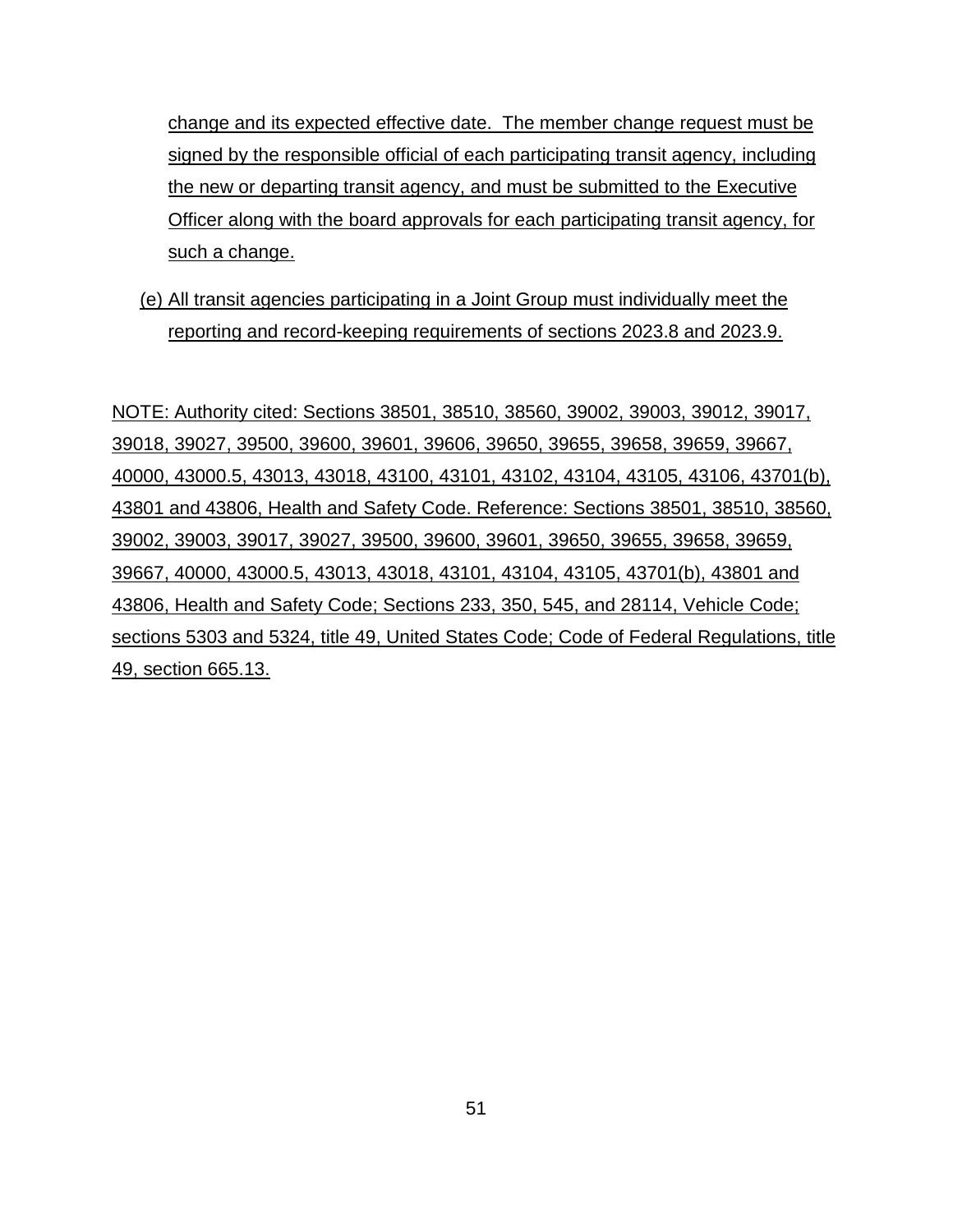### **§ 2023.3. Zero-Emission Bus Bonus Credits.**

- (a) A transit agency may earn Zero-Emission Bus Bonus Credits (Bonus Credits) for each early acquisition of a zero-emission bus as determined based on the following criteria:
	- (1) Each fuel cell electric bus that was in the fleet as of January 1, 2018 receives two Bonus Credits;
	- (2) Each fuel cell electric bus placed in service between January 1, 2018 and December 31, 2022 receives one Bonus Credit;
	- (3) Each battery electric bus that was in the fleet as of January 1, 2018 receives one Bonus Credit;
	- (4) Each electric trolleybus placed in service between January 1, 2018, and December 31, 2019, receives one-tenth of a Bonus Credit that will expire by December 31, 2024.
- (b) Unless as specified in section 2023.3(a)(4), transit agencies that have Bonus Credits can use them in any subsequent year until December 31, 2028 to meet the required minimum number of zero-emission buses as set forth in section 2023.1(a)(4).
	- (1) Each Bonus Credit may only be used once to meet the zero-emission bus purchase requirements set forth in section 2023.1(a)(4);
	- (2) All Bonus Credits will expire on December 31, 2028, which is when the one hundred percent zero-emission bus purchase requirement begins.
- (c) A Bonus Credit cannot be transferred to another transit agency, but may be used by transit agencies participating in a Joint Group to comply with zero-emission bus purchase requirements collectively as set forth in section 2023.2(c)(2).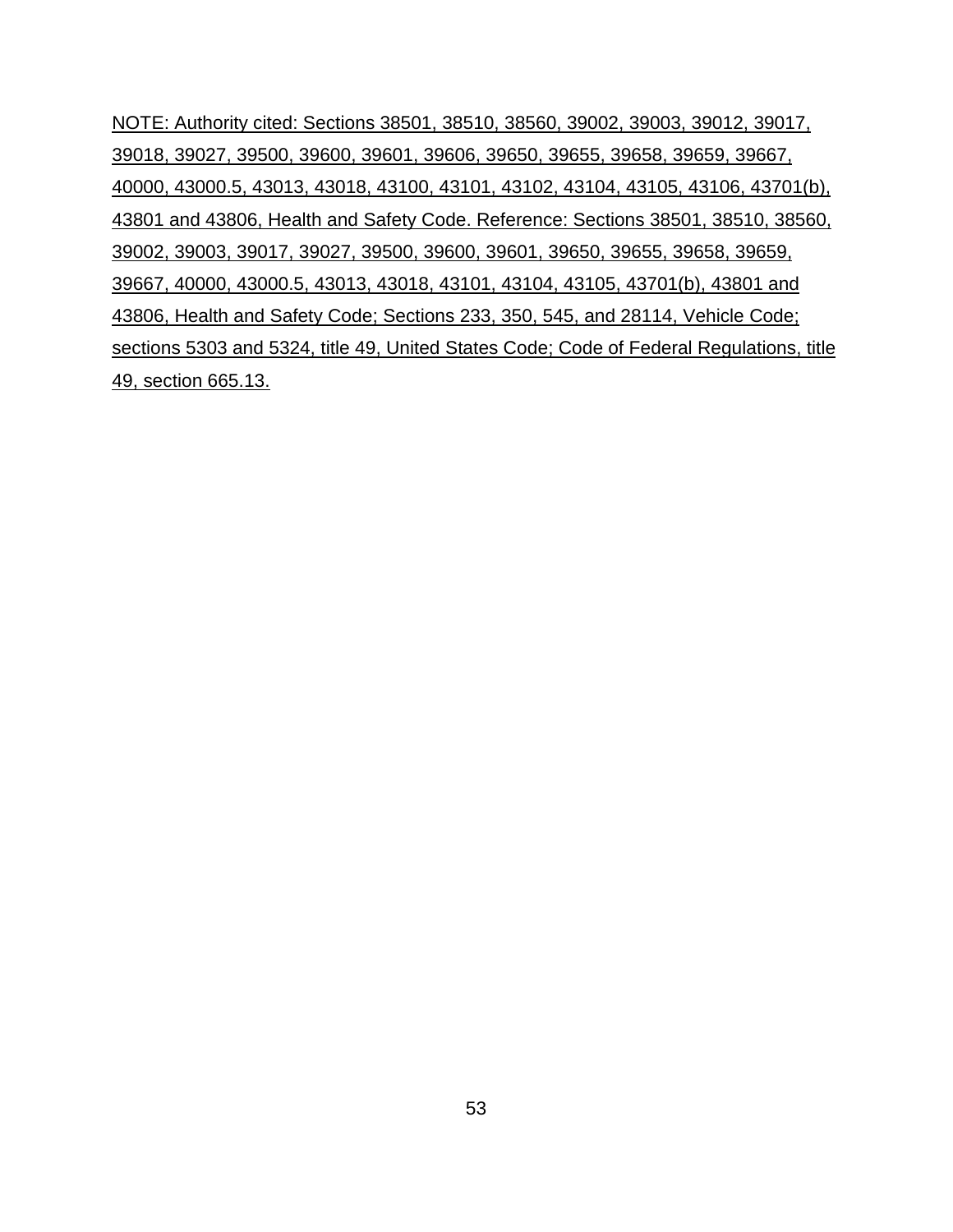### **§ 2023.4. Provisions for Exemption of a Zero-Emission Bus Purchase.**

- (a) It is the intent of this section to ensure transit service is not adversely affected*,. transit Transit* agencies may request an exemption from the zero-emission bus requirements set forth in section 2023.1. The Executive Officer will grant an exemption upon request, if the specified criteria in section 2023.4(c) are met.
- (b) A request for exemption for a particular calendar year's compliance obligation must be submitted to the Executive Officer by November  $30<sup>th</sup>$  of that year.
- (c) A request for exemption must demonstrate as provided below that at least one of the following circumstances exists beyond the transit agency's control:
	- (1) Delay in bus delivery is caused by setback of construction of infrastructure needed for the zero emission bus. A transit agency may request an exemption from the requirements of section 2023.1(a)(4) if it cannot finalize the zero-emission bus infrastructure within two years of the initial bus purchase and in time to operate the purchased buses after delivery due to circumstances beyond the transit agency's control.
		- (A) For purposes of this section, zero-emission bus infrastructure includes charging stations, hydrogen stations, and maintenance facilities*,;* and circumstances beyond the transit agency's control may include:
			- 1. Delays *with in* installing zero-emission bus infrastructure that would require the transit agency to purchase new rights-of-way or construct new facilities,
			- 2. Change of a general contractor,
			- 3. Delays obtaining power from a utility,
			- 4. Delays obtaining construction permits,
			- 5. *Archeological dD*iscovery of historical or tribal cultural resources under the California Environmental Quality Act, or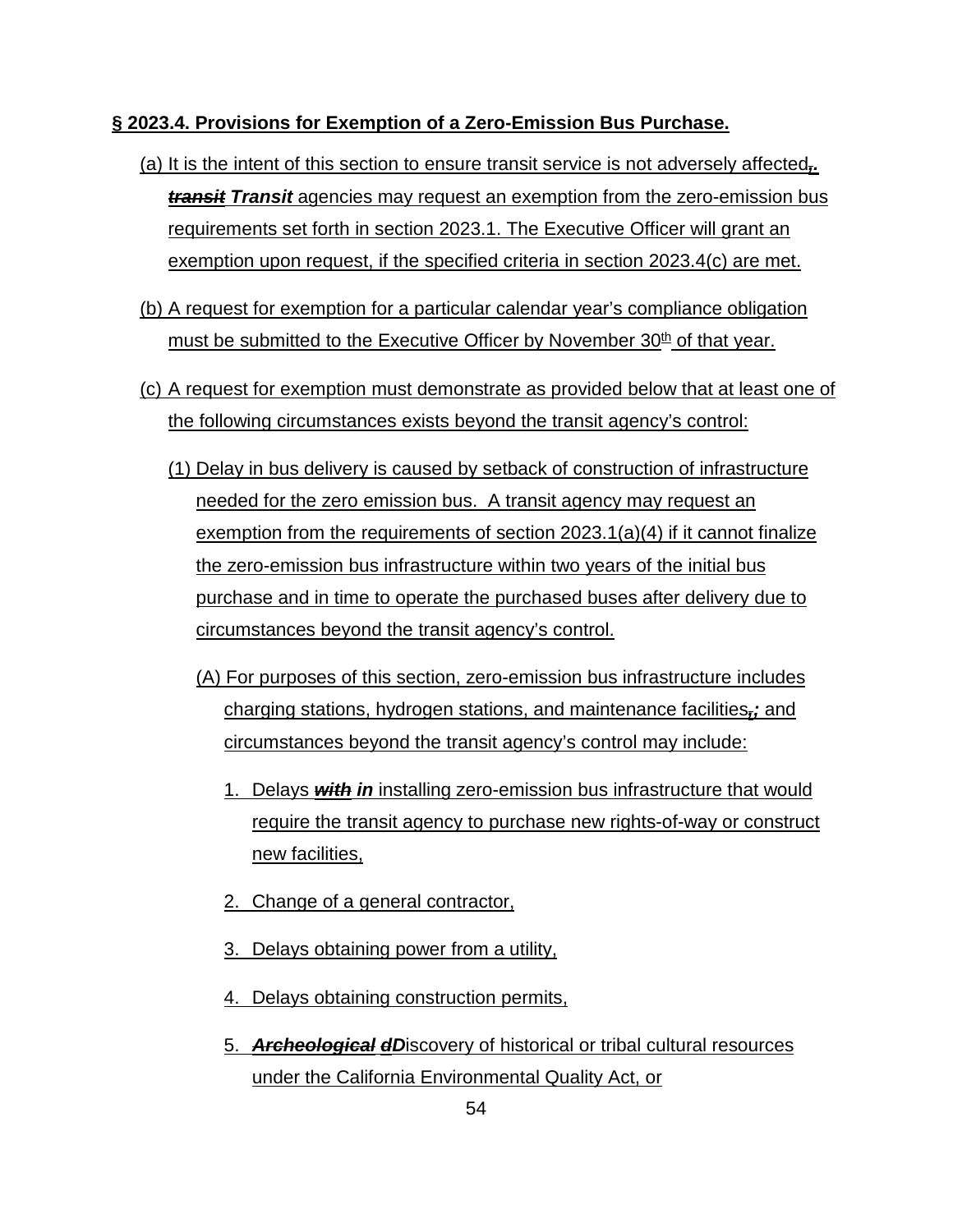6. Natural disaster.

(B) A transit agency must submit a request for exemption to the Executive Officer by submitting the following documentation*,:*

1. A letter from its Board of Directors, and,

- 2. A letter from the licensed contractor performing the work, related utility, building department, or other organizations involved in the project*,* explaining the reasons for delay and estimating the completion date of the project.
- (C)The transit agency may request an exemption from the zero-emission bus purchase requirements *set forth* in section 2023.1(a) if the transit agency can provide documentation that demonstrates the needed infrastructure cannot be completed within the two-year extension period or in time to operate the purchased buses after delivery, whichever is later.
- (D)A transit agency may purchase conventional internal combustion engine buses instead of zero-emission buses once *the Executive Officer grants* the exemption *is granted*.
- (2) When available zero-emission buses cannot meet a transit agency's daily mileage needs.

A transit agency may submit a request for exemption from the zero-emission bus purchase requirements *in section 2023.1(a)* if no battery electric bus can meet the daily mileage needs of any similar bus type in the fleet by submitting documentation to show that the miles travelled between charges of all available depot charging battery electric buses cannot meet the transit agency's daily operational needs for any bus in the existing fleet.

(A) The request for exemption must include the following information:

1. An explanation of why the exemption is needed including: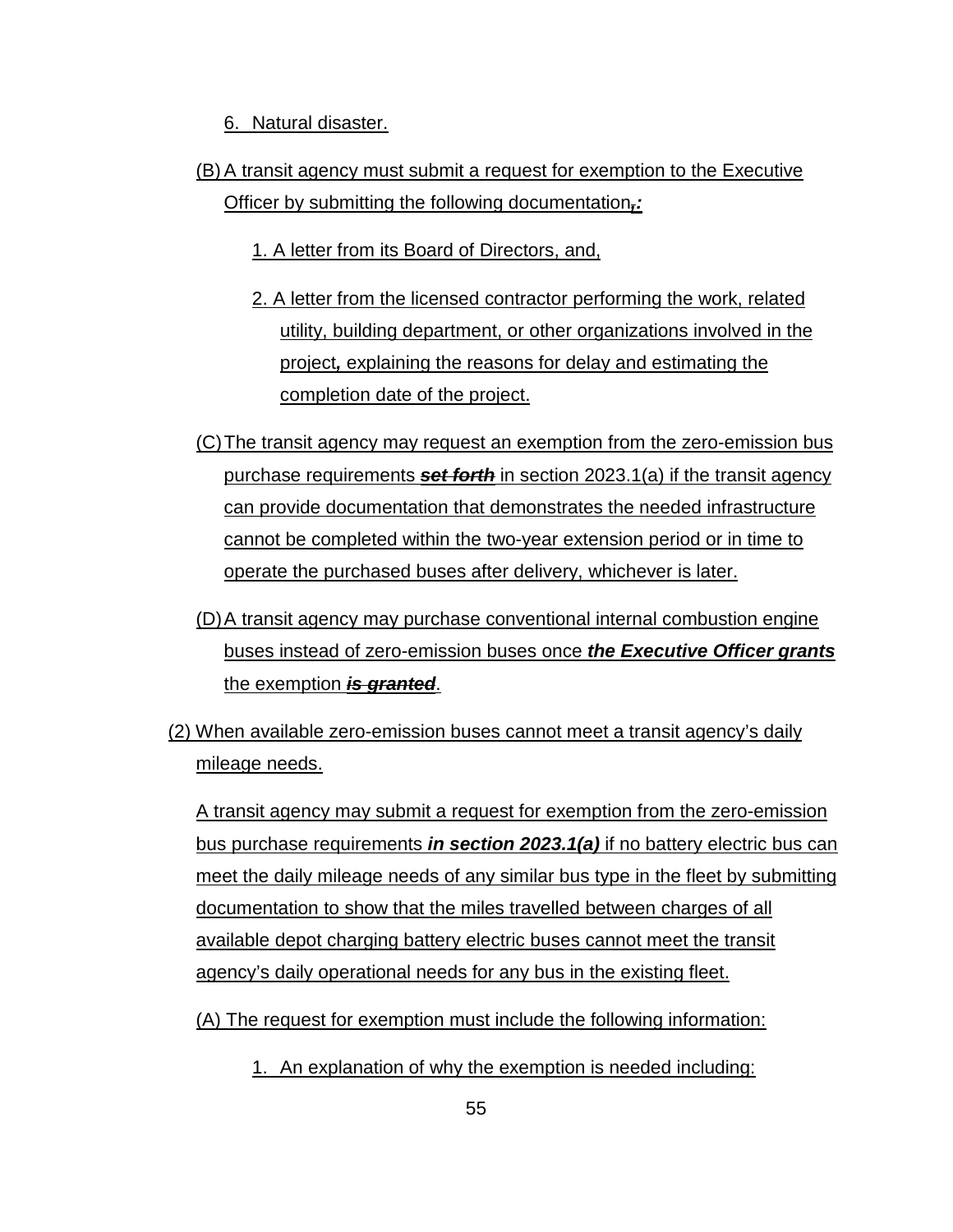- a. How zero-emission buses that have already been purchased or placed in service were suitable, and
- b. Why the daily mileage range of any available depot charging battery electric bus is insufficient to meet the service needs of any conventional internal combustion engine bus in the transit agency's fleet of the same bus type;
- 2. A current monthly mileage report for each bus type in the fleet to show the daily usage for all of the buses of that type;
- 3. A copy of the zero-emission bus request for proposal and resulting bids showing rated battery capacity that is available for each of the buses when new; and
- 4. If available, measured energy use data from zero-emission buses operated on daily assignments in the transit agency's service which includes, but is not limited to, battery degradation, air conditioning, passenger loading, grades, and driving behavior that shows typical energy usage over one month or more of regular revenue service.
- (B) The Executive Officer will grant an exemption if the transit agency's required range cannot be met based on its battery electric bus energy use data. If energy use data is not available for the transit agency, the tested energy use on the Orange County Bus Cycle described in section 2023(b)(40) will be used to determine the energy use per mile*,.* If the minimum required range is higher than eighty (80) percent of the range on available battery electric buses (using the largest available battery pack*)*, the transit agency will be granted an exemption from the zero-emission bus purchase requirement.
- (C) A transit agency may purchase *an* internal combustion engine bus*es* instead of *a* zero emission bus*es* once the *Executive Officer grants the* exemption *is granted*.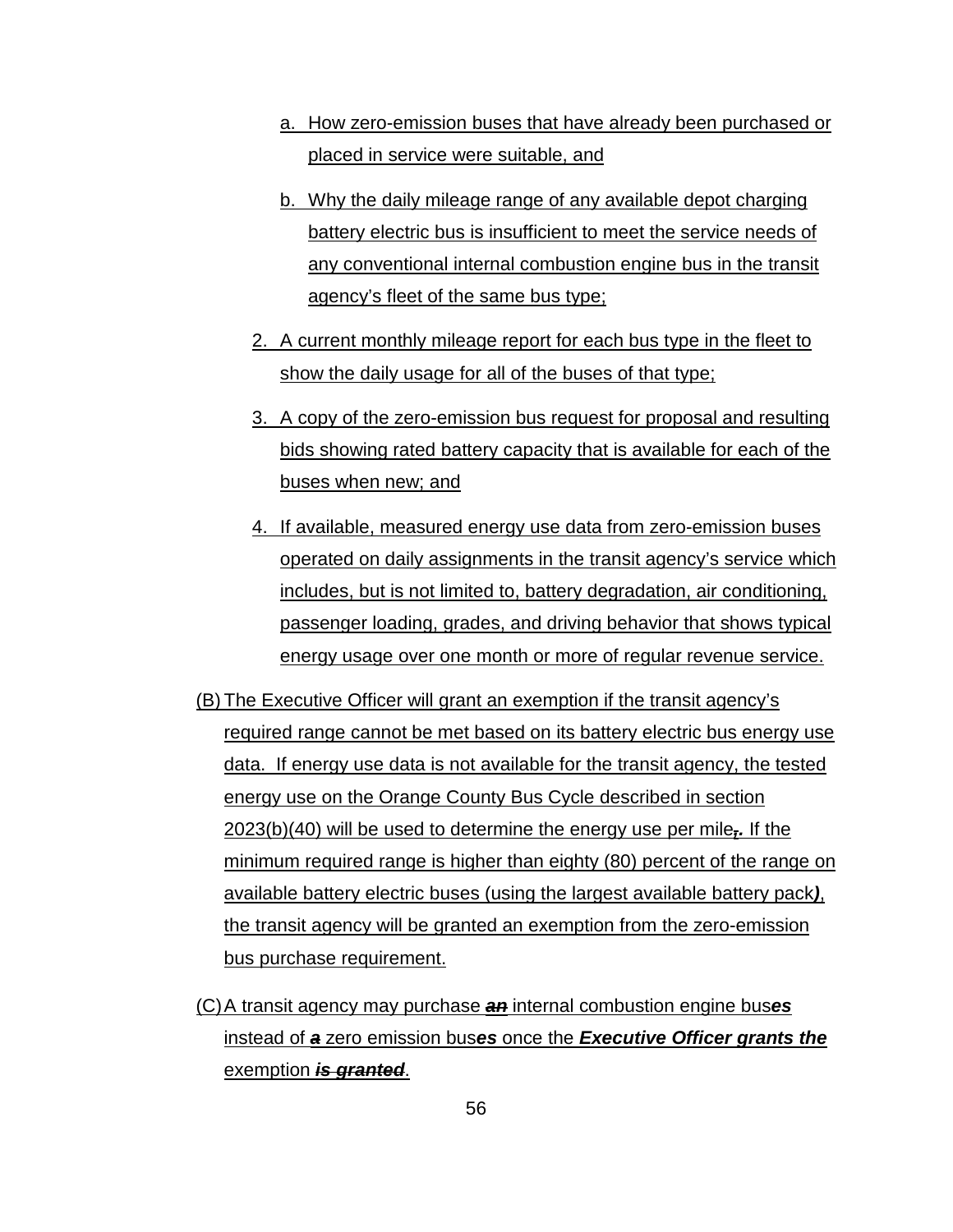- (3) A transit agency may request an exemption if available zero-emission buses do not have adequate gradeability performance to meet the transit agency's daily needs for any bus in its fleet.
	- (A) The transit agency must provide the following information to the Executive Officer*;:*
		- 1. Documentation that *shows* no other buses in the fleet can meet the transit agency's gradeability requirements and that the available zero emission buses of that bus type cannot be placed into service anywhere else in the fleet;
		- 2. Topography information including the measurement of the grade(s) where the zero-emission buses would be placed in service along with the explanation of which bus types currently provide these services;
		- 3. *An A* description of the bus types that currently serve the route(s) in question, and data showing the performance of conventional internal combustion engine buses of the same bus type that includes the passenger load, bus speed and grade of slope measured when operating on the route(s) the zero-emission buses would be placed in service;
		- 4. An explanation of why the gradeability of all available zero emission buses are insufficient to meet the transit agency's service needs;
		- 5. A copy of the zero-emission bus request for proposal, specifying the transit agency's required gradeability and minimum sustained speed, and the resulting bids; and
		- 6. If available, empirical data including but not limited to grades, passenger loading, and speed data from available zero-emission bus operated on the same grade to show that available zero-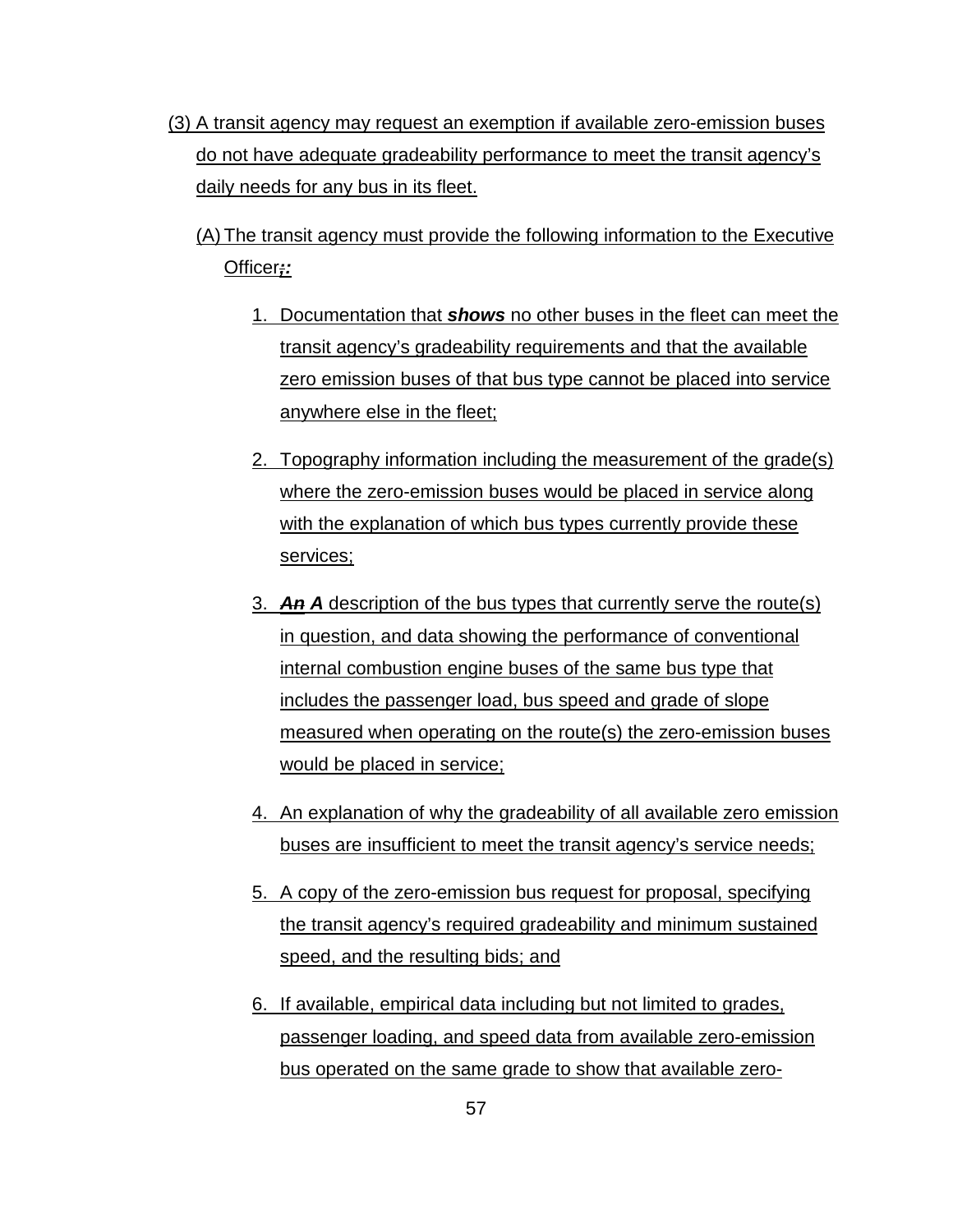emission bus*es* are unable to meet the same speed requirements under the same operating conditions as the same type of conventional bus in the transit agency's fleet.

- (B) A transit agency may purchase *an* internal combustion engine bus*es* instead of *a* zero emission bus*es* once the *Executive Officer grants the* exemption *is granted*.
- (4) When a required zero-emission bus type for the applicable weight class based on gross vehicle weight rating (GVWR) is unavailable for purchase.
	- (A) A transit agency may request an exemption from an immediate zeroemission bus purchase requirement *as set forth* in section 2023.1(a) if *no* zero-emission buses are *un*available as described below.
	- (B) A zero-emission bus type is considered unavailable for purchase if any of the following circumstances exists:
		- 1. The zero-emission bus has not passed the complete Bus Testing and not obtained a Bus Testing Report as described in section 2023(b)(8);
		- 2. The zero-emission bus cannot be configured to meet applicable requirements of the Americans with Disabilities Act; or
		- 3. The physical characteristics of the zero-emission bus would result in a transit agency violating any federal, state, or local laws, regulations, or ordinances.

(C)The request for exemption must include the following information:

1. A summary of all bus body-types, vehicle weight classes being purchased with their GVWR, chassis (if applicable), and the reasons why existing zero-emission buses are unavailable for purchase;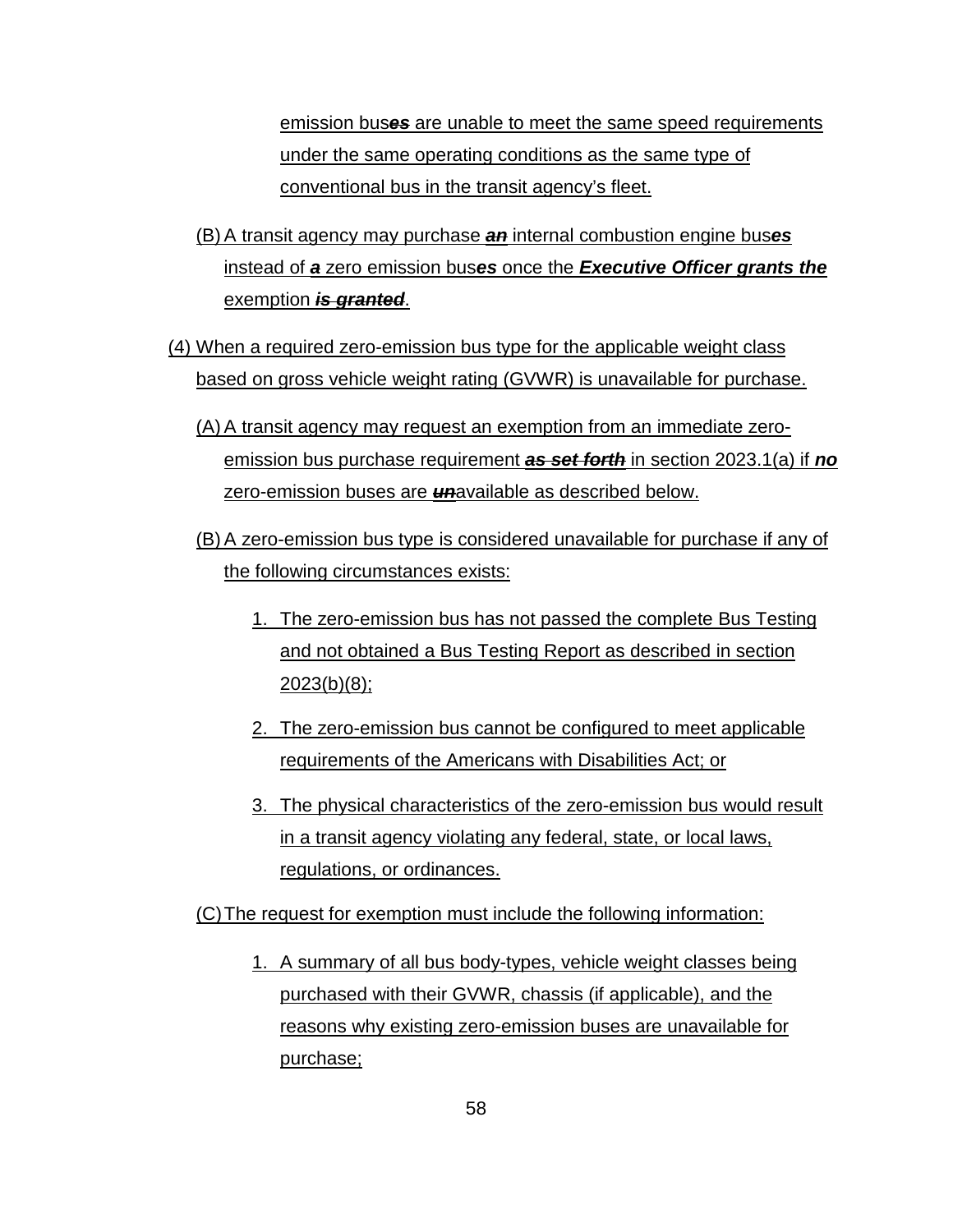- 2. Current fleet information showing how many zero-emission buses of that bus type are already in service and how many are on order and a demonstration that any available zero-emission bus that would meet the purchase requirement *have has* been purchased and that the zero-emission bus purchase requirement cannot be met with other zero-emission bus purchases in that year;
- 3. If the zero-emission bus type and vehicle weight class to be purchased cannot be adequately equipped to meet applicable Americans with Disabilities Act requirements, then the transit agency must submit documentation to show what Americans with Disabilities Act requirement*s* cannot be met and why the manufacturer cannot meet it by submitting information from the manufacturer; and
- 4. If the zero-emission bus would result in a transit agency violating any federal, state, or local law, regulation, or ordinance, then the transit agency must submit a letter from its Board of Directors that details how the physical characteristics of the zero-emission bus would violate such federal, state, or local law, regulation or ordinance and how the violation would be avoided with the purchase of a combustion engine bus of the same type. This letter must include all relevant citations to state and federal regulatory code sections.
- (D)The Executive Officer will grant an exemption from the requirement to purchase zero-emission buses of the unavailable weight class and bus type if the criteria of section 2023.4(c)(4)(B) are met and the information required by section2023.4(c)(4)(C) had been provided.
- (E) A transit agency may purchase conventional internal combustion engine buses instead of such unavailable zero-emission buses for that bus purchase once the exemption is granted.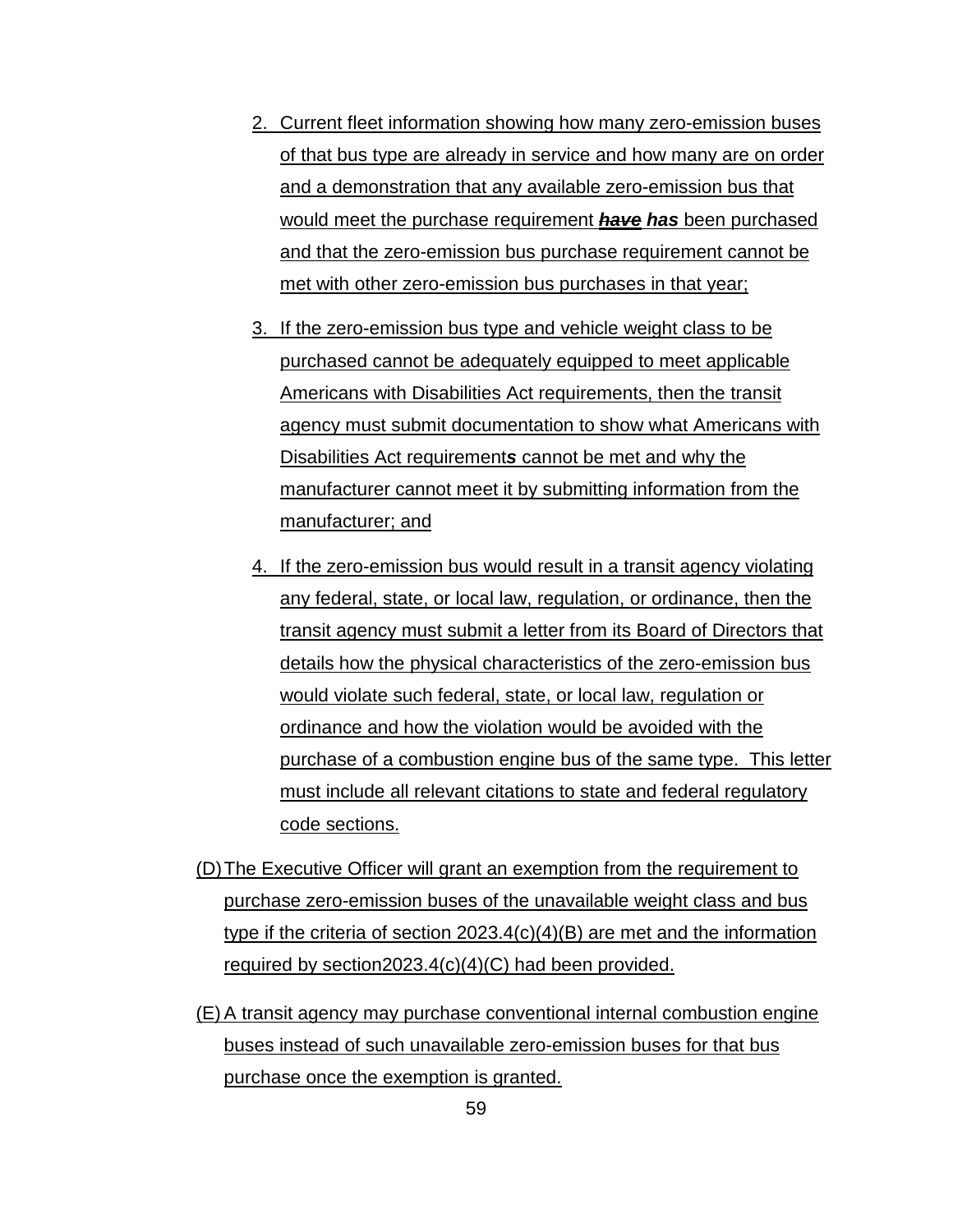- (5) When a required zero-emission bus type cannot be purchased by a transit agency due to financial hardship. A transit agency may request an exemption from the zero-emission bus purchase requirements *set forth* in section 2023.1(a) due to financial hardship.
	- (A) Financial hardship would be granted if a fiscal emergency is declared under a resolution by a transit agency's Board of Directors following a public hearing, a transit agency can demonstrate that it cannot offset the incremental cost of purchasing all available zero emission buses when compared to the cost of the same type of conventional bus, or a transit agency can demonstrate that it cannot offset the managed, net electricity cost for depot charging battery electric buses when compared to the fuel cost of the same type of conventional internal combustion engine buses.
	- (B) The request for exemption must include the following documentation:
		- 1. Either a resolution by a transit agency's board declaring a fiscal emergency; or
		- 2. Documentation showing a transit agency cannot offset the initial capital cost of purchasing zero-emission buses, including:
			- a. A letter from a transit agency's *board Board of Directors* declaring the transit agency in good faith has applied for all available funding and financing options that could be used to offset the higher capital costs of zero-emission buses and associated infrastructure;
			- b. Documentation to show the transit agency has been denied financing, or financing options are not available; and
			- c. Documentation to show the transit agency cannot offset the higher incremental costs of available zero-emission buses.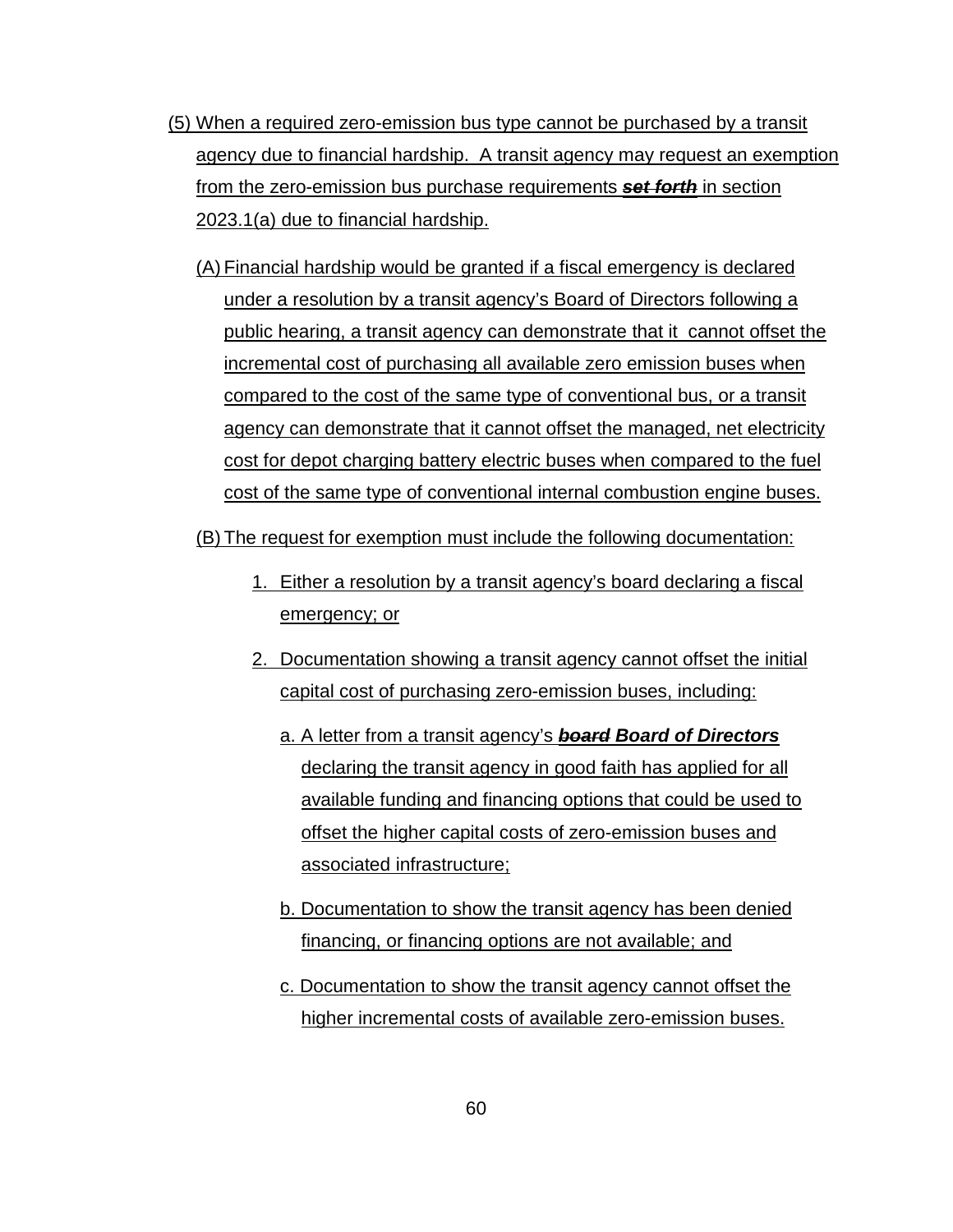- (C)The Executive Officer will grant an exemption from the requirement to purchase zero-emission buses until the next bus purchase.
- (D)A transit agency may purchase conventional internal combustion engine buses instead of zero-emission buses once the *Executive Officer grants the* exemption *is granted*.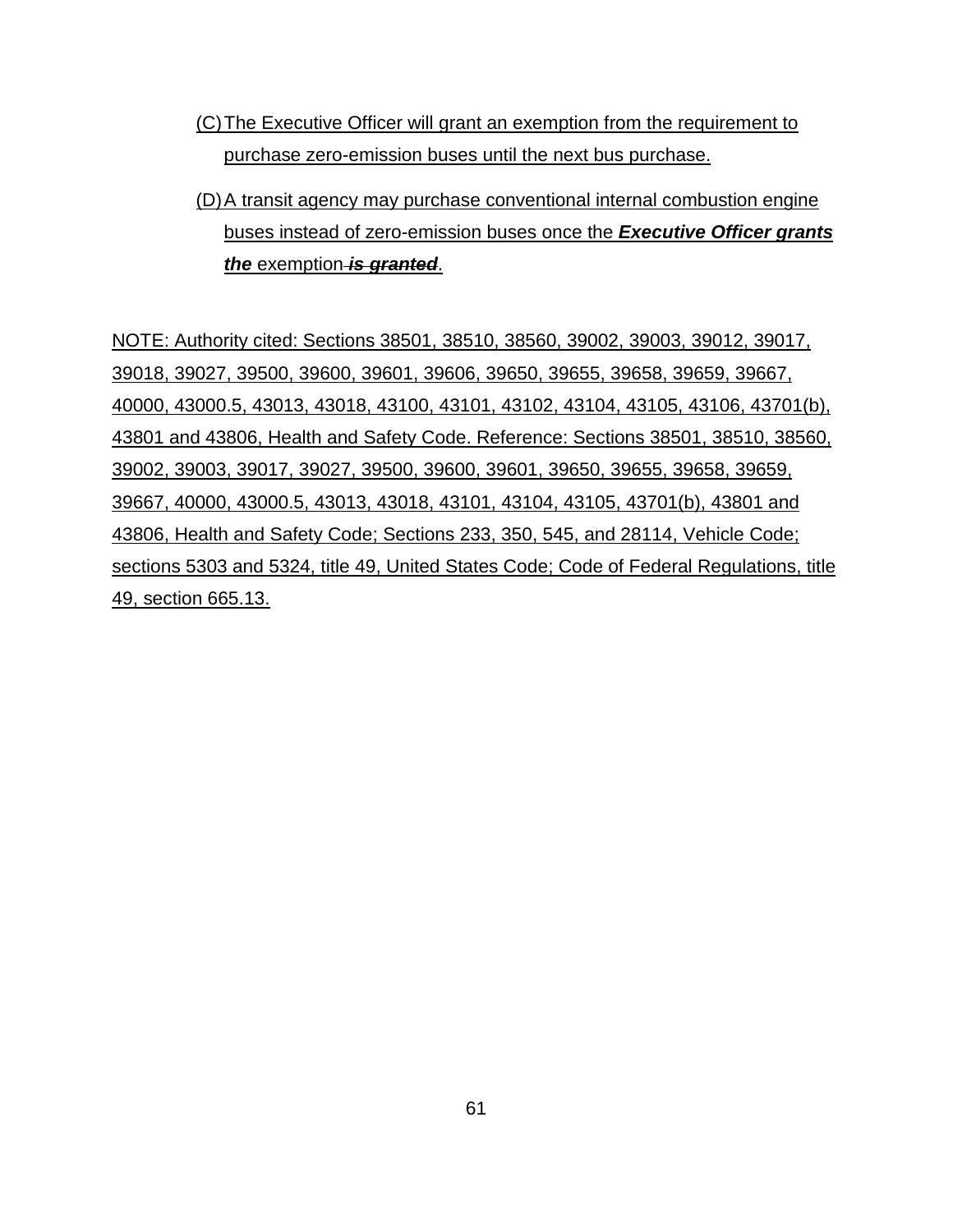Adopt new sections 2023.5, 2023.6, 2023.7, 2023.8, 2023.9, 2023.10, and 2023.11, title 13**,** California Code of Regulations to read as follows:

(Note: The entire text of sections 2023.5, 2023.6, 2023.7, 2023.8, 2023.9, 2023.10, and 2023.11 set forth below is new language in "normal type" proposed to be added to the California Code of Regulations. Non-substantive changes made since the 15-Day changes are shown with *bold italic underline* for additions and *bold italic*  **strikethrough** for deletions. These non-substantive changes address issues such as, but not limited to, spelling and grammatical errors, and do not materially alter the requirements or conditions of the proposed rulemaking action. All non-substantive changes will be incorporated into the proposed amendments as explained at the beginning of this note when it is submitted to the Office of Administrative Law)

#### **§ 2023.5. Zero-Emission Mobility Option.**

- (a) A transit agency may opt to use a Zero-Emission Mobility Program in lieu of making a zero-emission bus purchase to meet the required minimum number of zero-emission buses as set forth in section 2023.1(a)(4) if such program meets the following requirements:
	- (1) The program provides zero-emission mobility services by using bicycles, scooters, or other zero-emission vehicles with a GVWR of 14,000 pounds or less, or any combination of these;
	- (2) The program must be either directly operated by the transit agency or operated by a contractor to the transit agency;
	- (3) The transit agency must be able to track and record zero-emission passenger miles for each zero-emission vehicle.
	- (4) A transit agency must achieve the following zero-emission passenger miles per year to be eligible to receive each mobility credit: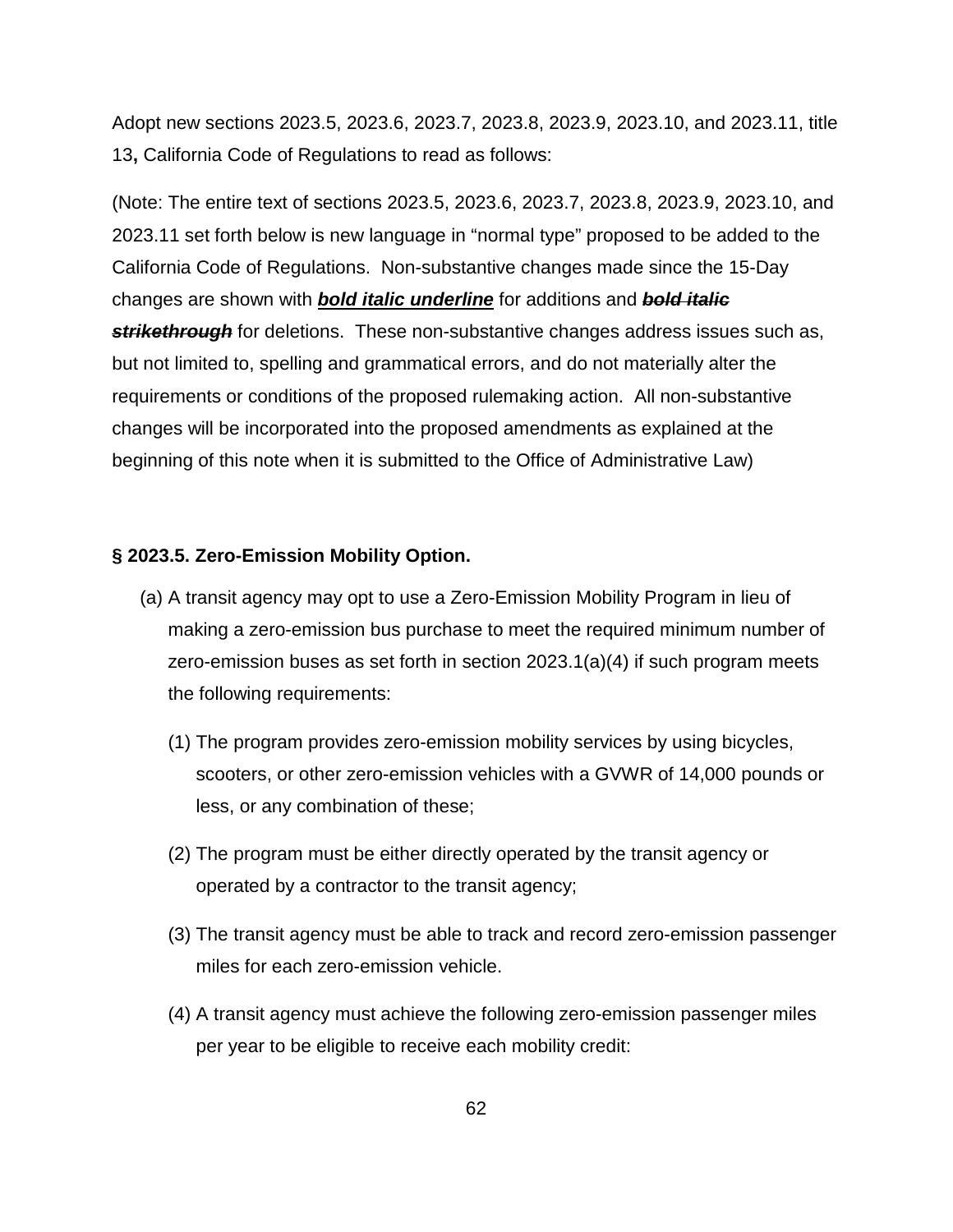- (A) A large transit agency must achieve at least 320,000 zero-emission passenger miles per year;
- (B) A small transit agency must achieve at least 180,000 zero-emission passenger miles per year.
- (b) Procedure to opt-in and opt-out of a Zero-Emission Mobility Option.
	- (1) To opt into a zero-emission mobility option, a transit agency must submit a *Request to Opt-In request to opt-in* to the Executive Officer with the following information to prove it is meeting the requirements set forth in section 2023.5(a):
		- (A) A description of the types of vehicles, including their GVWR and types of propulsion systems;
		- (B) Documentation to show who will operate these services; and
		- (C)A description of the method of collecting accurate zero-emission passenger miles per vehicle.
	- (2) A transit agency may choose to opt out from the Zero-Emission Mobility Option at any time with the submittal of a *Request to Opt-Out request to opt-out* to the Executive Officer with expected date of program termination.
- (c) Calculation and issuance of mobility credits.
	- (1) Provided the criteria set forth in section 2023.5(a) has been met and the information required by section 2023.5(b) has been submitted to the Executive Officer, a transit agency that opts into a Zero-Emission Bus Mobility Option may receive one credit that is equivalent to operation of one zeroemission bus in the fleet based on the following calculations:
		- (A) When a bicycle is used in a Zero-Emission Mobility Option, a multiplier of three (3) shall apply when quantifying zero-emission passenger miles from a bicycle.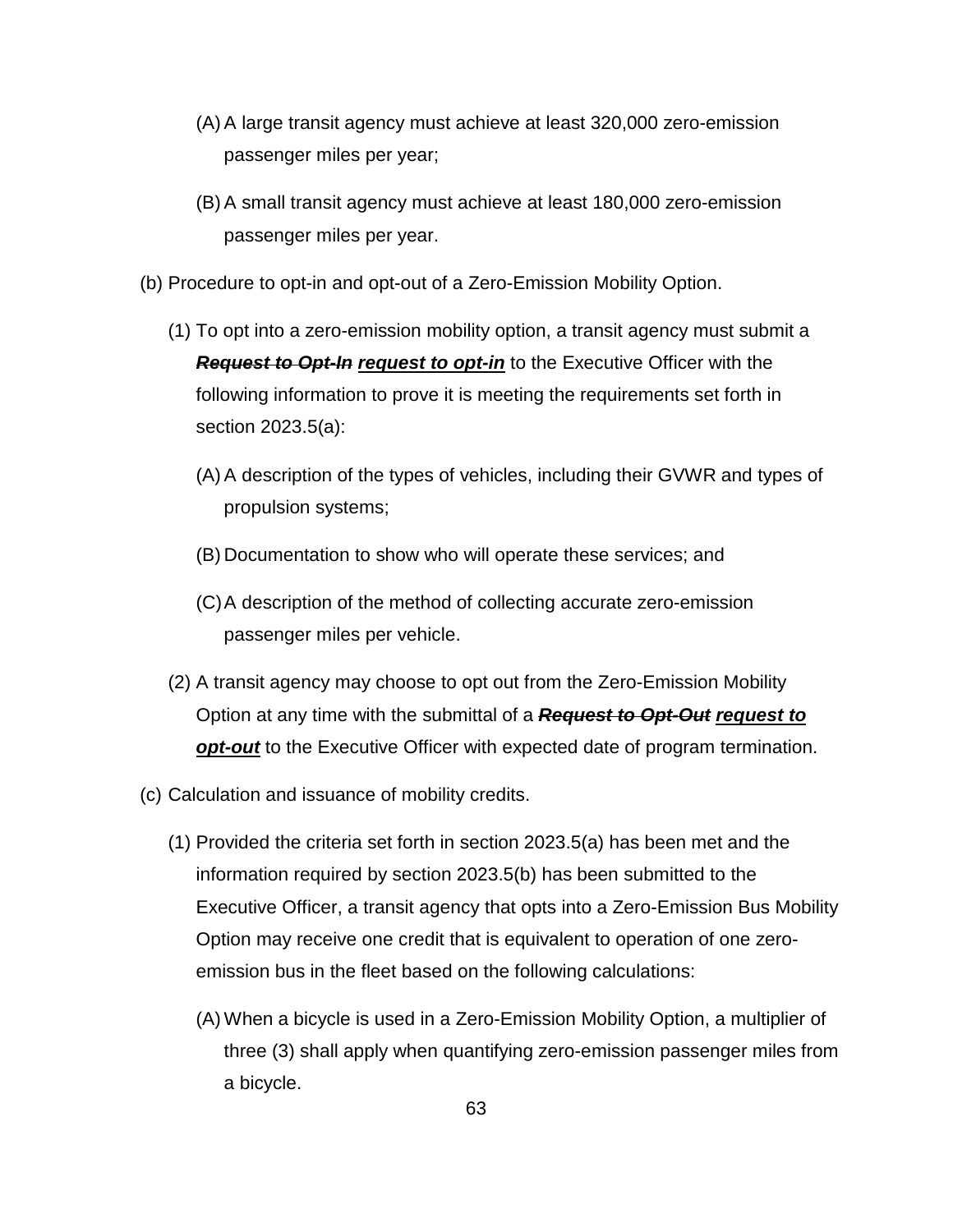- (B) The zero-emission mobility credit is calculated by dividing the total zero-emission passenger miles in each calendar year achieved by the Zero Emission Mobility program by 320,000 passenger miles per year for a large transit agency or by 180,000 passenger miles per year for a small transit agency;
- (C)For each calendar year, if a transit agency maintains at least the same zero-emission passenger miles as required in section 2023.5(a)(4) then the mobility credits will continue to count as zero-emission buses in the fleet.
- (D)If the calculated number of mobility credits as set forth in section 2023.5(c)(1)(B) does not result to a whole number, the number must be rounded to the nearest integer to determine the number of credits.
- (d) Use of mobility credits.
	- (1) Each calculated credit as set forth in section  $2023.5(c)(1)(B)$  will be treated the same as operating one zero-emission bus in the fleet in a given calendar year.
	- (2) Each mobility credit earned annually by a transit agency may be counted the same as having a zero-emission bus by the transit agency in its fleet when calculating the required minimum number of zero-emission buses in the following year of achieving passenger miles as set forth in section 2023.1(a)(4).
- (e) Reporting. Any transit agency that opts into the Zero-Emission Mobility Option must report annually to show the total zero-emission passenger miles achieved in the previous calendar year. A transit agency using the Zero-Emission Mobility Option must meet the reporting and record keeping requirements set forth in section 2023.9(c) for zero-emission passenger miles.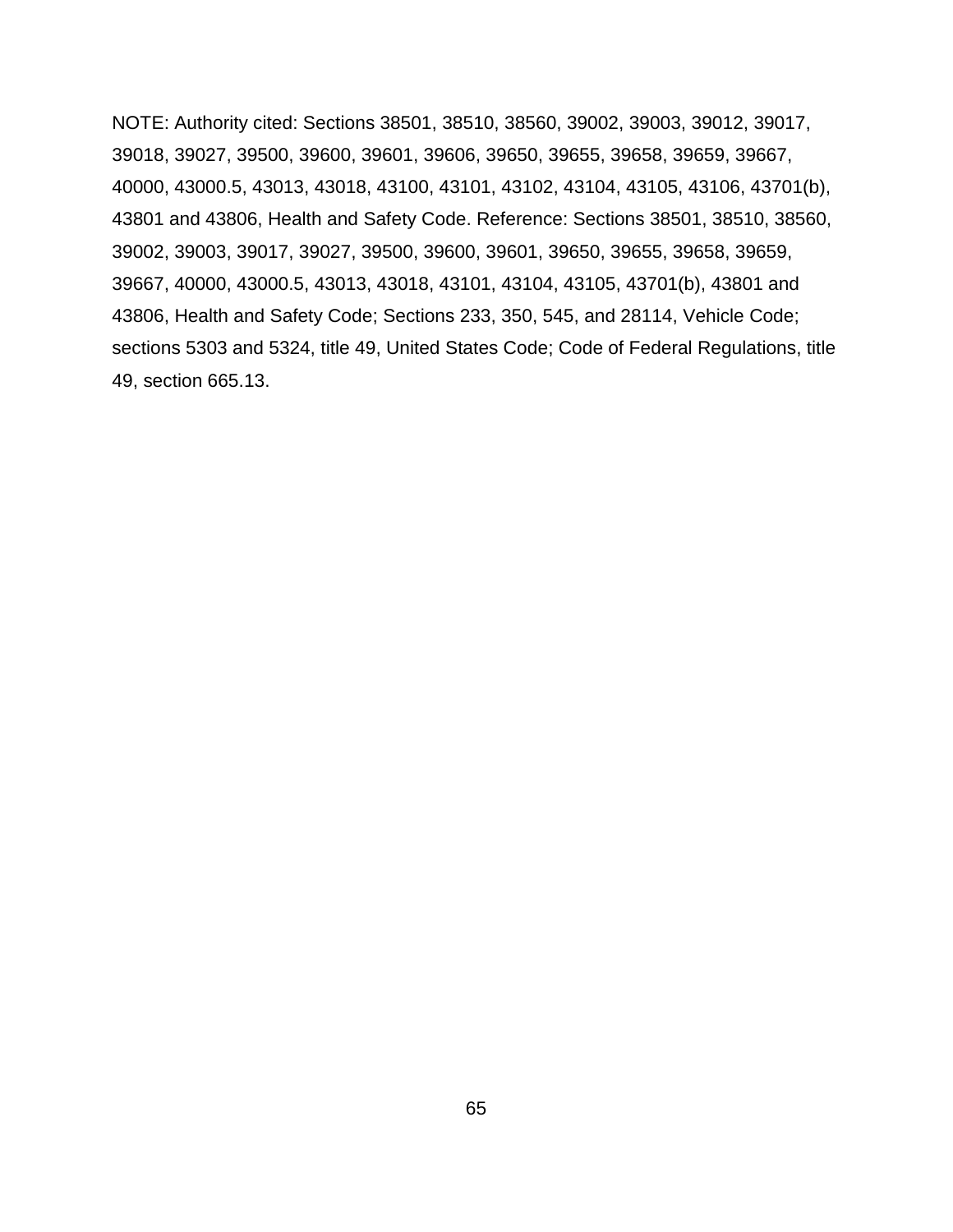#### **§ 2023.6. Low-NOx Engine Purchase Requirements.**

- (a) Starting January 1, 2020, when new conventional internal combustion engine bus or hybrid bus purchases are made, transit agencies must purchase buses with Low-NOx engines if Low-NOx engines are available that meet both of the following criteria for the bus type and propulsions system type being purchased:
	- (1) The engine or hybrid propulsion system paired with the engine must have been commercially available for purchase or lease for at least two years; and
	- (2) The engine or hybrid propulsion system paired with the engine must be certified to the lowest level of NOx emissions per title 13 of California Code of Regulations, section 2208(c)(18) at the time of purchase that is suitable for the bus and fuel type for the engine being purchased.
- (b) The Low-NOx engine purchase requirements apply to the purchase of all new conventional internal combustion engine buses, except buses that will be dispatched from areas defined as NOx Exempt Areas as described in section 2023(b)(39).
- (c) Any Low-NOx engine purchases prior to January 1, 2020, including any voluntary Low-NOx engine repower, may be counted once towards meeting the requirements set forth in section 2023.6 (a) through (b).
- (d) A transit agency that is subject to Low-NOx engine purchase requirements must report annually as set forth in section 2023.8(g) and keep records of all conventional internal combustion engine bus purchases as required in section 2023.9(d).

NOTE: Authority cited: Sections 38501, 38510, 38560, 39002, 39003, 39012, 39017, 39018, 39027, 39500, 39600, 39601, 39606, 39650, 39655, 39658, 39659, 39667, 40000, 43000.5, 43013, 43018, 43100, 43101, 43102, 43104, 43105, 43106, 43701(b), 43801 and 43806, Health and Safety Code. Reference: Sections 38501, 38510, 38560,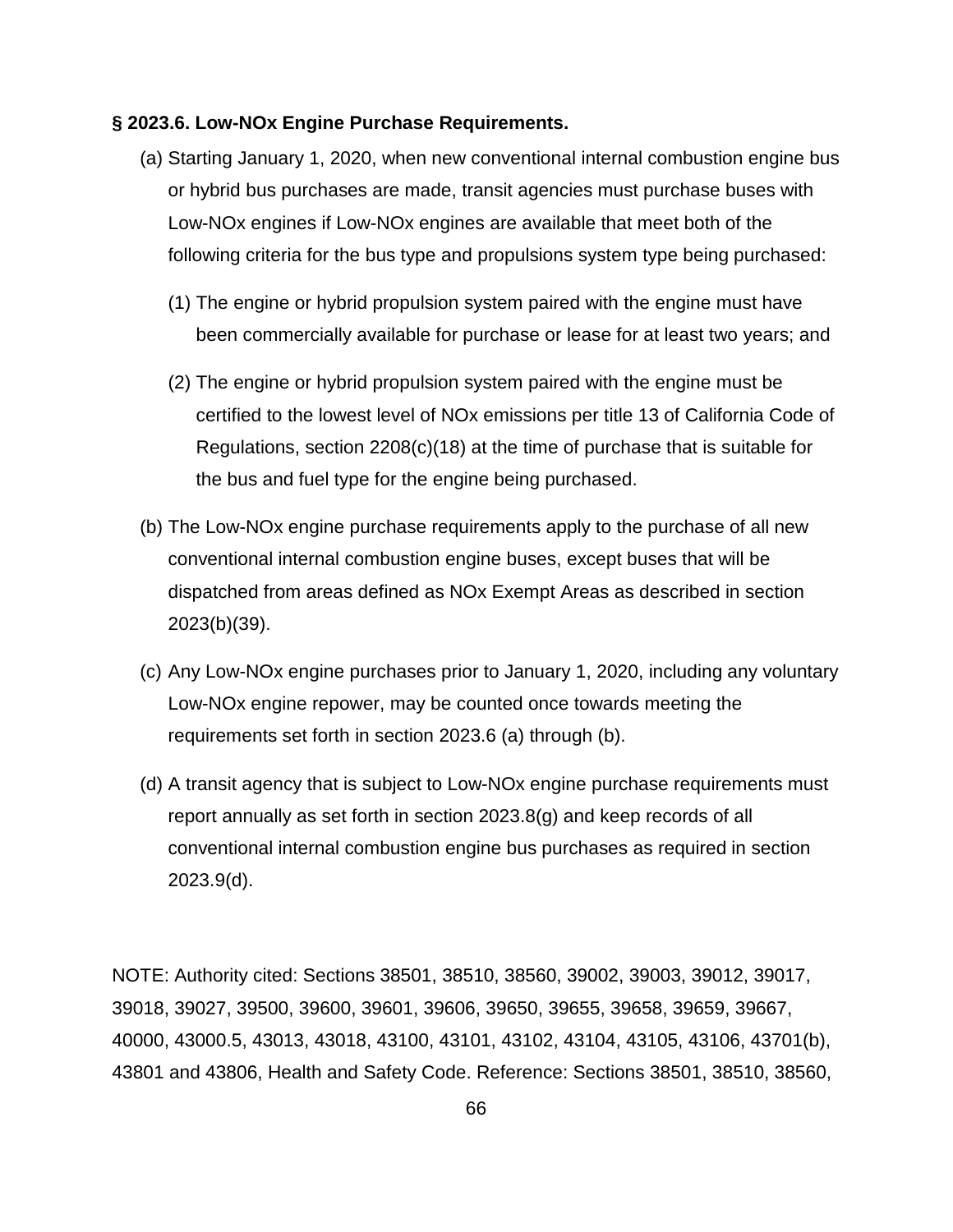39002, 39003, 39017, 39027, 39500, 39600, 39601, 39650, 39655, 39658, 39659, 39667, 40000, 43000.5, 43013, 43018, 43101, 43104, 43105, 43701(b), 43801 and 43806, Health and Safety Code; Sections 233, 350, 545, and 28114, Vehicle Code; sections 5303 and 5324, title 49, United States Code; Code of Federal Regulations, title 49, section 665.13.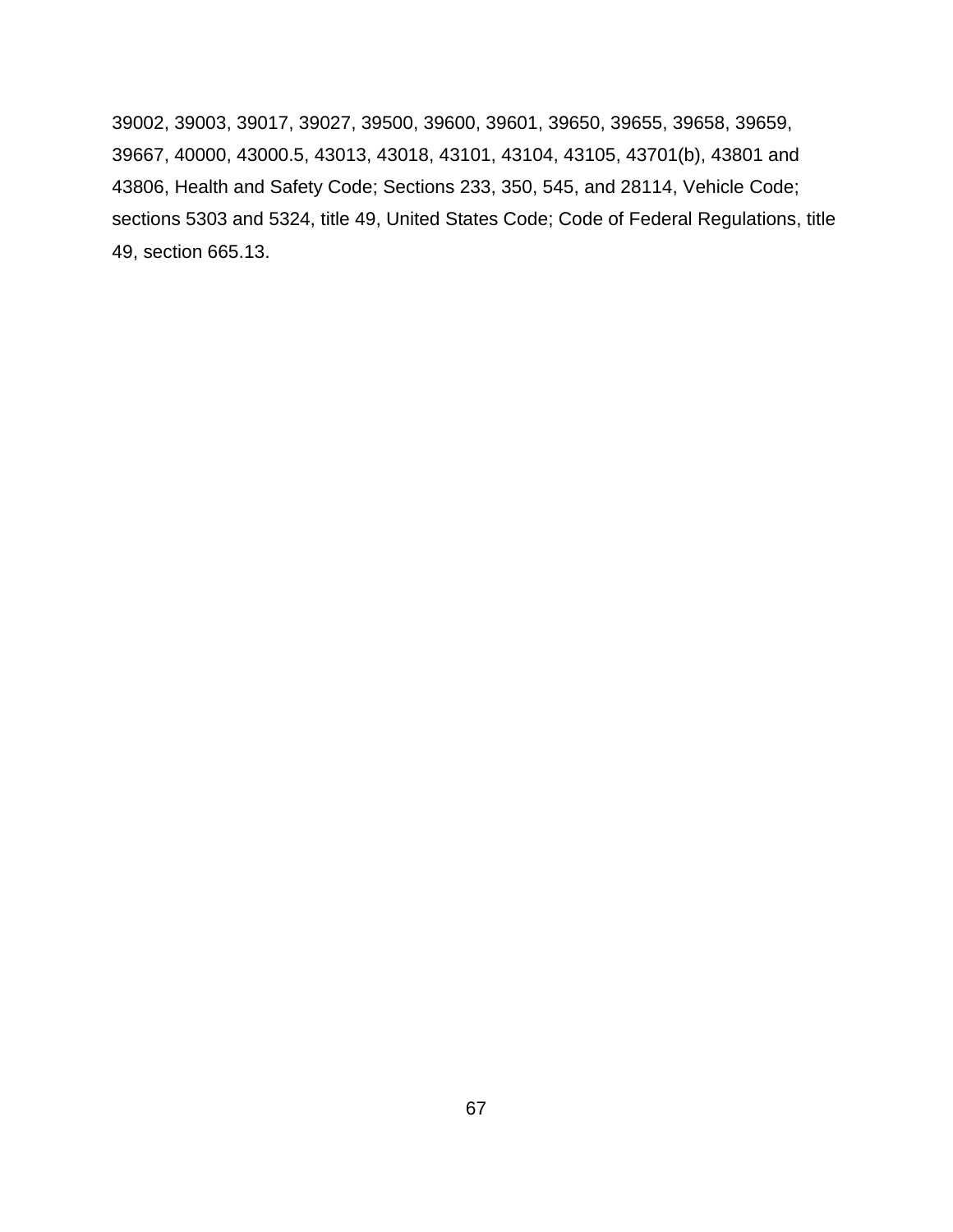#### **§ 2023.7. Requirements to Use Renewable Fuels.**

- (a) Starting January 1, 2020, a large transit agency must purchase only renewable diesel or renewable natural gas when renewing fuel purchase or delivery contracts for diesel or natural gas. A small transit agency is exempt from this requirement.
- (b) A large transit agency that is subject to the requirements set forth in section 2023.7(a) must meet the reporting and record keeping requirements set forth in sections 2023.8(h) and 2023.9(e) for all new and renewed fuel purchase or delivery contracts.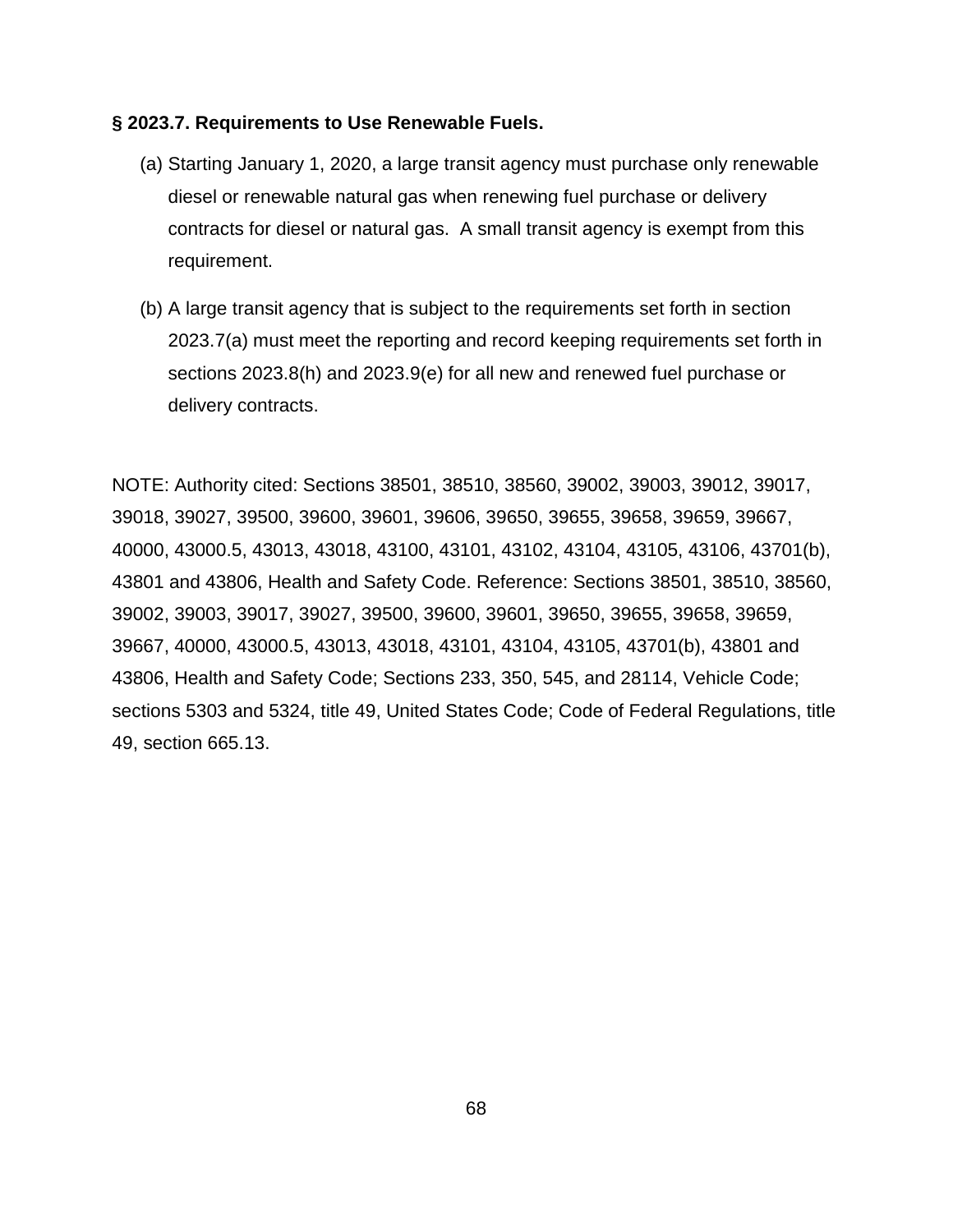## **§ 2023.8. Reporting Requirements for Transit Agencies.**

- (a) Commencing March 31, 2021, and continuing every year thereafter through March 31, 2050, each transit agency must annually submit by March 31 to the Executive Officer a compliance report meeting the requirements of this section for the prior calendar year.
- (b) The initial report must be submitted by March 31, 2021, and must include the number and information of active buses in the transit agency's fleet as of December 31, 2017.
- (c) Each transit agency must report the following information annually:
	- (1) Transit agency information.
		- (A) Name of the transit agency;
		- (B) Transit agency mailing address;
		- (C) National Transit Database (NTD) identification number;
		- (D)Name of related Metropolitan Planning Organization (MPO) or Regional Transportation Planning Agency;
		- (E) Air district;
		- (F) Air basin;
		- (G) Joint Group Number (if applicable as set forth in section 2023.2(b)(*23*);
		- (H) Name of contact person;
		- (I) Contact e-mail address;
		- (J) Contact title; and
		- (K) Phone number.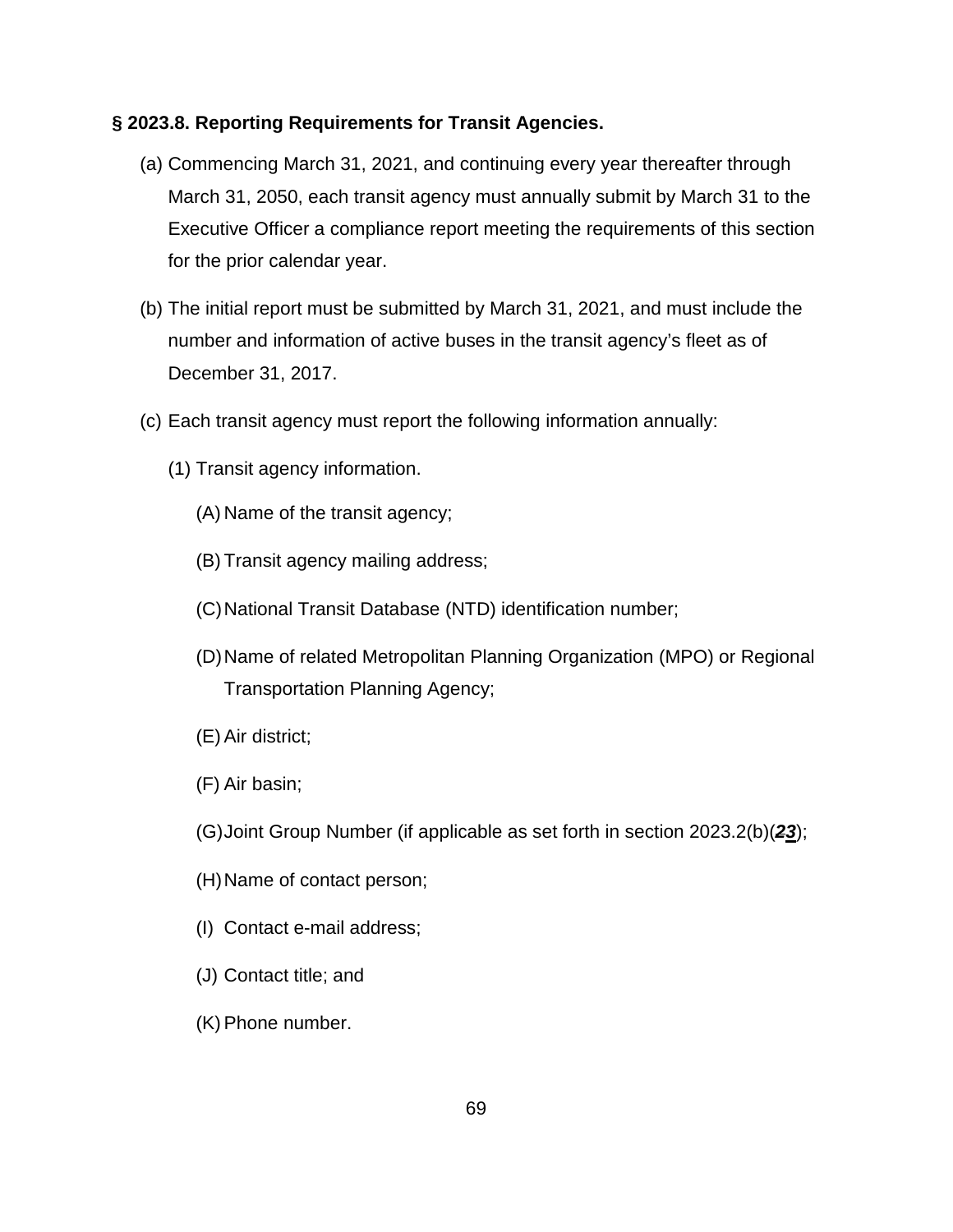- (2) Information on each bus purchased, owned, operated, leased, or rented by a transit agency, including the following:
	- (A) Information on vehicle.
		- 1. Vehicle identification number (VIN);
		- 2. License plate;
		- 3. Transit agency fleet's own vehicle ID;
		- 4. Ownership type (owned, leased, rented);
		- 5. Make;
		- 6. Model;
		- 7. Bus type;
		- 8. Bus length;
		- 9. Chassis (if applicable);
		- 10.Bus fuel type;
		- 11. GVWR;
		- 12.Manufacture year;
		- 13.Propulsion technology type;
		- 14.Vehicle status (active, emergency contingency, or retired);
		- 15.Date in-service; and
		- 16.Bus retired date.
	- (B) Information on engine and propulsion system.
		- 1. Engine manufacturer;
		- 2. Engine model;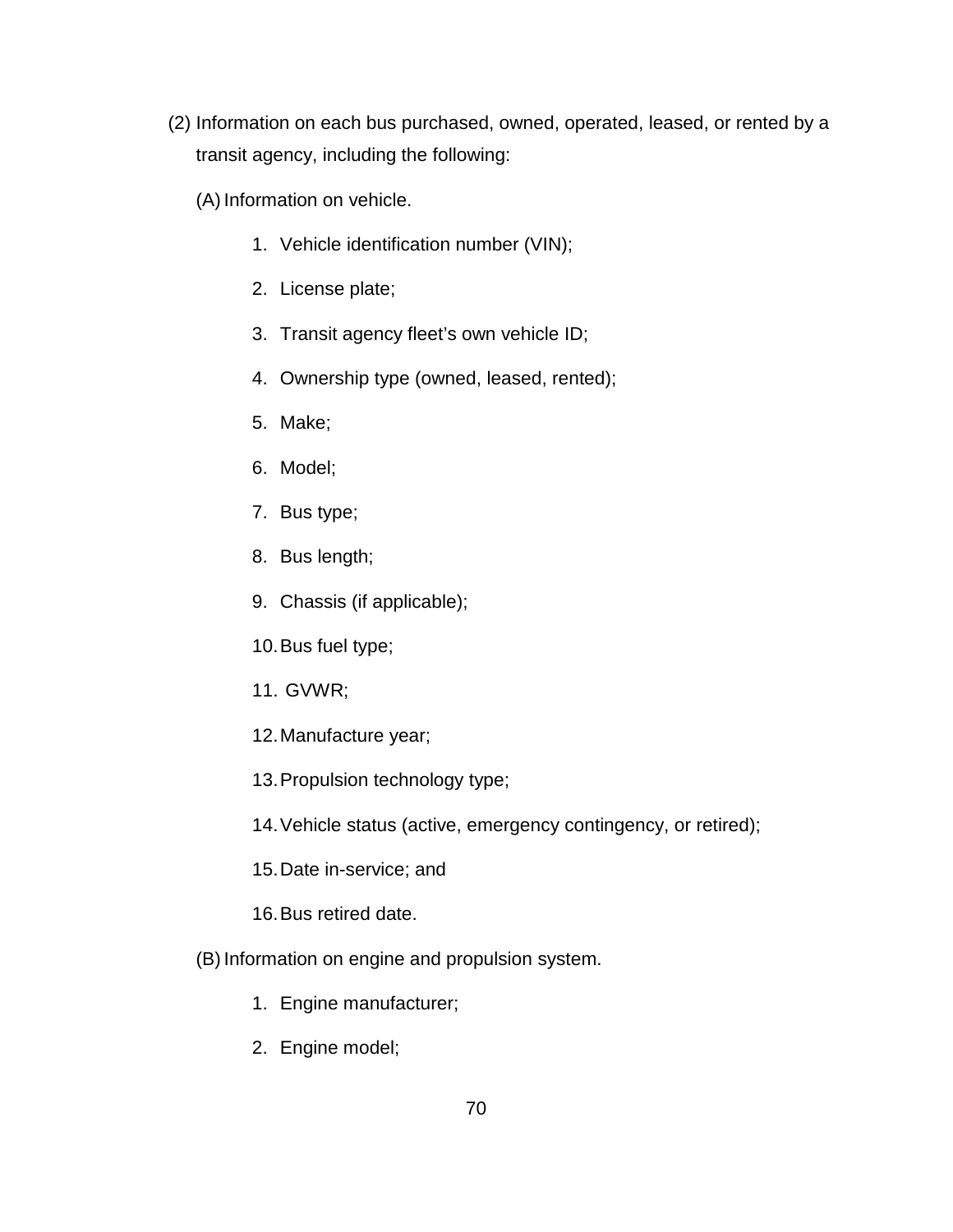- 3. Engine model year;
- 4. Engine family name;
- 5. Engine cylinder displacement size (liters);
- 6. Battery rated capacity or energy level (kWh);
- 7. Bus charging strategy type (on-route, in depot, *or* combination);
- 8. Fuel cell system manufacturer;
- 9. Fuel system model; and
- 10.Fuel system rated power (kW).
- (C)Information on bus purchases. Quantity of zero-emission and conventional internal combustion engine buses purchased in the calendar year and their status as new or used, effective date of a Notice to Proceed, and actual or expected bus delivery date; and
- (D)Information on converted buses. Quantity of buses fully converted to zero-emission from conventional internal combustion engine buses in each calendar year.
- (d) Each transit agency subject to the requirements of section 2023.2 must report the same information as required under sections 2023.8(a) through 2023.8(c) using the assigned Joint Group Number.
- (e) CARB will calculate the number of bonus credits set forth in section 2023.3(a) based on the required information in section 2023.8(c).
- (f) Each transit agency operating a Zero-Emission Mobility Option as set forth in section 2023.5 must report the following information:
	- (1) Total accumulated annual zero-emission passenger miles provided by scooters and other vehicles with a GVWR of 14,000 pounds or less;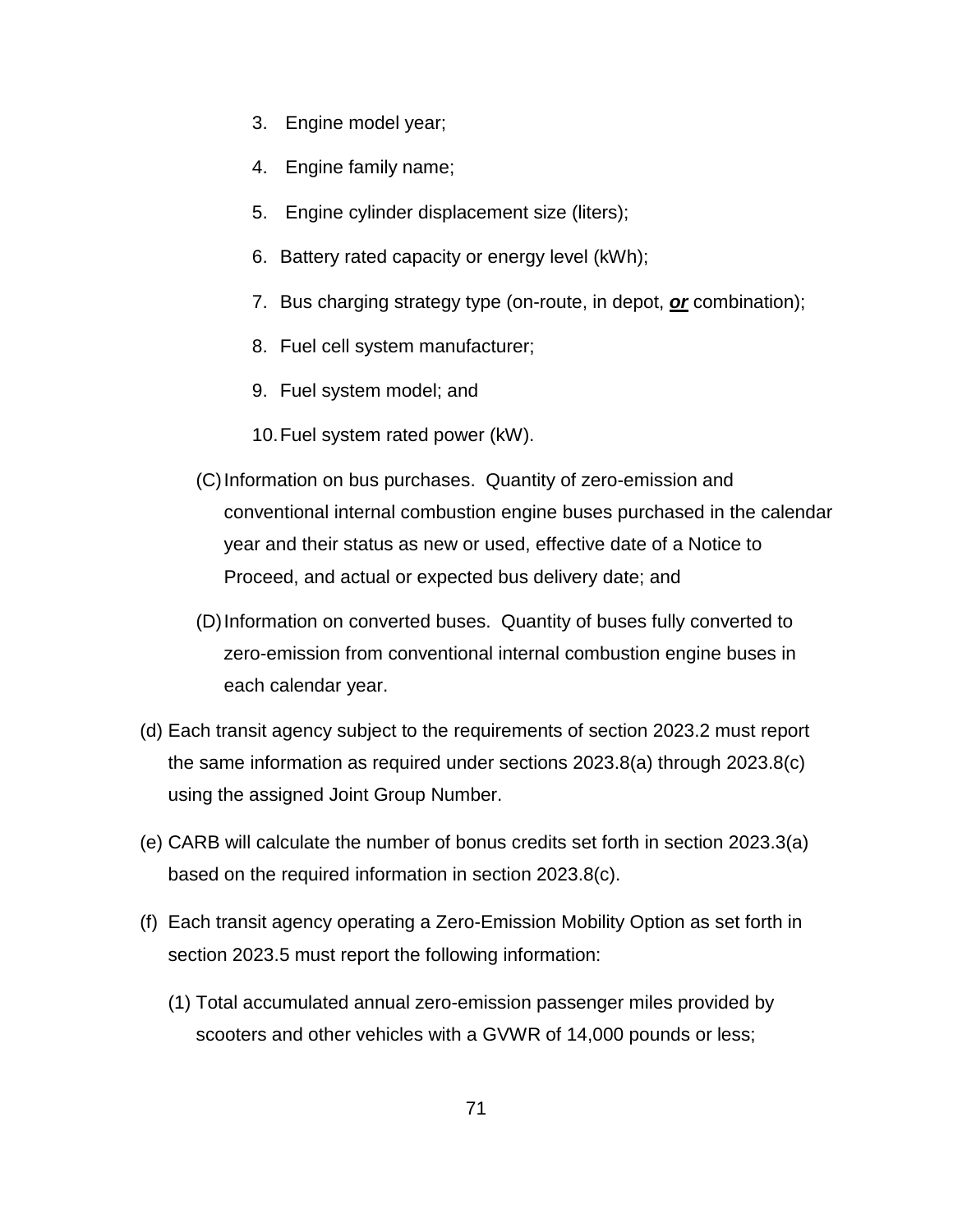- (2) Total accumulated annual zero-emission passenger miles provided by bicycles; and
- (3) CARB will calculate the number of mobility credits annually according the requirement of section 2023.5(c) and reported total *accumulated annual* zero-emission passenger miles.
- (g) Each transit agency subject to *the* requirements for purchase of Low-NOx engines *as set forth* in section 2023.6*(b)* must submit an annual report identifying the general location a conventional internal combustion engine bus is dispatched from, the NOx Certification Standard, and the NOx Executive Order number.
- (h) Each transit agency subject to requirements to use renewable fuels as set forth in section 2023.7 must submit annual report identifying fuel types used, quantity of renewable and non-renewable fuel purchased, and fuel contract number and its effective date and expected or actual end date.
- (i) A report that does not contain all required information in sections 2023.8(c) through (h) will not be considered complete. A report will be considered to be complete as of the date that all required information is submitted.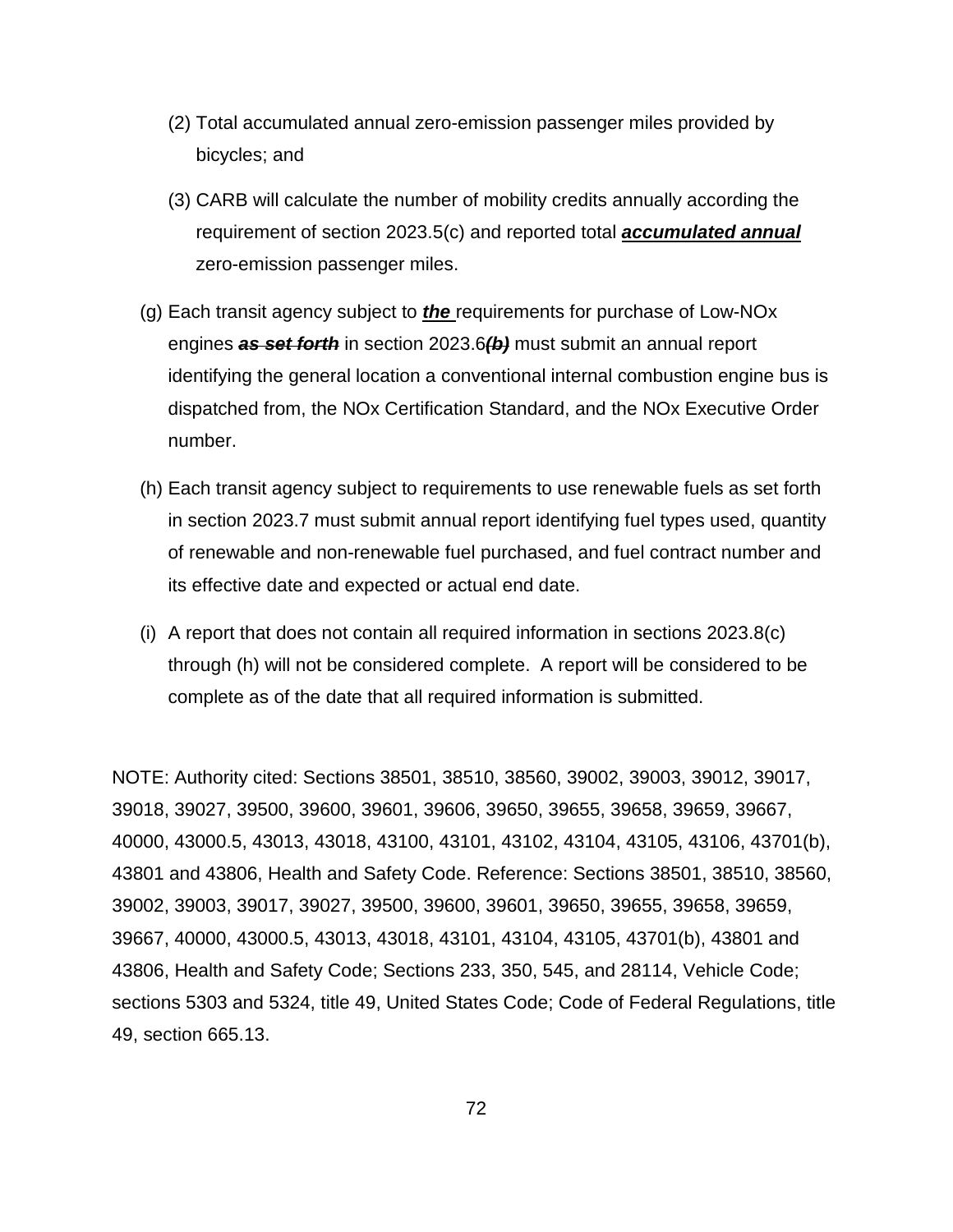## **§ 2023.9. Record Keeping Requirements.**

- (a) Each transit agency subject to the reporting requirements of section 2023.8 must maintain copies of the information reported under section 2023.8, as well as the records described in subsections (b) through (e) in this section, and retain such records as required below in subsection (g).
- (b) Each transit agency must maintain records of all purchased, leased, rented*,* or operated conventional internal combustion engine buses, zero-emission*,* and full*y* converted buses to zero-emission buses*,* for the purpose of demonstrating compliance with the requirements of sections 2023.1 through 2023.4 and section 2023.6. Transit agencies must keep record of the following:
	- (1) Every Notice to Proceed sent to bus manufacturers or sales representatives for the purpose of purchasing buses;
	- (2) Bus purchase contracts that Notice to Proceeds are based upon;
	- (3) Any lease agreements with bus manufacturers or sales representatives;
	- (4) Documentation to show ownership transfer for purchase of used buses;
	- (5) Documentation to show when a conventional internal combustion engine bus is fully converted to a zero-emission bus;
	- (6) Copy of vehicle's registration;
	- (7) Proof of bus delivery date.
- (c) A transit agency that has opted-in to a Zero-Emission Mobility Option must keep records of zero-emission passenger miles generated by scooters, bicycles and other eligible *zero zero-*emission vehicles.
- (d) Each transit agency subject to requirements of section 2023.6 must maintain bus purchase contracts of conventional internal combustion engine buses, including the ones with Low-NOx engines, to demonstrate compliance.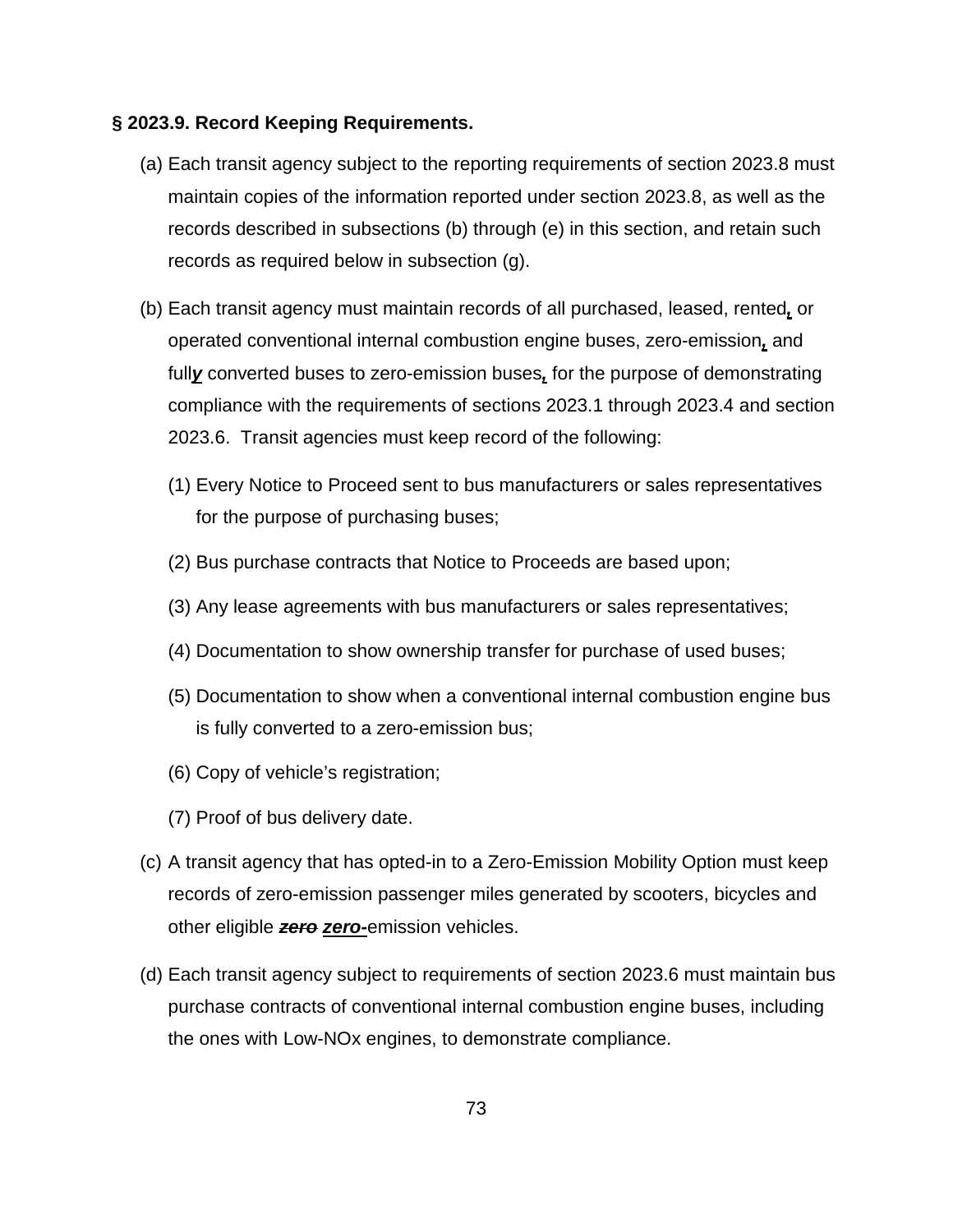- (e) Each large transit agency must maintain records of all fuel contracts that are executed on and after January 1, 2020, *to* demonstrate compliance with the requirements specified in section 2023.7.
- (f) Audit of Records. A transit agency must make the records required under *this* section *2023.9(b)-(e)* available to CARB within 10 calendar days of its request for an audit to verify the accuracy of the reported information.
- (g) Record Retention. A transit agency shall maintain the records required under *this* section *2023.9(b)-(e)* for each bus, zero-emission passenger miles, and fuel contracts that are subject to the reporting requirements of section 2023.8 and record keeping requirements of section 2023.9(b) through (e) for three (3) years after the bus is retired, ownership is transferred, or the fuel contract is expired.

NOTE: Authority cited: Sections 38501, 38510, 38560, 39002, 39003, 39012, 39017, 39018, 39027, 39500, 39600, 39601, 39606, 39650, 39655, 39658, 39659, 39667, 40000, 43000.5, 43013, 43018, 43100, 43101, 43102, 43104, 43105, 43106, 43701(b), 43801 and 43806, Health and Safety Code. Reference: Sections 38501, 38510, 38560, 39002, 39003, 39017, 39027, 39500, 39600, 39601, 39650, 39655, 39658, 39659, 39667, 40000, 43000.5, 43013, 43018, 43101, 43104, 43105, 43701(b), 43801 and 43806, Health and Safety Code; Sections 233, 350, 545, and 28114, Vehicle Code; sections 5303 and 5324, title 49, United States Code; Code of Federal Regulations, title 49, section 665.13.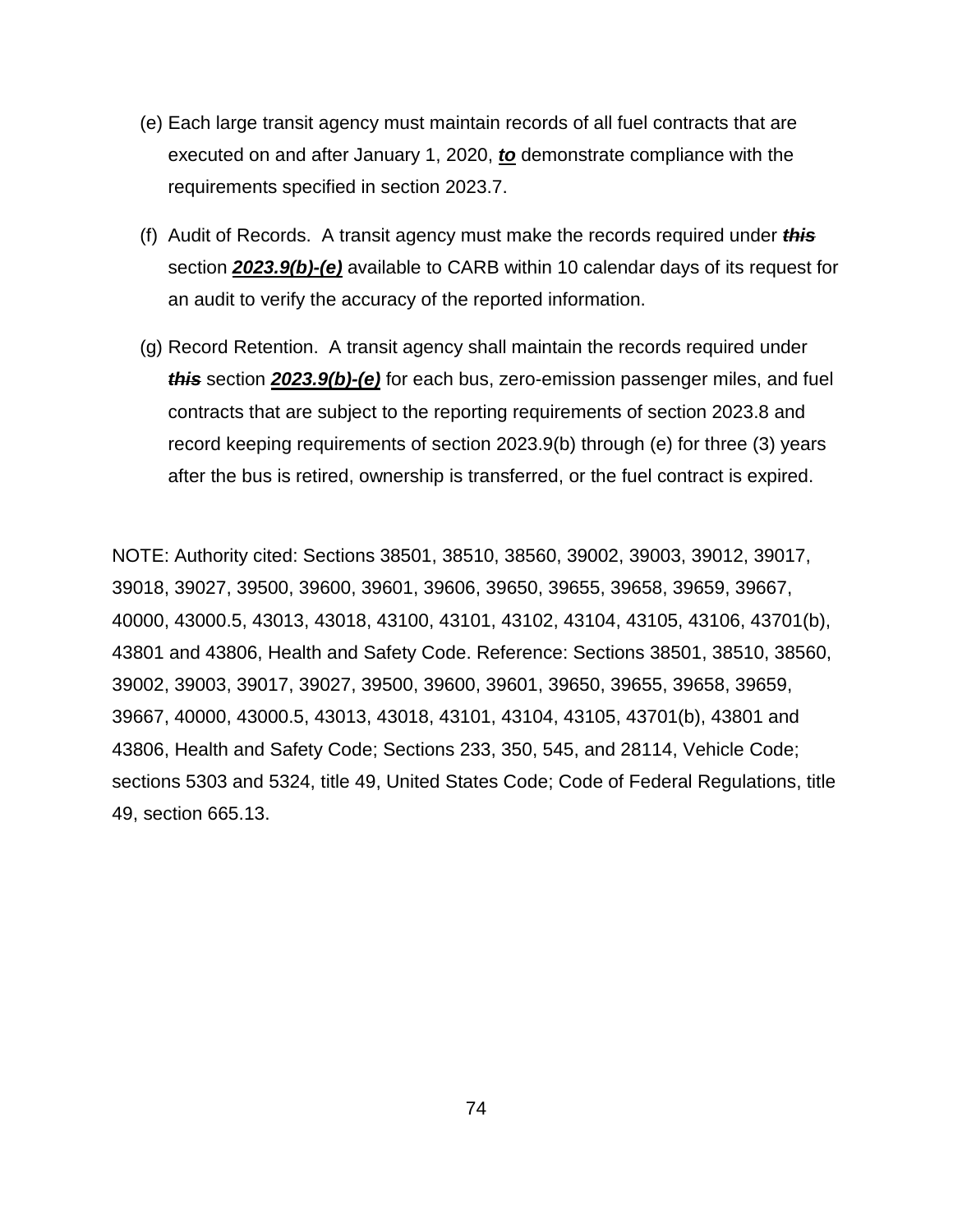## **§ 2023.10. Authority to Suspend, Revoke, or Modify.**

(a) If the Executive Officer finds that any zero-emission bus bonus or mobility credit was obtained based on false information, the Executive Officer may revoke the credit. Each revoked credit is equivalent to one required zero-emission bus the agency has failed to purchase. A transit agency with a deficit in the number of required zero-emission buses is considered to be in violation of zero-emission bus requirements as set forth in section 2023.1.

NOTE: Authority cited: Sections 38501, 38510, 38560, 39002, 39003, 39012, 39017, 39018, 39027, 39500, 39600, 39601, 39606, 39650, 39655, 39658, 39659, 39667, 40000, 43000.5, 43013, 43018, 43100, 43101, 43102, 43104, 43105, 43106, 43701(b), 43801 and 43806, Health and Safety Code. Reference: Sections 38501, 38510, 38560, 39002, 39003, 39017, 39027, 39500, 39600, 39601, 39650, 39655, 39658, 39659, 39667, 40000, 43000.5, 43013, 43018, 43101, 43104, 43105, 43701(b), 43801 and 43806, Health and Safety Code; Sections 233, 350, 545, and 28114, Vehicle Code; sections 5303 and 5324, title 49, United States Code; Code of Federal Regulations, title 49, section 665.13.